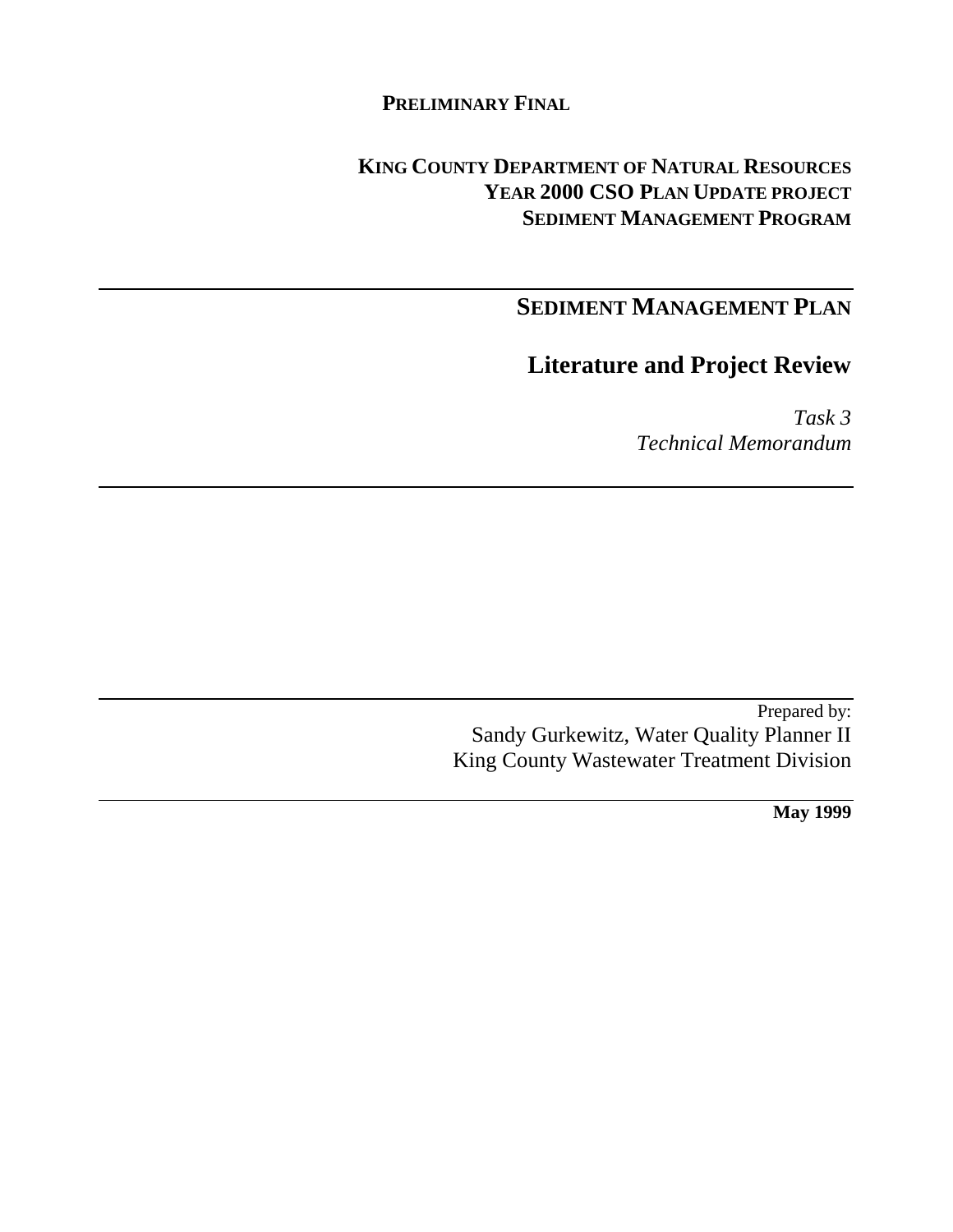## **TABLE OF CONTENTS**

| HISTORY OF SEDIMENT MANAGEMENT IN THE PUGET SOUND REGION 2 |  |
|------------------------------------------------------------|--|
| 3.0                                                        |  |
|                                                            |  |
|                                                            |  |
|                                                            |  |
|                                                            |  |
|                                                            |  |
|                                                            |  |
|                                                            |  |
|                                                            |  |
|                                                            |  |
|                                                            |  |
|                                                            |  |
|                                                            |  |
|                                                            |  |
|                                                            |  |
|                                                            |  |
| <b>REFERENCES</b>                                          |  |
|                                                            |  |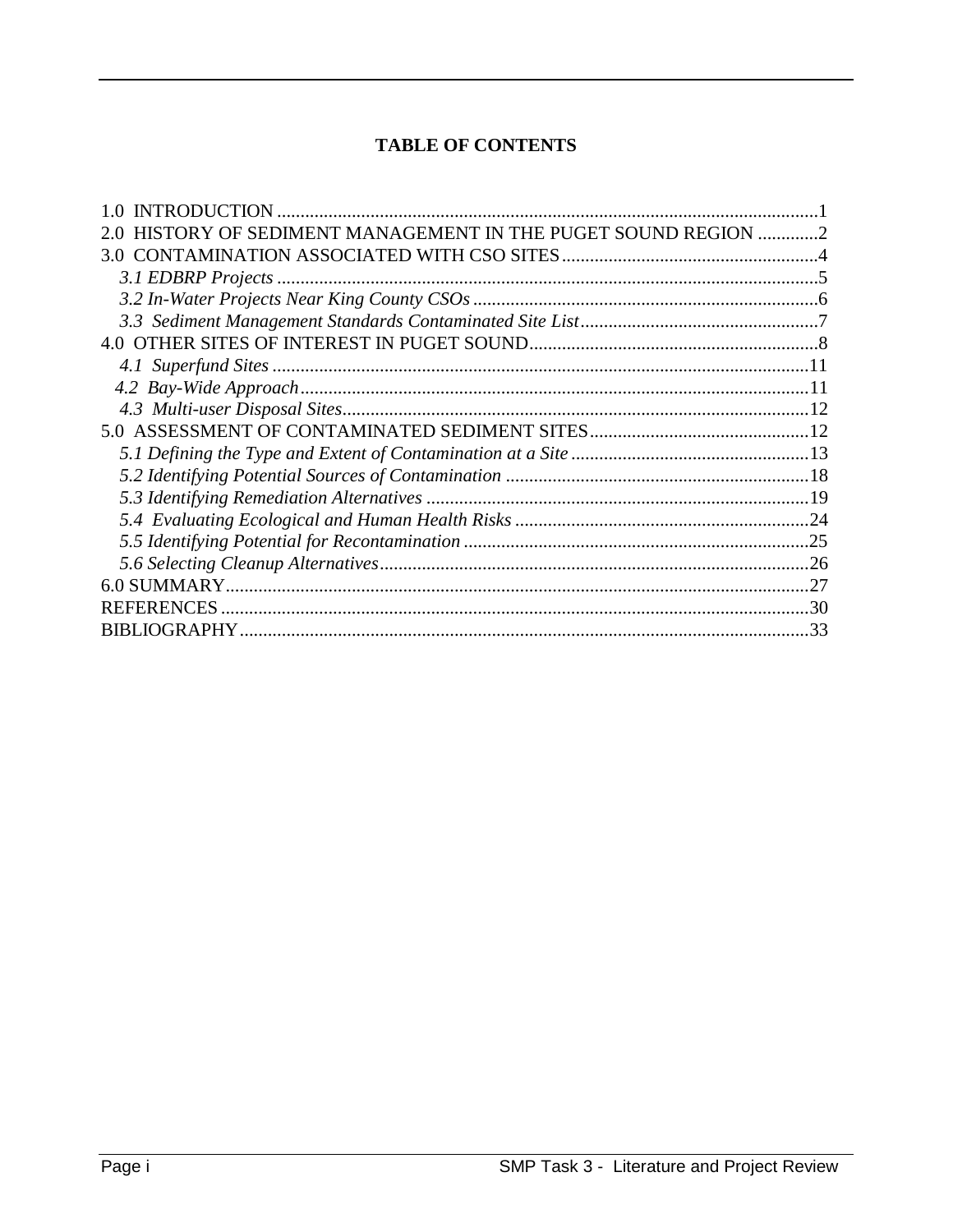*"Virtually no area of Puget Sound is pristine and free from contamination. The worst chemical contamination problems show up in the bottom sediments, where particles associated with toxic chemicals settle. The urban bays contain areas of the most contaminated sediments, which are associated with harm to biological populations living in the sediments, bottomfish disease, and contamination in the flesh of fish and shellfish." 1991 Puget Sound Update<sup>1</sup>*

## **1.0 INTRODUCTION**

During spring and summer it is common to see Seattle area residents boating, swimming and fishing in areas of Elliott Bay and the Duwamish River. So it is easy to understand that protecting and enhancing water quality in the region is a very high priority for residents.

Since the early 1980's water quality studies have been conducted in and around Puget Sound to monitor pollutant loadings into the Sound and to assess adverse effects from this contamination. The results of many of these investigations show that contamination of marine sediments is a significant environmental issue in this region. Sediment chemistry studies have shown that marine sediments are the repository for many toxic pollutants including metals and organic compounds. PCBs (polychlorinated biphenyls) and PAHs (polycyclic aromatic hydrocarbons)<sup>2</sup> have been found in sediments throughout Puget Sound, mostly in urban areas.<sup>3</sup> Both substances have been found in English sole tissue $\frac{3}{4}$  and PAH concentrations have been associated with liver lesions in English sole. Arsenic, lead, mercury, and DDT have also been found in streambed sediments at Thornton Creek as well as in Sculpin (a predatory bottom fish) feeding at this site.<sup>5</sup>

The United States Environmental Projection Agency (USEPA) recently evaluated data from 1,372 of 2,111 watersheds in the continental U.S. Of these, 96 were identified as "areas of probable concern" (APCs) where potential adverse effects of sediment contamination are more likely to be found.<sup>6</sup> Puget Sound and the Duwamish River were both identified in this study as APCs.<sup>7</sup> The USEPA recommends continued monitoring and evaluation of these two waterways.

Despite the evidence demonstrating that many urban areas in Puget Sound possess contaminated sediments, the state of sediments within the watershed as a whole remains unclear. Recent monitoring data, collected by the USEPA, Washington State Department of Ecology (Ecology), the National Oceanic and Atmospheric Administration (NOAA) and the Washington State Department of Fish and Wildlife indicates that sediment contamination does not appear throughout the Sound.<sup>8</sup> No trends of increasing or decreasing contaminants in fish and sediments in Puget Sound were

 $5$ USGS 1998, page 1.

 $\overline{a}$ <sup>1</sup>Puget Sound Water Quality Authority 1991, pages 2-3.

 $2$ PCBs are by-products of a variety of industrial processes. Although manufacture was stopped in the 1970's , PCBs are still present in soils, groundwater, and surface water. PAHs are produced by the steel and petroleum industries, through the manufacture of coal tar and asphalt. They are also natural by-products of combustion.

<sup>&</sup>lt;sup>3</sup>Over the past two years, two large comprehensive studies were completed. In 1997, the National Resource Trustees for the Duwamish River initiated an investigation to evaluate the extent and severity of PCB and PCT (polychlorinated terphenyl) contamination in the sediments of the Duwamish River. NOAA sampled over 200 stations and found that concentrations of PCBs in sediments are potentially sufficient to cause injuries to natural resources (NOAA 1998). In 1998, EPA sampled over 300 different stations throughout the lower Duwamish River to determine if the Duwamish River should be considered for inclusion on the National Priorities List. The study analyzed sediment samples for a full range of chemicals.

<sup>4</sup> Puget Sound Water Quality Action Team 1998, pages 40-45.

<sup>6</sup> USEPA 1997, page xviii.

 $7$ Ibid. pages 1-4.

<sup>&</sup>lt;sup>8</sup>Puget Sound Water Quality Action Team 1998, pages 38-39.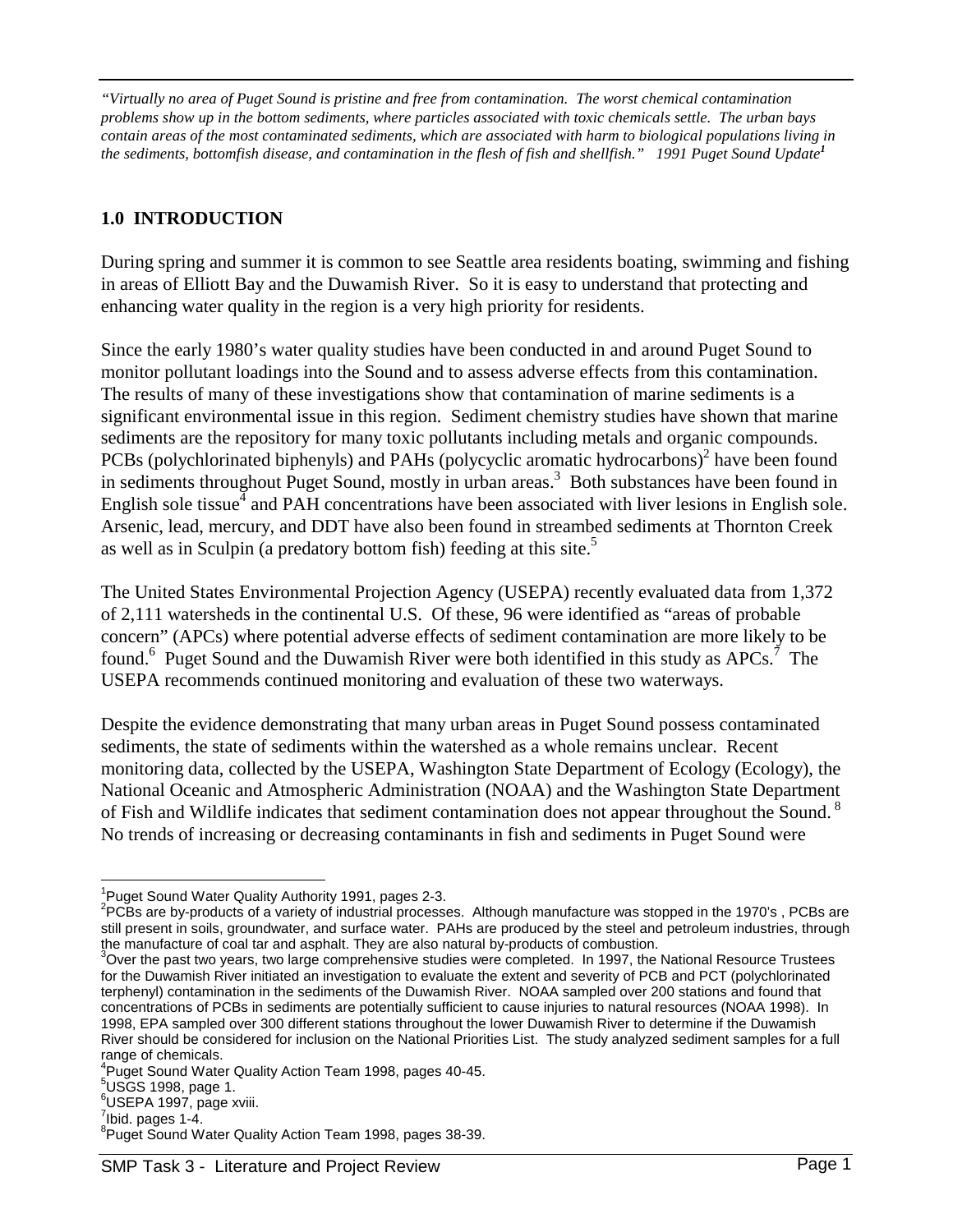observed from the late 1980s to the mid-1990s. In addition, the amounts of PCBs measured in mussel tissue declined during the 1990s in the Duwamish River and in Elliott Bay.<sup>9,10</sup> Also, only 0.3% of the total submerged surface area of Puget Sound seems to have sediment concentrations above state cleanup screening levels.<sup>11</sup> This indicates that there are "hotspots" of sediment contamination, identified in urban areas, which may warrant remediation activities, though most of the sediments in Puget Sound may not require remediation.

Many of the hotspots of sediment contamination identified in Puget Sound are found in urban areas located near or around combined sewer overflows (CSOs). In 1984, Metro (now King County) examined toxic pollutants in its wastewater system and the regional aquatic environment. Metro concluded that a toxicant problem existed in the urban bay areas of Elliott Bay and the Duwamish River and began evaluating the contribution of CSOs to this problem. As part of 1988 Puget Sound Water Quality Management Plan, CSOs were identified as a point source of contaminants found in sediments. Since that time, King County (formerly Metro), has instituted two programs to control discharges from known sources into the Duwamish River and Elliott Bay: the CSO Program which addresses volume reductions of CSO discharged, and the Industrial Waste Program which focuses on controlling industrial discharges to the sewer system.

In 1990, the City of Seattle and King County (formerly Metro) responded to a federal lawsuit alleging that sediment contamination and habitat loss in and around CSO and storm drain outfalls were due to discharges from these outfalls. In 1991, the City and King County agreed to a combined settlement of 24 million dollars, half of which was dedicated to sediment remediation. As part of this agreement, four sites were identified for sediment cleanup (Norfolk CSO, Duwamish/Diagonal, Pier 53/55, and Seattle Waterfront). In May 1996, Ecology released its "Contaminated Sediment Site List" which identifies sites with contaminated sediments around the state. Of the 49 sites listed in Puget Sound, 19 are in Elliott Bay. Of these 19 sites, seven are associated with King County CSO outfalls (Denny Way, King, Lander, Hanford #2, Chelan, Duwamish/Diagonal, and Brandon).

The Sediment Management Plan developed by King County outlines a long-range strategy to remediate each of these CSO sites. It will be implemented as part of the County's CSO Program. The following section is a literature review of historical and current sediment management actions in Puget Sound.

## **2.0 HISTORY OF SEDIMENT MANAGEMENT IN THE PUGET SOUND REGION**

Since the mid-1980s, several state and regional programs were established to address contaminated sediment issues. Although individual programs have different goals and regulatory authorities, the various jurisdictions overseeing sediment management have been working together in a coordinated fashion to facilitate the cleanup of Puget Sound and its environs.

• 1983 – 1989 - Three embayments in Puget Sound with sediment contamination were designated as federal Superfund sites: Commencement Bay, Eagle Harbor and Harbor Island. The first

 9 Ibid. 10It should be noted however, that much of the sediment contamination monitored during this time period resulted from past practices and from chemicals no longer used. The outlook for currently used chemicals is unknown. Puget Sound Water Quality Action Team 1998, pages 40-45.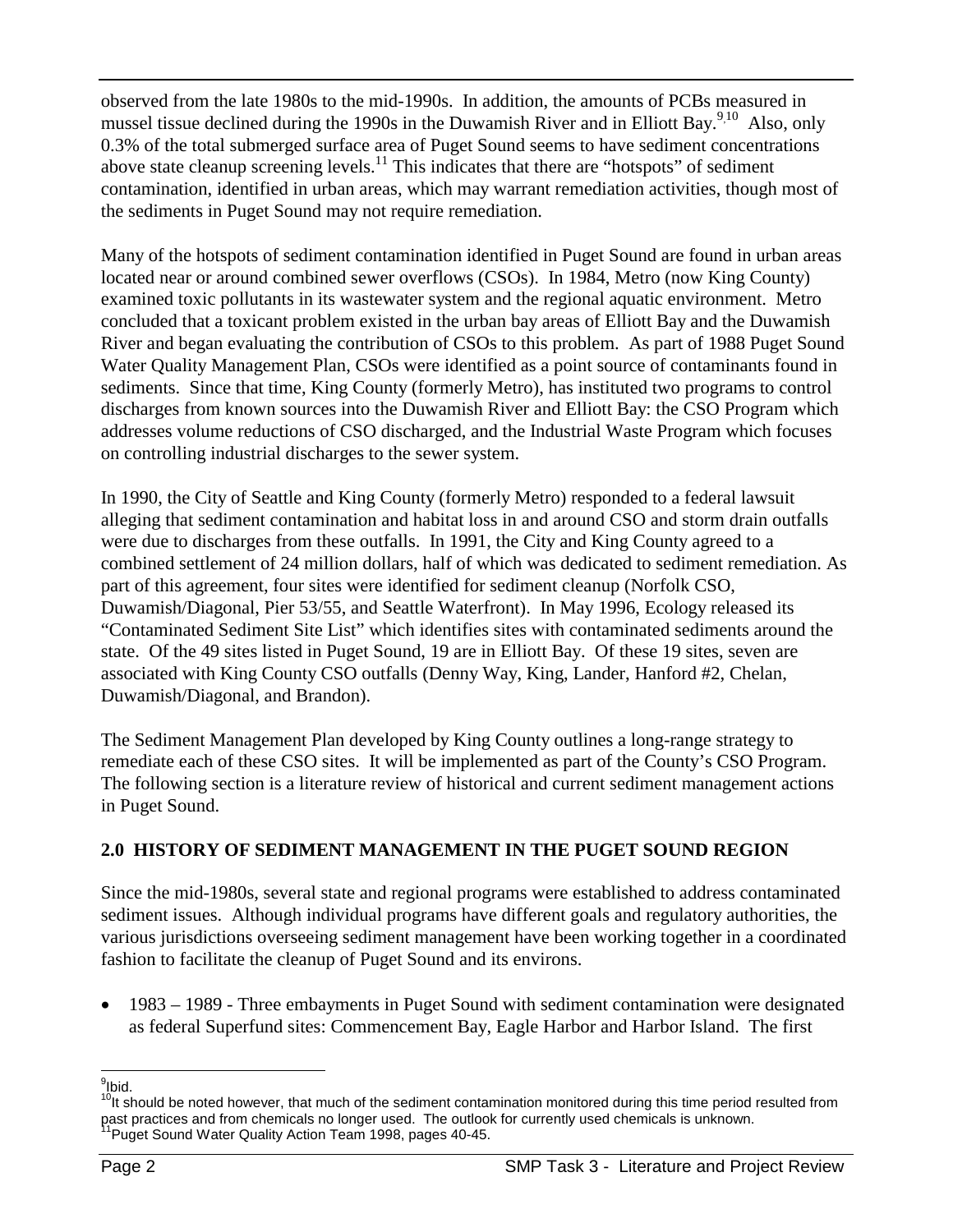sediment cleanup action in Commencement Bay was the Simpson project and was completed in 1989. Cleanup is still continuing at other sites. Eagle Harbor and Harbor Island are in the process of being cleaned up.

- 1984 Metro (now King County) completed a five year study (*Toxicant Pretreatment Planning Study*<sup>12</sup> of toxic pollutants in its wastewater system and the regional aquatic environment. This study concluded that a toxicant problem existed in the urban bay areas of Elliott Bay and the Duwamish River due to significantly elevated levels of metal and organic priority pollutants in sediments. This work set the stage for subsequent planning activities in Elliott Bay and the Duwamish River by recommending that USEPA and Ecology develop an action plan to address the toxicant problem with sediments in urban bays.
- 1985 The Puget Sound Water Quality Authority was established by the Washington State Legislature to develop and oversee the implementation of a comprehensive management plan for Puget Sound.
- 1986 Initial Puget Sound Water Quality Management Plan was adopted by the Puget Sound Water Quality Authority. The plan included the goal of reducing and eliminating adverse environmental effects of contaminated sediments. The plan also required Ecology to develop statewide sediment quality standards and to develop and maintain an inventory of contaminated sediments in Puget Sound that do not meet the sediment quality standards.
- 1988 Puget Sound becomes a part of the National Estuary Program as USEPA designated Puget Sound an estuary of national significance. The Puget Sound Estuary Program was established to implement the National Estuary Program and address several water quality issues including the management of contaminated sediments. One of the activities of the Puget Sound Estuary Program is the Urban Bay Action Program, which is conducted jointly by USEPA, Ecology and other state and local agencies. The Urban Bay Action Program manages data compilation, identification of problem areas, development of source control programs, and implementation of sediment cleanup activities in Puget Sound.
- 1988-1989 The Puget Sound Dredged Disposal Analysis (PSDDA) was designed to develop environmentally safe and publicly acceptable options for the unconfined, open-water disposal of dredged materials. Open-water disposal sites for clean dredged material were established by rule. The U.S. Army Corp of Engineers (COE) is the lead agency managing the sediment evaluation and approval process for dredgers wishing to use the sites.
- 1989 Model Toxics Control Act passed, by voter initiative.
- 1990 Metro performed a voluntary sediment capping project at Denny Way CSO as a demonstration project and interim solution for improving sediment quality in Elliott Bay.
- 1990 Damage Assessment and Restoration Program (NOAA) NOAA's Damage Assessment and Restoration Program was established to fulfill natural resource trustee responsibilities

 $\overline{a}$ <sup>12</sup>Municipality of Metropolitan Seattle 1984, pages xi-xii.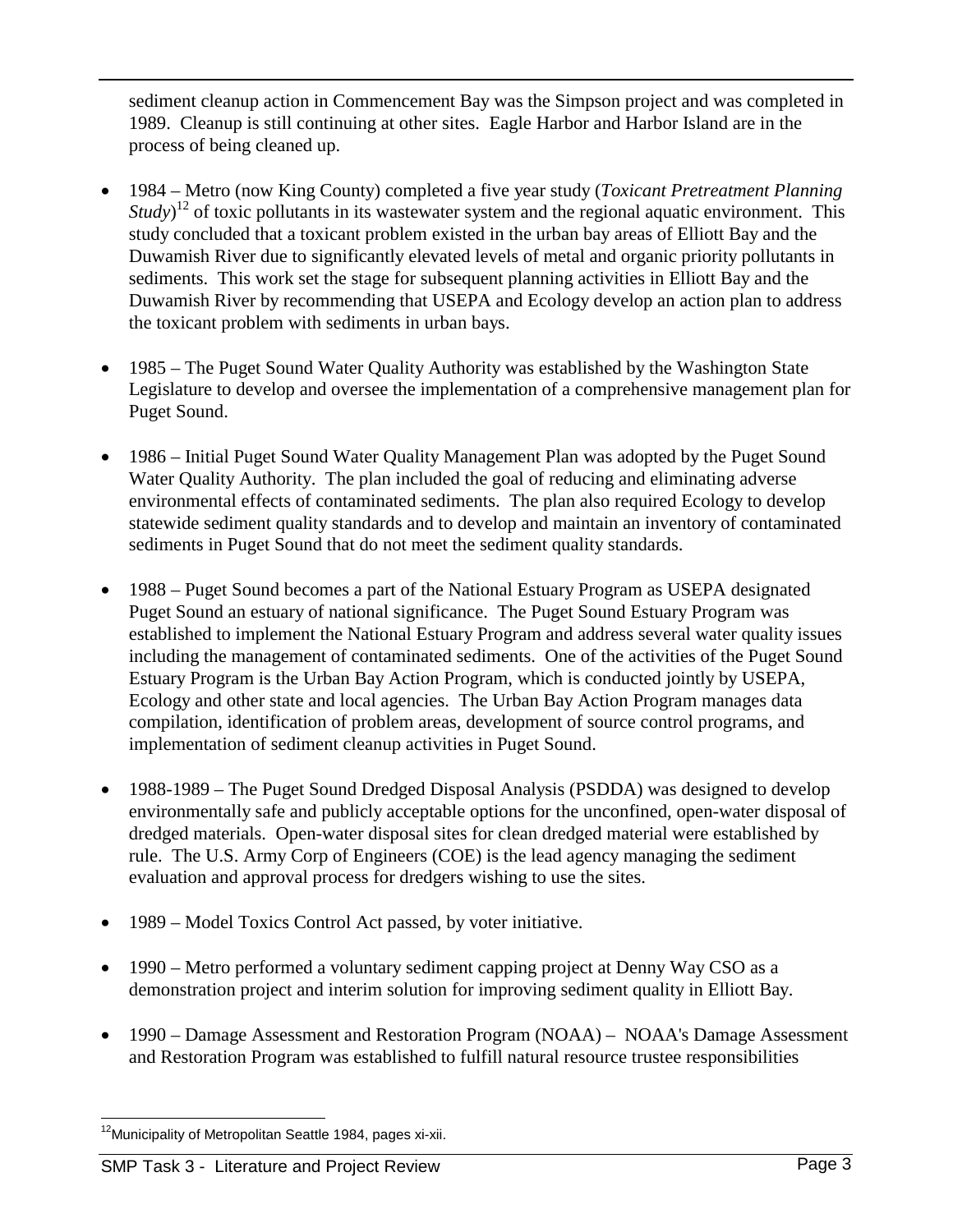assigned in the Clean Water Act, CERCLA, Superfund Act, Oil Pollution Act of 1990, and National Marine Sanctuaries Act.

- 1991 Ecology adopts state Sediment Management Standards.
- 1991-1992 Metro facilitated interagency meetings and funded a report titled *Metro Toxicant Sediment Remediation Project*13 which prioritized the risks due to contaminated sediments in Elliott Bay and the Duwamish River. This report identified the Pier 53-55 area as a high priority for site cleanup.
- 1991 The Elliott Bay/Duwamish Restoration Program (EBDRP) was initiated as a result of a Natural Resource Damage Assessment lawsuit initiated by NOAA (*United States et. al. v. City of Seattle and the Municipality of Metropolitan Seattle*, Case 90-395). The lawsuit was filed to recover damages for injury to resources caused by contaminants in storm drains and CSOs. A Consent Decree was agreed to by the City of Seattle and King County (as Metro) which allocates money for the cleanup of storm drains and CSO sites identified through the EBDRP.
- 1991 1994 The Puget Sound Water Quality Management Plan is updated establishing an ambient monitoring program for contaminated sediments.
- 1995 King County (formerly Metro) began implementing the CSO Sediment Baseline Monitoring Plan, developed as a condition of its NPDES permits, that provides for the monitoring of marine sediments in the vicinity of wastewater treatment plant outfalls and CSOs.
- 1996 Puget Sound Water Quality Protection Act passed, restructuring management of the estuary. The Puget Sound Water Quality Authority was replaced with a new Puget Sound Water Quality Action Team and a Puget Sound Council. Biennial work plans are now required.
- 1996 Ecology publishes Sediment Management Standards Contaminated Sediment Site List seven sites associated with King County's CSO outfalls were included on this list.

## **3.0 CONTAMINATION ASSOCIATED WITH CSO SITES**

There are a number of sediment remediation projects and activities associated with King County CSOs that have recently been completed, are being planned or are in progress. These include EDBRP projects being conducted by King County and the City of Seattle, in-water projects near King County CSOs being completed by other agencies, and current or potential projects associated with CSOs on Ecology's contaminated sediments site list. The following describes these activities.

 $\overline{a}$ <sup>13</sup>Parametrix Inc. et al. 1992.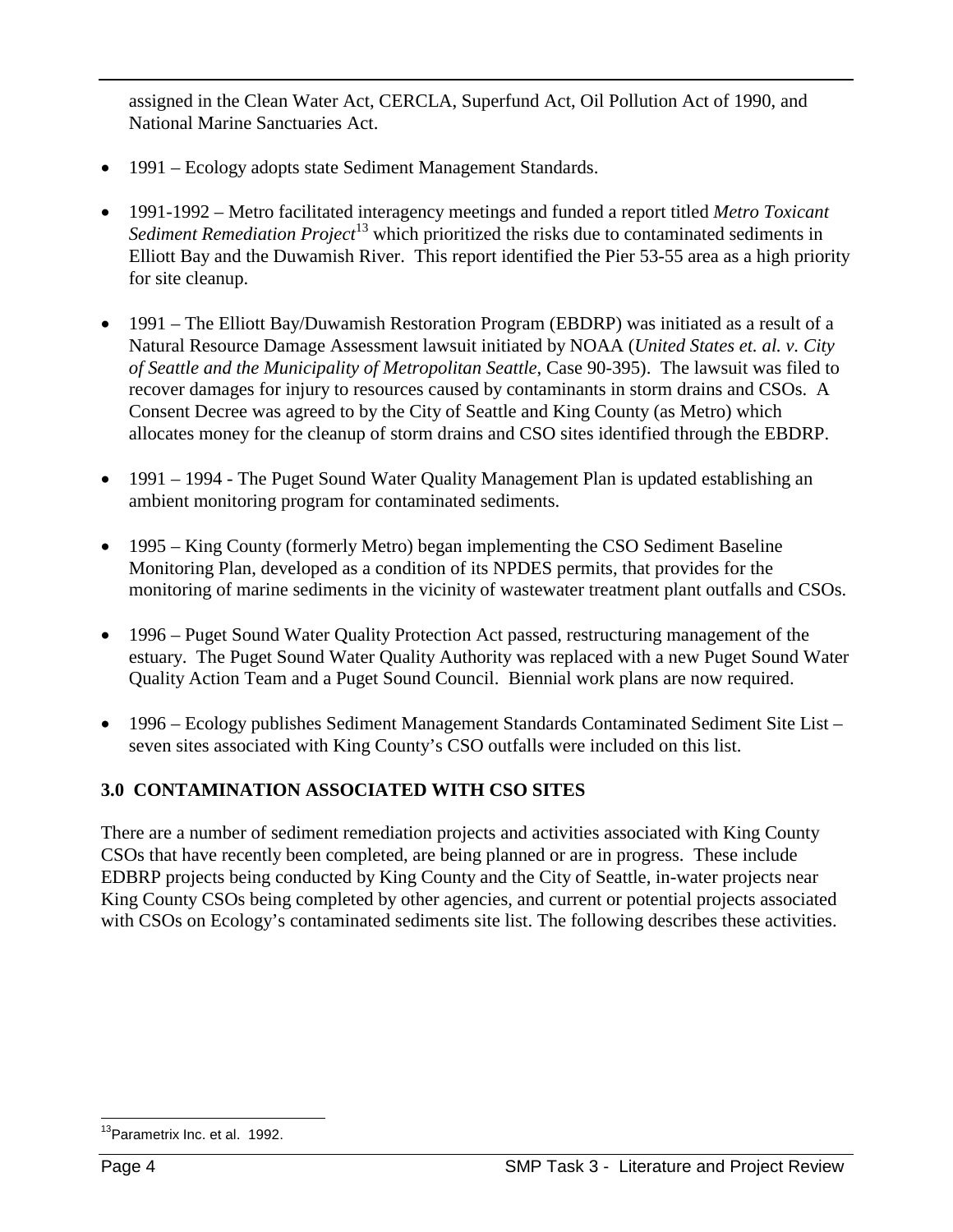## *3.1 EDBRP Projects*

The EBDRP was initiated as a result of a Natural Resource Damage Assessment lawsuit initiated by NOAA. The lawsuit was filed to recover damages for injury to resources caused by contaminants in storm drains and CSOs with money allocated for the cleanup of CSO sites identified through the EBDRP.

In 1992, a technical working group to the EBDRP identified 24 potential sediment remediation sites associated with King County and City of Seattle CSOs and storm drains. Of these 24 sites, four were selected for further investigation: Norfolk CSO, Seattle Waterfront, Pier 53/55 Sediment Capping Project and Duwamish Pump Station CSO/Diagonal Way CSO/Storm Drain. Theses sites were prioritized based on criteria that included:

- The presence of contaminants at concentrations that exceeded Washington State Sediment Management Standards;
- Adequate control of sewer overflows, storm drains, and industrial input to prevent recontamination;
- Potential for addressing injury to target species/fish; and
- Potential for reducing risks to human health.

Cleanup studies and work plans were developed for all four sites. In addition, a number of cleanup projects have been started and others completed. The Pier 53/55 sediment capping project has been completed and is undergoing monitoring. A recontamination study has been completed for the Seattle Waterfront site and the site assessment remains to be concluded. The Norfolk remediation project was completed in early 1999. The Duwamish/Diagonal site investigation has been completed and an evaluation of cleanup alternatives will follow.

Each site has been characterized to identify potential contaminants of concern that will require cleanup. The following describes contaminants found at each site.

Pier 53/55 Sediment Capping Project - The Seattle Waterfront was identified as a problem spot in the early 1980s due to sediment contamination. It is located near a historic untreated sewer outfall and offshore of the Pier line for Pier 53-55. High levels of PCBs, mercury, cadmium, silver, LPAHs and PAHs were identified. The Pier  $53/55$  site was remediated with a sediment cap in 1992.<sup>14,15</sup> Monitoring was conducted in 1992, 1993, and 1996.

Norfolk CSO - Discharge from the Norfolk CSO outfall includes discharges from the Norfolk overflow regulator which collects sewage and stormwater from residential, industrial and commercial areas in the southern portions of the City of Seattle and the western part of the City of Tukwila. In addition, separated storm water from five drainage lines connects the outfall line after

 $\overline{a}$ <sup>14</sup>The Pier 53-55 sediment remediation project was initiated as part of Metro's Toxic Sediment Remediation Program. The planning phase of the project was interrupted by the NOAA lawsuit and was revived when the lawsuit was settled. King County Department of Natural Resources 1996, page 3-1 to 3-9. <sup>5</sup>Municipality of Metropolitan Seattle 1993, page vi.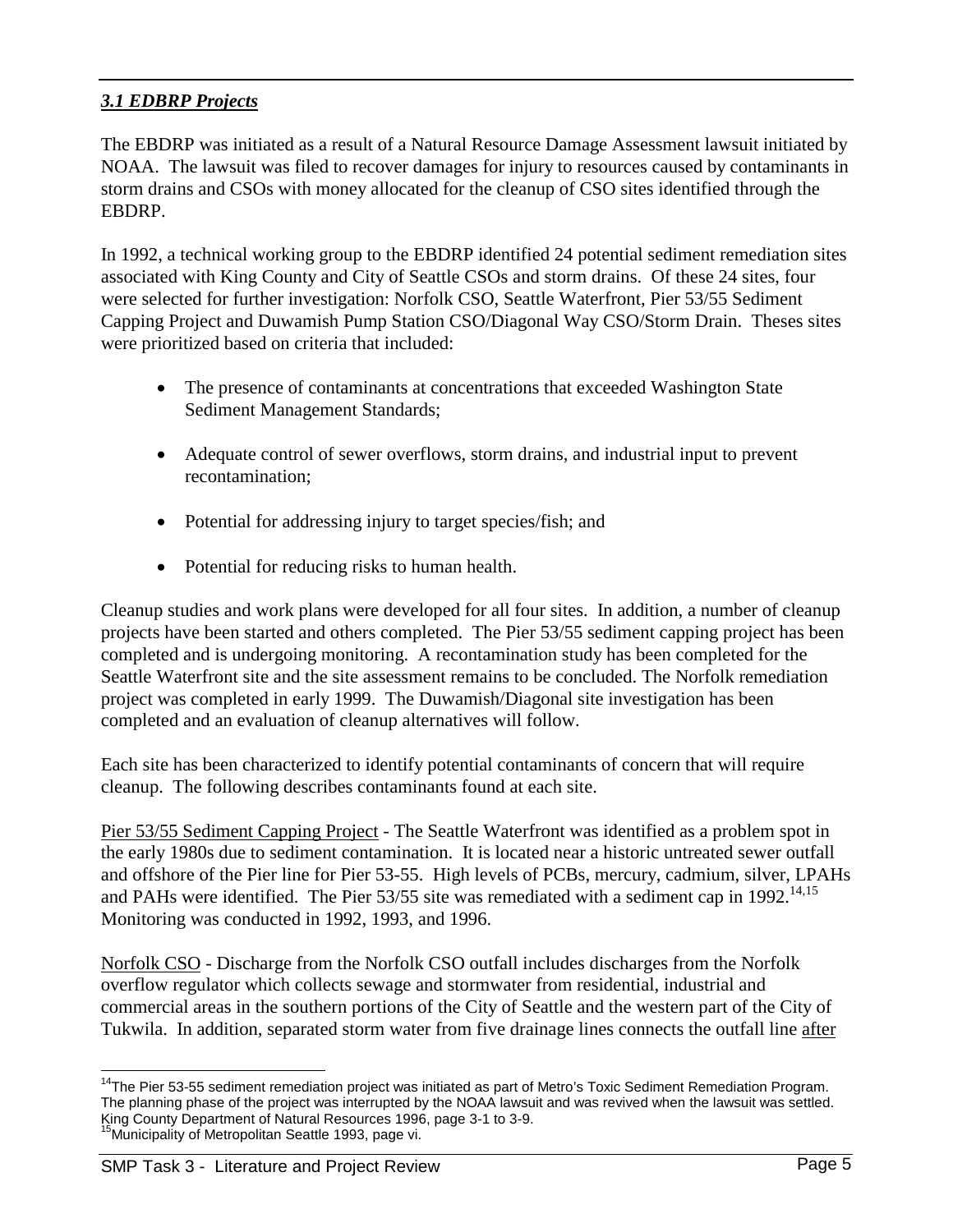the Norfolk overflow regulator. The service lines for these areas collect discharges from industrial roof drains, street drains and parking lots. There were four contaminants of concern for sediment remediation near the Norfolk CSO outfall: mercury; 1,4-dichlorobenzne; bis (2-ethylhexyl) phthalate; and PCBs. Other chemicals found in the sediments near the outfall include: benzoic acid; benzylbutylphthalate; diethylphthalate; acetone; and tetrachloroethylene. With the exception of PCBs, all of the chemicals of concern originated from past and current activities. PCBs were thought to be from past activities.<sup>16</sup>

Seattle Waterfront - The Seattle Waterfront study area boundaries are defined on the north by Pier 59 to the north, and on the south by the north face of the ferry terminal (Pier 52). Two City of Seattle CSOs are located in the project area as well as four City of Seattle storm drains. There is also a permitted industrial discharge of backwash water from the City of Seattle's Western Avenue Steam Plant's water treatment system. Contaminants that are known to be elevated are: PCBs; PAHs; chlorinated benzene; phthalate acid esters; benzoic acid; mercury; copper; silver; zinc; and  $lead.$ <sup>17</sup>

Duwamish Pump Station CSO/Diagonal Way CSO/Storm Drain - The Duwamish Pump Station CSO, the Diagonal Way CSO and Stormwater outfall and the Diagonal Avenue Storm Drain outfall all receive surface waters draining from the Diagonal and Hanford drainage basins into the Duwamish River. They are situated within 300 feet from each other. Runoff collected by these sites is predominantly commercial and industrial. Four contaminants of concern were identified for sediment remediation through a site assessment: mercury; bis (2-ethylhexyl) phthalate; PCBs and benzyl butyl phthalate.<sup>18</sup> Arsenic was considered a potential chemical of concern based on the results of a preliminary human health risk assessment.<sup>19</sup>

## *3.2 In-Water Projects Near King County CSOs*

A number of different sediment cleanup projects are currently being performed within the Elliott Bay/Duwamish River area by other entities without direct King County Wastewater Treatment Division involvement. However, some of these dredging or other sediment remediation activities are occurring or may occur in areas potentially contaminated by King County CSOs. A brief description of some of the more relevant projects is provided below.

 South Downtown Waterfront Redevelopment Project - Long-term redevelopment plans for an expanded Colman Dock Ferry Terminal in the immediate vicinity of the King Street CSO site are currently being developed and evaluated as part of the ongoing South Downtown Waterfront Master Development Plan and Environmental Impact Statement (EIS). The Plan and EIS are being developed by Washington State Ferries, in coordination with the Port of Seattle and City of Seattle. Conceptual alternatives being considered include construction of new auto ferry slips positioned offshore (near the outer harbor line) and slightly north of the existing slips. An expanded passenger-only ferry terminal, potentially including a cruise ship terminal, may be located within the existing Pier 48 area immediately offshore of the King Street CSO outfall. Under this scenario, expanded ferry operations would be located within the existing King Street

 $\overline{a}$ 

<sup>&</sup>lt;sup>16</sup>King County Water Pollution Control Division 1996. pages xiv, 5-1 to 5-12<br><sup>17</sup>Aura Nova Consultants Inc. 1995.<br><sup>18</sup>King County Department of Natural Resources 1997, pages E-1, 5-1 to 5-12.<br><sup>19</sup>King County Department of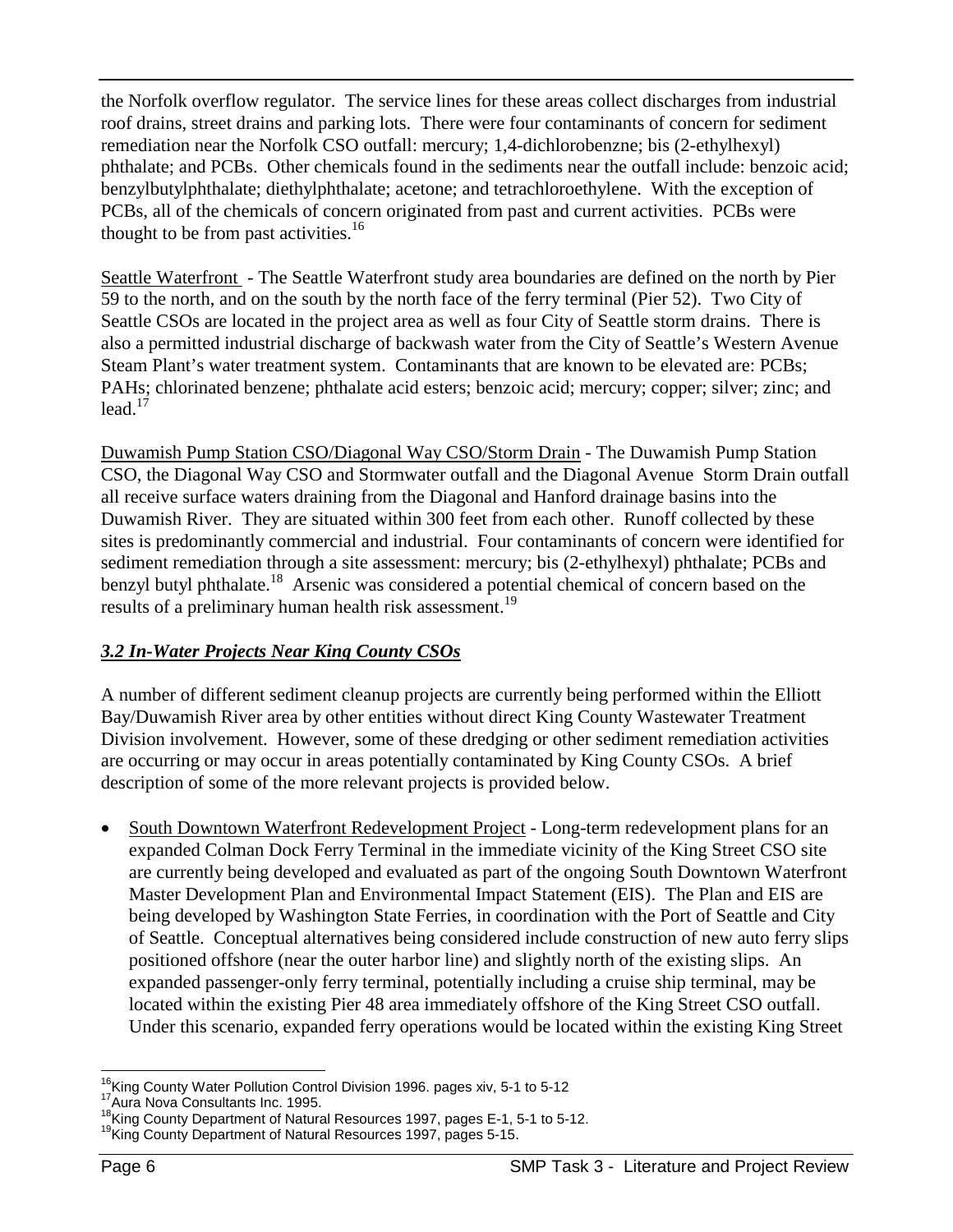CSO footprint. As part of the EIS process, WSDOT and the Port of Seattle will be collecting and analyzing additional sediment samples (including confirmatory bioassays as appropriate) at the King Street CSO site to complete the site characterization and to support an evaluation of combined cleanup and redevelopment alternatives. Consistent with earlier planning documents prepared for the area by EBDRP, WSDOT, and the Port of Seattle, the presumptive cleanup remedy for this site is capping. However, the MTCA Cleanup Action Plan for the site will be developed with Ecology and Washington Department of Natural Resources (WADNR) following more detailed analysis of alternative cleanup and redevelopment options. The EIS and Cleanup Action Plan are currently scheduled to be completed in mid-2000, when they will be provided for public review.

 East Waterway Dredging Project - The East Waterway, including the Hanford and Lander CSO areas, is a critical element of the Port of Seattle's Container Terminal Development Plan. Stage I of the East Waterway project, resulting in the dredging of key approach channels and berthing areas near Harbor Island to a depth of 51 feet mean lower low water, is expected to be completed within approximately one year. Stage II of the project, which will include dredging of most of the rest of the East Waterway, including nearly all of the Hanford and Lander Street CSO footprints, is currently in the design phase. In consideration of these navigation improvement plans, the presumptive remedy for the Hanford Street CSO site is dredging and confined disposal. As part of Stage II planning efforts, the U.S. Army Corps of Engineers (COE) recently collected 86 composite sediment cores from the greater Hanford and Lander CSO site area, and submitted the samples for detailed chemical and biological analyses following Puget Sound Dredge Disposal Analysis (PSDDA) guidelines. Sediment chemistry, bioassay, and bioaccumulation analyses were conducted on most of the surface composite samples collected (0 to 4 feet depth), and also on subsurface samples (below 4 feet). These determinations, which are expected to greatly improve the characterization of sediment contaminants and disposal requirements within the Stage II area, are expected to be available by summer, 1999. Prospective disposal sites currently being considered by the Port of Seattle include the PSDDA open-water disposal site in Elliott Bay (for suitable materials), and a range of nearshore confined disposal facilities (CDF), confined aquatic disposal (CAD), or upland disposal sites for materials found to be unsuitable for open-water PSDDA disposal.

#### *3.3 Sediment Management Standards Contaminated Site List*

In 1996, Ecology published the Sediment Management Standards Contaminated Sediment Site List.<sup>20</sup> Seven sites associated with King County CSO outfalls were identified. The contaminants found at each site are listed in Table 1. King County's SMP addresses all seven sites.

 $\overline{a}$  $^{20}$ Washington State Department of Ecology 1996, pages 15-24.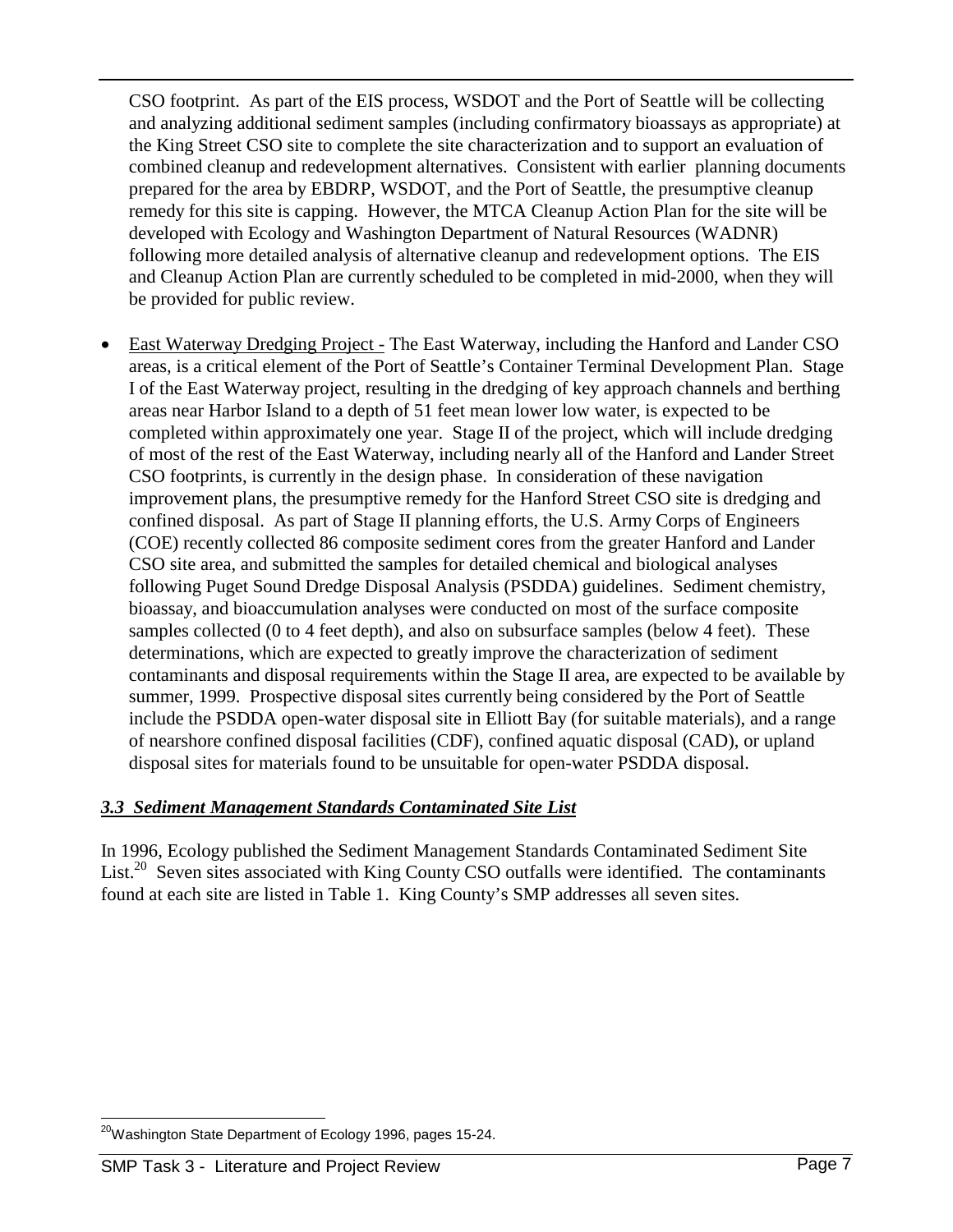| <b>TABLE 1</b>                         |
|----------------------------------------|
| King County CSOs Listed on Ecology's   |
| <b>Contaminated Sediment Site List</b> |

| CSO Site              | <i>Ecology Site ID#</i> | <b>Contaminant Groups of Concern</b>                        |
|-----------------------|-------------------------|-------------------------------------------------------------|
| Denny Way             | EB26                    | Silver, mercury                                             |
| King Street           | EB27                    | Metals, benzyl alcohol                                      |
| <b>Lander Street</b>  | EB7                     | Mercury, PCBs                                               |
| Hanford #2            | EB <sub>8</sub>         | Mercury, PCBs, cadmium, phthalates, PAHs, benzene, benzene, |
|                       |                         | arsenic                                                     |
| Chelan Ave            | EB <sub>13</sub>        | <b>PAHs</b>                                                 |
| Duwamish/Diagonal     | DR31                    | Phthalates, benzoic acid, mercury                           |
| <b>Brandon Street</b> | DR <sub>32</sub>        | Phthalate, mercury                                          |

Source: Washington State Department of Ecology Sediment Management Standards Contaminated Sediment Site List, May 1996.

#### **4.0 OTHER SITES OF INTEREST IN PUGET SOUND**

There are a number of sites throughout Puget Sound, that have undergone or are in the process of conducting site remediation to clean up sediment contamination. These include federal Superfund sites: areas within Commencement Bay, Wyckoff/Eagle Harbor, Harbor Island, Bainbridge Island and Bremerton Harbor; and state-lead MTCA sites such as the Bellingham Bay Pilot Project. In addition, COE and Ecology are evaluating the feasibility of developing a multi-user disposal site (MUDS) for permanent containment of contaminated sediments. The following summarizes these activities.

#### *4.1 Superfund Sites*

Commencement Bay - In the mid-1980's, Commencement Bay and the South Tacoma channel were included on the first Superfund National Priorities List. EPA and the Washington Department of Ecology agreed to conduct remedial investigations of hazardous substance contamination of the Nearshore Tideflats Industrial areas and the ASARCO smelter. A comprehensive study was conducted which included evaluations of: surface and subsurface sediment; water column chemistry; benthic macro-invertebrates; sediment bioassays; fish histopathology; and bioaccumulation for eight study areas. Chemicals of concern identified from these investigations included: arsenic; cadmium; copper; lead; zinc; mercury; nickel; phenol; pentachlorophenol; LPAH; PAH; chlorinated benzenes; chlorinated butadienes; phthalates; PCBs; 4-Methylphenol; benzyl alcohol; benzoic acid; dibenzofuran; nitrosodiphenylamine; and tetrachloroethene.<sup>21</sup> The Commencement Bay Nearshore/Tideflats Record of Decision (ROD) was issued in 1989. It set forth a cleanup plan addressing control of upland sources of contamination followed by sediment remediation by dredging, capping, or natural recovery within contaminated sediment problem areas in St. Paul, Sitcum, Hylebos, Thea Foss, Wheeler Osgood, and Middle Waterways.<sup>22</sup> Source control and sediment remediation within the St. Paul and Sitcum Waterways has been completed. Cleanup is progressing in the other waterways and is anticipated to be completed by 2002 to 2004.

In 1991 the damage assessment and restoration planning process was initiated by the Commencement Bay Natural Resource Trustees<sup>23</sup> with the issuance of a Preassessment Screen,

<sup>&</sup>lt;sup>21</sup>Tetra Tech 1985a, pages 53-64.<br>
<sup>22</sup> USEPA Region 10 1997.

Bust A Region 10 1997.<br><sup>23</sup> The Trusstees are: NOAA, the U.S. Department of the Interior including the U.S. Fish and Wildlife Service and the Bureau of Indian Affairs; the Washington Department of Ecology, the Washington Department of Fish and Wildlife,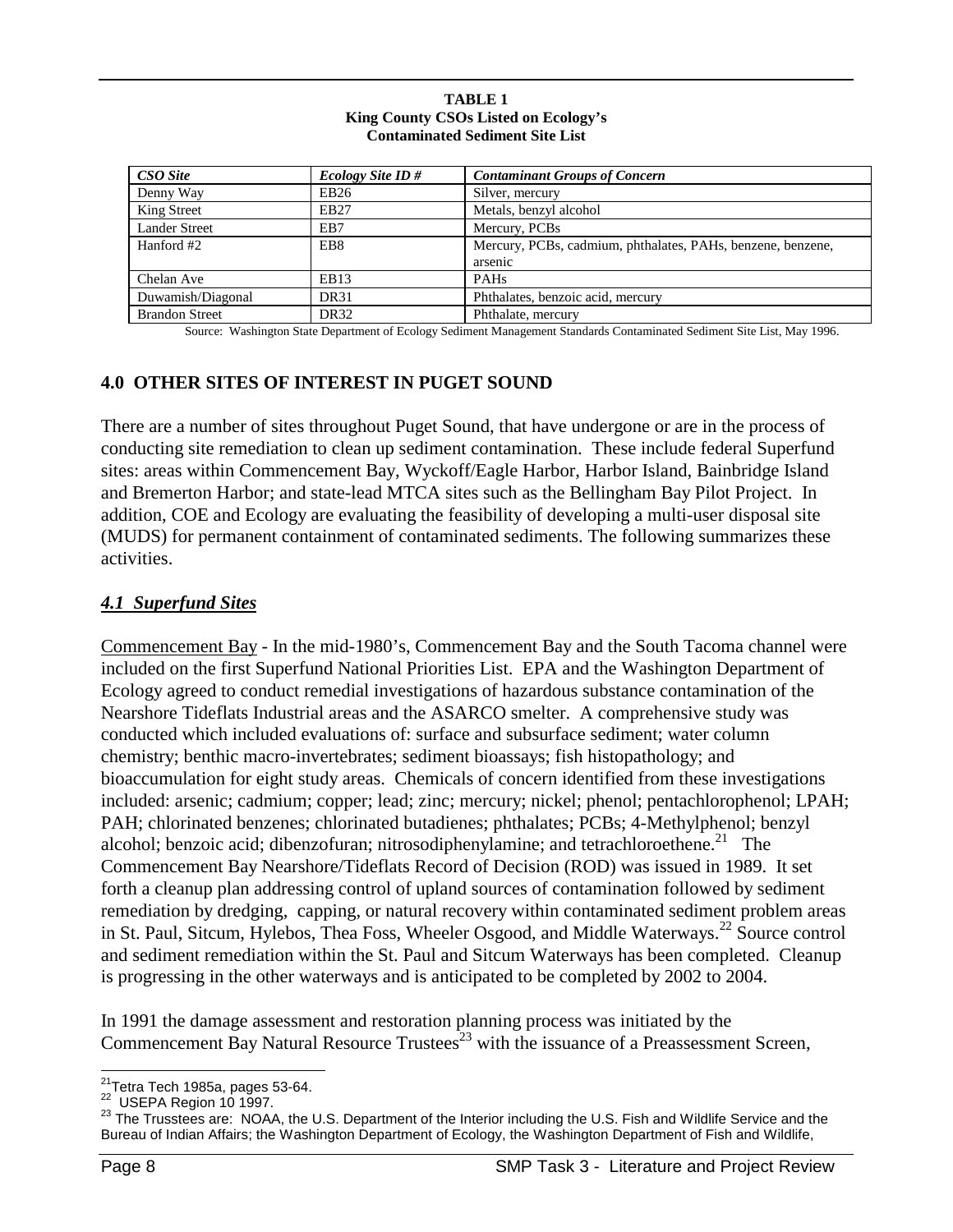Determination to Perform Assessment and Notice of Intent to Perform Assessment. A compilation of existing information was completed in 1995 and the Commencement Bay Natural Resource Trustees negotiated an agreement with ASARCO Inc. and a Bay-wide natural resource damages settlement with the Port of Tacoma. Independent injury assessment and quantification studies have been completed for a number of geographic focus areas and are being conducted at others. Settlement negotiations between the Trustees and Potentially Responsible Parties are underway.

Wyckoff/Eagle Harbor– The south shore of Eagle Harbor, Bainbridge Island was the location of a former wood treating plant (Wyckoff) that operated for 80 years. A shipyard operated on the north shore of the harbor. The harbor, wood treating facility, and other upland sources were included as one site on the National Priorities List (Superfund) on July 22, 1987.

The Wyckoff/Eagle Harbor Superfund site is divided into four work areas called "operable units." Two operable units, East Harbor and West Harbor required remediation of sediments that exceeded state SMS criteria. Sediments in portions of the East Harbor were contaminated with creosote and other wood treatment chemicals. Sediments near the former shipyard in the West Harbor operable unit contained elevated concentrations of mercury and other bottom-paint chemicals. In 1994 a cap of clean sediments dredged from the Snohomish River was placed at the East Harbor site. The West Harbor cleanup project was completed in 1998. $^{24}$  Contaminated sediments were dredged from the harbor and disposed in a one-acre, confined disposal facility. Long-term monitoring of both the East and West Harbor caps are ongoing. $25$ 

Harbor Island – The Harbor Island Superfund site is located near downtown Seattle where the Duwamish River enters Elliott Bay. Harbor Island was created in the early 1900's by filling over 400 acres of tidelands. It has been used by numerous commercial and industrial enterprises since that time. In 1983 Harbor Island was placed on the National Priorities List when hazardous substances were found in soils on the island and in sediments near the island.

An initial investigation of marine sediments around Harbor Island, completed in 1988, found high concentrations of PCBs, PAHs, arsenic, cadmium, copper, lead, mercury, and zinc. Major sources of sediment contamination are believed to have come from sandblasting ship hulls to remove paint containing toxic substances, direct disposal of industrial waste to the Duwamish River, storm drain discharges and surface runoff.<sup>26</sup>

The Harbor Island Superfund site was initially divided into operable units, including the Marine Sediments Unit, addressing contaminated sediments around the site. An initial site investigation of the Marine Sediments Unit completed in 1995 identified areas in the East and West Waterways, and to the North of Harbor Island that exceeded state Sediment Quality Standards.<sup>27</sup> Contaminants of potential concern identified from these earlier studies included arsenic, mercury, PCBs, petroleum products, and tributyl tin (TBT).<sup>28</sup> Since that time, the site has been divided into project areas. Of

the Washington Department of Natural Resources, the Puyallup Tribe of Indians and the Muckelshoot Indian Tribe.<br><sup>24</sup> USEPA Region 10 1998, pages 1 and 3.<br><sup>25</sup> COE 1995, USEPA Region 10 1997, pages 1-3.<br><sup>26</sup> USEPA Region 10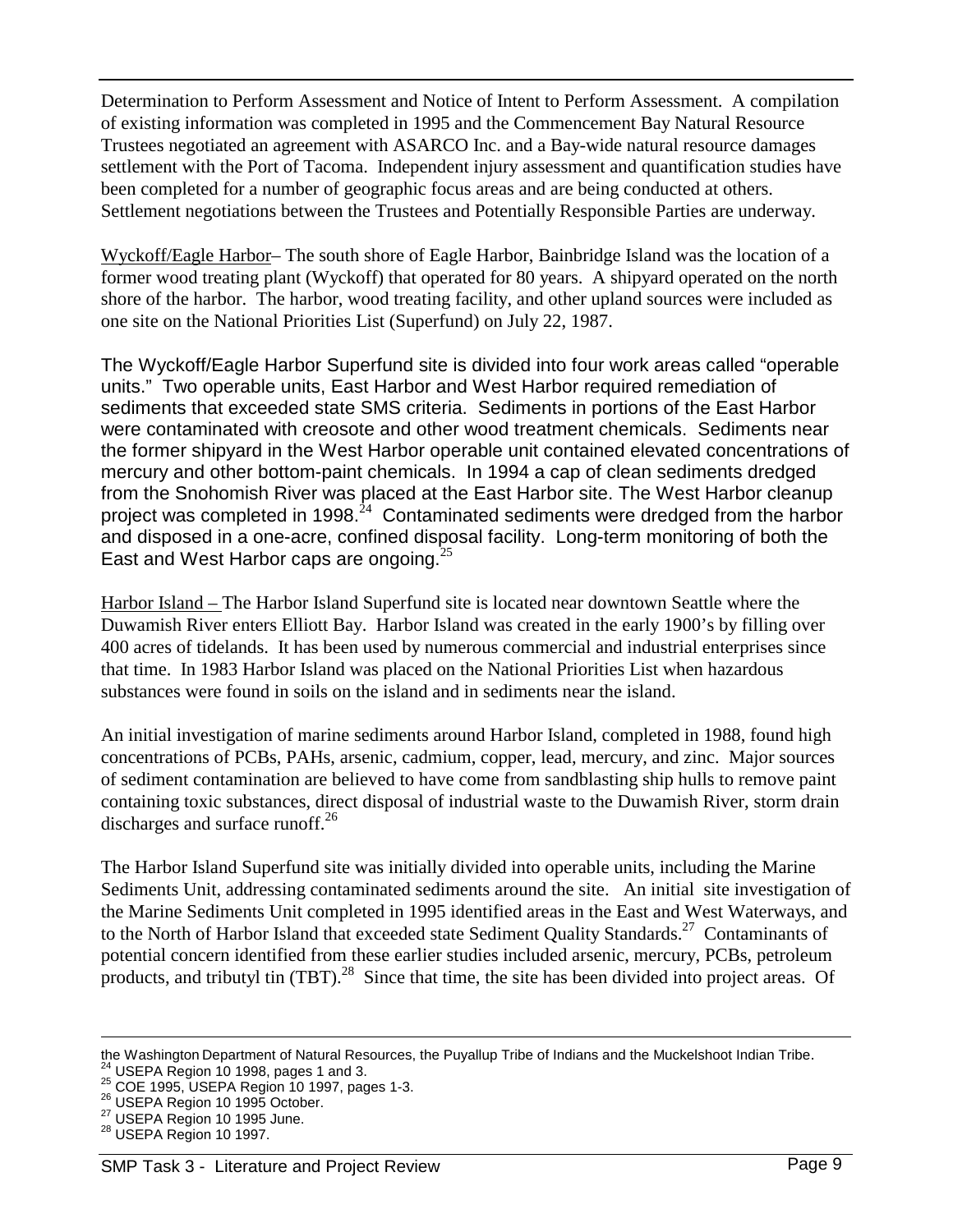interest to the proposed King County Sediment Management Plan are the Shipyard Sediment and Waterway Sediment projects.

A Record of Decision (ROD) was issued for the Shipyard Sediment project in November 1996. The ROD requires all sediments exceeding state Cleanup Screening Levels of the Sediment Management Standards (SMS) to be dredged and placed in either a confined aquatic disposal (CAD) facility or an upland disposal facility. Remaining areas, which exceed the Sediment Quality Standards of the SMS, will be capped. The project also requires long-term monitoring. Remedial design efforts to implement the ROD are underway at the Todd Shipyard and former Lockheed Shipyard No. 1. Cleanup is anticipated to be completed by 2002 to 2004.

A Waterway Sediment ROD was issued in 1997 addressing sediments not associated with the Shipyard Sediment ROD. The Waterway Sediment project area includes both the East and West Waterways. As described above, dredging and disposal of contaminated sediments in the East Waterway in being planned as part of the Port of Seattle's Container Terminal Development Plan. more detailed studies of sediment contamination within the West Waterway were recently completed by EPA, the Port of Seattle, and Lockheed.<sup>29</sup> EPA is currently evaluating the scope of the West Waterway operable unit ROD. Based on recently released human health and ecological risk data and evaluations, EPA is apparently considering a no-action ROD for the West Waterway. A formal determination is forthcoming.

Sinclair Inlet - The U.S. Navy plans to improve the Puget Sound Naval Shipyard (PSNS) in Bremerton to become a future homeport facility for deep draft vessels, including nuclear-powered aircraft carriers. A National Environmental Policy Act (NEPA) Environmental Impact Statement (EIS) has been prepared and public comment received on the homeport plan and alternatives. Under the Navy's preferred plan, navigation channels, turning basins, and pier berths at PSNS would require dredging to accommodate the deeper draft vessels. Approximately 490,000 cubic yards (CY) of navigation improvement materials would be dredged under this plan, of which 340,000 CY is currently assumed suitable for open water disposal at a Puget Sound Dredge Disposal Analysis (PSDDA) Program site. The remaining 150,000 CY is assumed to be unsuitable under PSDDA, pending confirmation with ongoing PSDDA chemical and biological analyses. Additionally, approximately 230,000 CY of contaminated sediments located within Operable Unit B (OUB) of the PSNS Superfund (CERCLA) Site could be dredged concurrently with the deepening project, and all contaminated material disposed within a single disposal facility. Based on existing data, the total volume of contaminated sediments that will require confined disposal has been estimated at approximately 380,000 CY; additional testing is underway to refine this estimate.

A contained disposal facility study performed for the purposes of the homeport project, along with preliminary analyses performed for the forthcoming OUB Feasibility Study, identified a range of upland, nearshore fill, nearshore CAD, and deeper-water CAD disposal options for contaminated sediments. However, based on screening-level evaluations of these alternatives and initial discussions with agency representatives and other stakeholders, the Navy has determined that upland and nearshore CAD disposal alternatives are clearly the most promising with respect to a combined homeport and Superfund action. A decision on the cleanup and sediment disposal action at PSNS is expected by the end of 1999. Construction will be completed in 2000, prior to the scheduled arrival of the aircraft carriers.

 $\overline{a}$  $29$  Ibid.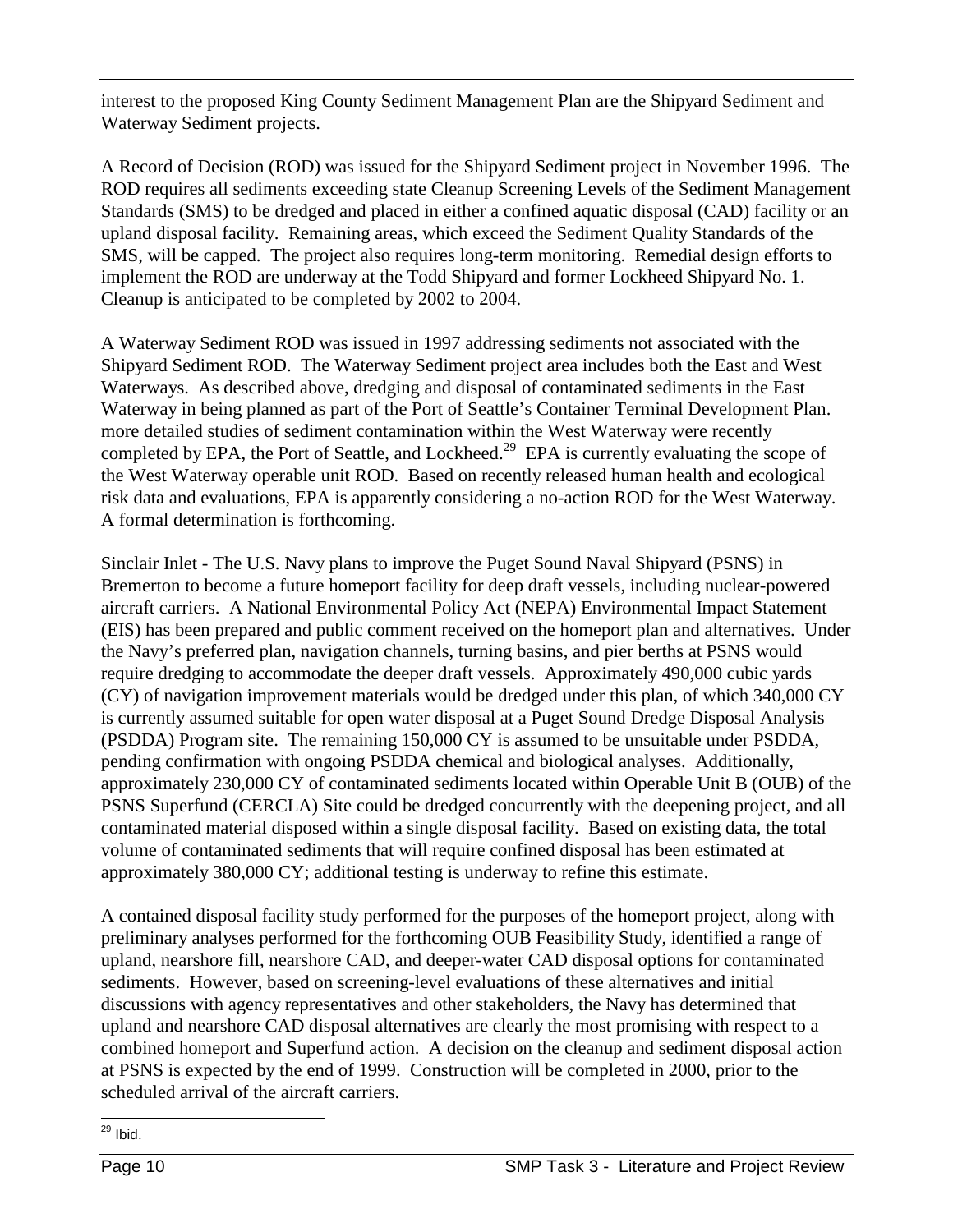#### **4.2** *Bay-Wide Approach*

The Bellingham Bay Demonstration Pilot Project is a comprehensive planning effort being performed by a diverse assemblage of local municipalities, Indian tribes, and several state and federal agencies. The Pilot is attempting to integrate bay-wide source control, sediment cleanup, habitat restoration, and aquatic land use in managing Bellingham Bay.

The Bellingham Bay Demonstration Pilot draft environmental impact statement (DEIS), released for public review in June 1999, evaluates a comprehensive strategy for the bay. Near-term and longterm actions were identified and evaluated based on four main project elements – Habitat; Land Use; Sediment Cleanup and Source Control; and Disposal Siting. A Comprehensive Strategy developed for the bay summarizes the recommended actions to improve environmental health throughout Bellingham Bay, and then provides greater detail through two key elements:

- Subarea Strategy. A separate strategy for nine geographic subareas was developed that provides greater detail on priorities and recommended actions for primary use, land use, habitat, sediment sites, cleanup, disposal, and source control.
- Near-Term Remedial Action Alternatives. A range of alternatives was developed that focus on cleanup, habitat restoration, source control and land use for critical sediment cleanup sites in the bay.

The DEIS is a programmatic EIS that evaluates impacts from implementation of the Comprehensive Strategy. Because the Comprehensive Strategy includes specific cleanup alternatives, the DEIS also includes an evaluation of specific impacts associated with these actions. Six different alternatives were developed to address critical sediment cleanup sites in the bay, and integrate habitat restoration and land use considerations with the cleanup. These alternatives were designed by the Pilot Team to cover the spectrum of cleanup options:

- Alternative 1, No-Action: No near-term remedial action.
- Alternative 2, Removal and Capping To Achieve Authorized Channel Depths (Confined Aquatic Disposal). The purpose of this alternative is to maintain existing navigation channels, minimize dredging and disposal of contaminated sediment, and maximize the areal extent and diversity of aquatic intertidal habitat through capping.
- Alternative 3, Removal and Capping to Achieve Authorized Channel Depths (Upland Disposal). The purpose of Alternative 3 is to maintain existing navigation channels, minimize the amount of dredging, and dispose of contaminated sediment in upland locations.
- Alternative 4, Full Removal From Navigation Areas (Confined Aquatic Disposal): The purpose of Alternative 4 is complete elimination of contaminated sediments from the navigation channels, maximum future provision of navigation channel depth without further sediment cleanup, and (secondarily) enhancement/creation of low intertidal, high sub-tidal habitat.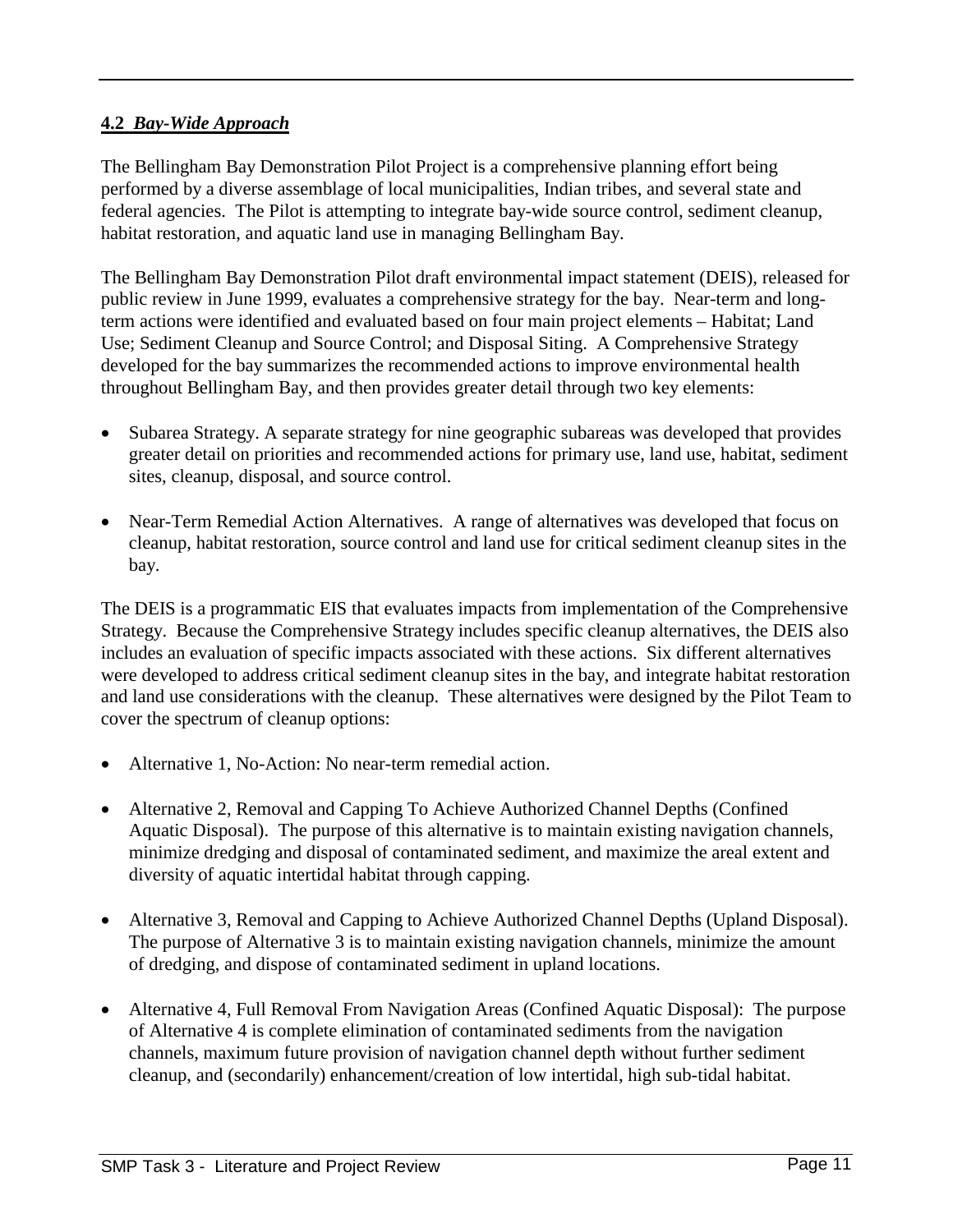- Alternative 5, Full Removal From Navigation Areas and Partial Removal From the G-P ASB and Starr Rock Areas (Upland Disposal): The purpose of this alternative is to perform full removal from the navigation areas, and the GP ASB where partial removal is proposed. Dredge material would be disposed in upland locations.
- Alternative 6, Full Removal From Public Lands (Upland Disposal): The purpose of Alternative 6 is to completely remove all contaminated sediment from Bellingham Bay, and totally avoid disposal in the aquatic environment.

A decision on the cleanup and sediment disposal actions in Bellingham Bay is expected by the end of 1999. Construction is anticipated during 2002 to 2004.

## *4.3 Multi-user Disposal Sites*

As part of the 1987, Puget Sound Management Plan, the Puget Sound Water Quality Authority identified the importance of having a multi-user disposal site (MUDS) for contaminated sediments in the region. In response, Ecology prepared a series of fact finding reports supporting the need for MUDS. The 1994 Puget Sound Management Plan called for an interagency group to conduct a feasibility study and in 1995, COE prepared a Reconnaissance Study Report showing there is a federal interest in the feasibility of building a MUDS. In 1996, the Washington State Legislature approved matching funds to work with COE on a study that compares the merits of several alternatives for disposing of contaminated sediments. In 1997, COE, EPA, Ecology, Washington State Department of Natural Resources, and the Puget Sound Water Quality Action Team, began a three year study to explore three options for disposal of contaminated sediment including confined aquatic disposal (CAD), nearshore confined disposal and upland disposal. The study includes a programmatic environmental impact statement (PEIS) addressing disposal alternatives, siting decision process and siting criteria as well as facility ownership and site selection. The draft PEIS was released for public comment in early 1999. Pending conclusions of the final PEIS and public and peer review comments, the cooperating agencies may prepare a site-specific EIS.<sup>30</sup>

#### **5.0 ASSESSMENT OF CONTAMINATED SEDIMENT SITES**

In 1985, the Puget Sound Estuary Program developed a toxics control strategy to provide a consistent, comprehensive, long-term approach to managing contaminated sediments. Known as the "urban bay approach", this strategy built on the data analysis, problem identification and site prioritization scheme used in the Commencement Bay remediation program and added the elements of multi-agency coordination and public involvement used in Metro's water quality control programs.<sup>31</sup> The urban bay approach set the stage for current sediment management activities in the Puget Sound area as well as describing methodologies for site evaluation and cleanup.

Site remediation activities identified in the urban bay approach and used to conduct many cleanup projects in Puget Sound include:

• Defining the type and extent of contamination at a site;

 $30$  Babcock 1998.

 $31$ PTI 1989 pages 3-30.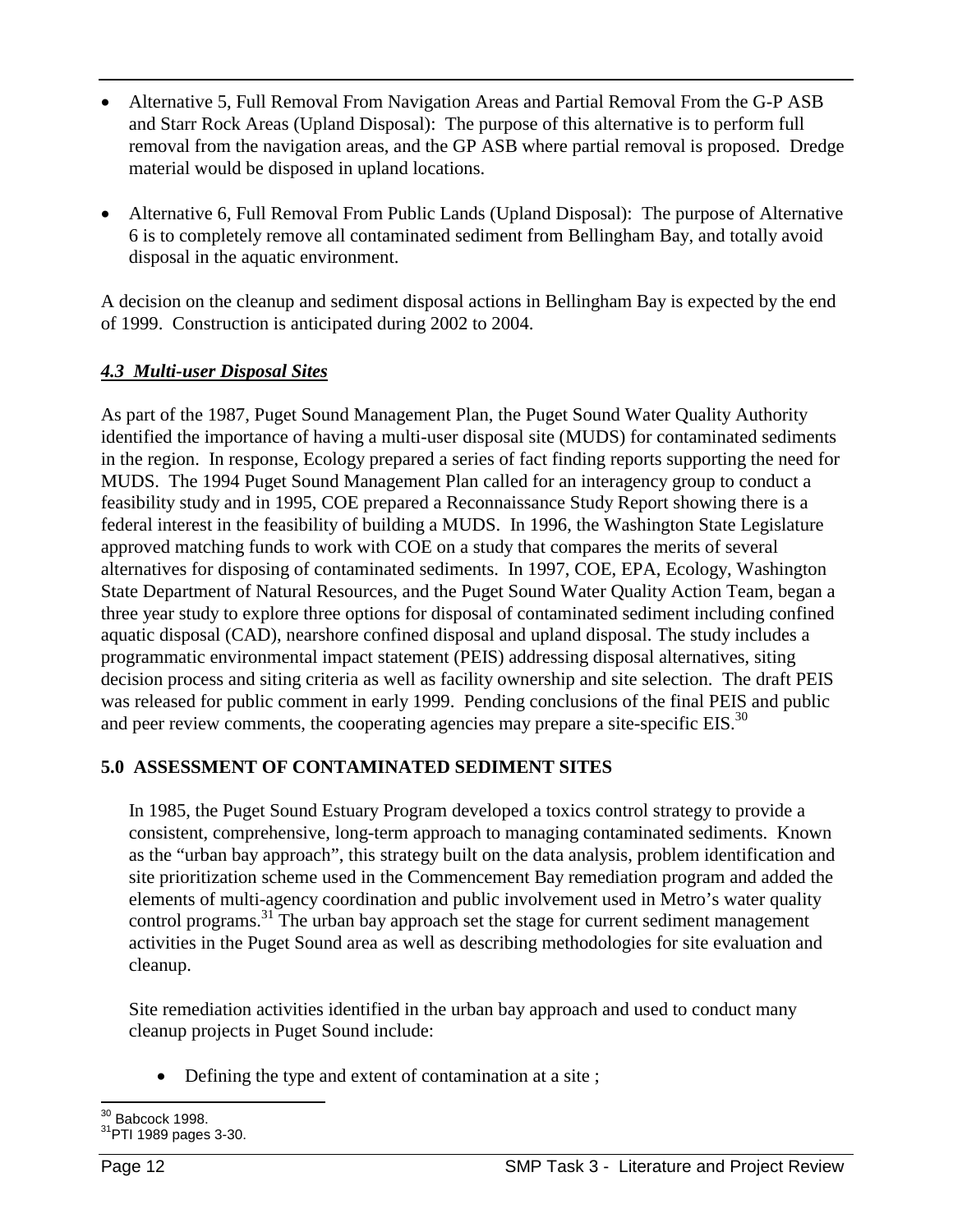- Identifying potential sources of contamination;
- Identifying remediation alternatives;
- Evaluating ecological and human health risks;
- Identifying potential for recontamination; and
- Selecting cleanup alternatives.

The following describes each element of the urban bay approach remediation process and provides examples of how the approach has been applied in Puget Sound.

#### *5.1 Defining the Type and Extent of Contamination at a Site*

Defining the type and extent of contamination at a site begins with a characterization of the study area. Available current and historical data is compiled as part of a site study.<sup>32</sup> Sitespecific information routinely collected as part of a site study includes:

- A description of the site boundary (within which contamination occurs);
- Known physical processes such as sediment depositional patterns, bathymetry, and wave actions; and
- Current and ongoing sources of sediment contamination.

After compiling general and historical site information, the next step in defining the type and extent of contamination is to select appropriate parameters to measure contamination and appropriate standards or guidelines against which to evaluate the level of contamination (results of the measurement parameters). Multiple indicators are used to confirm that the contaminants do indeed pose a health or environmental threat. The selected indicators are compared to environmental quality, health or regulatory levels established for each indicator being measured. When more than one indicator exceeds established regulatory or acceptable levels the site is then considered for cleanup activities. Where sites are highly contaminated, a single indicator, such as sediment chemistry may be all that is needed to require cleanup.

#### **Indicators**

Indicators used to identify (or confirm) contaminated sites include:

- Sediment chemistry direct measure of chemical concentrations found at the site;
- Biological effects an indirect measure of the impact of chemicals found in sediments on various biological organisms; and
- Bioaccumulation measures contaminant concentrations in organisms (usually in close proximity to the site).

The results of these measures are consolidated into an evaluation matrix and compared to the limits or regulatory levels established previously. If more than one measure is found above these levels, the site is considered contaminated and is further evaluated for cleanup actions.

 $\overline{a}$  $32A$  site study is required by WAC 173-204.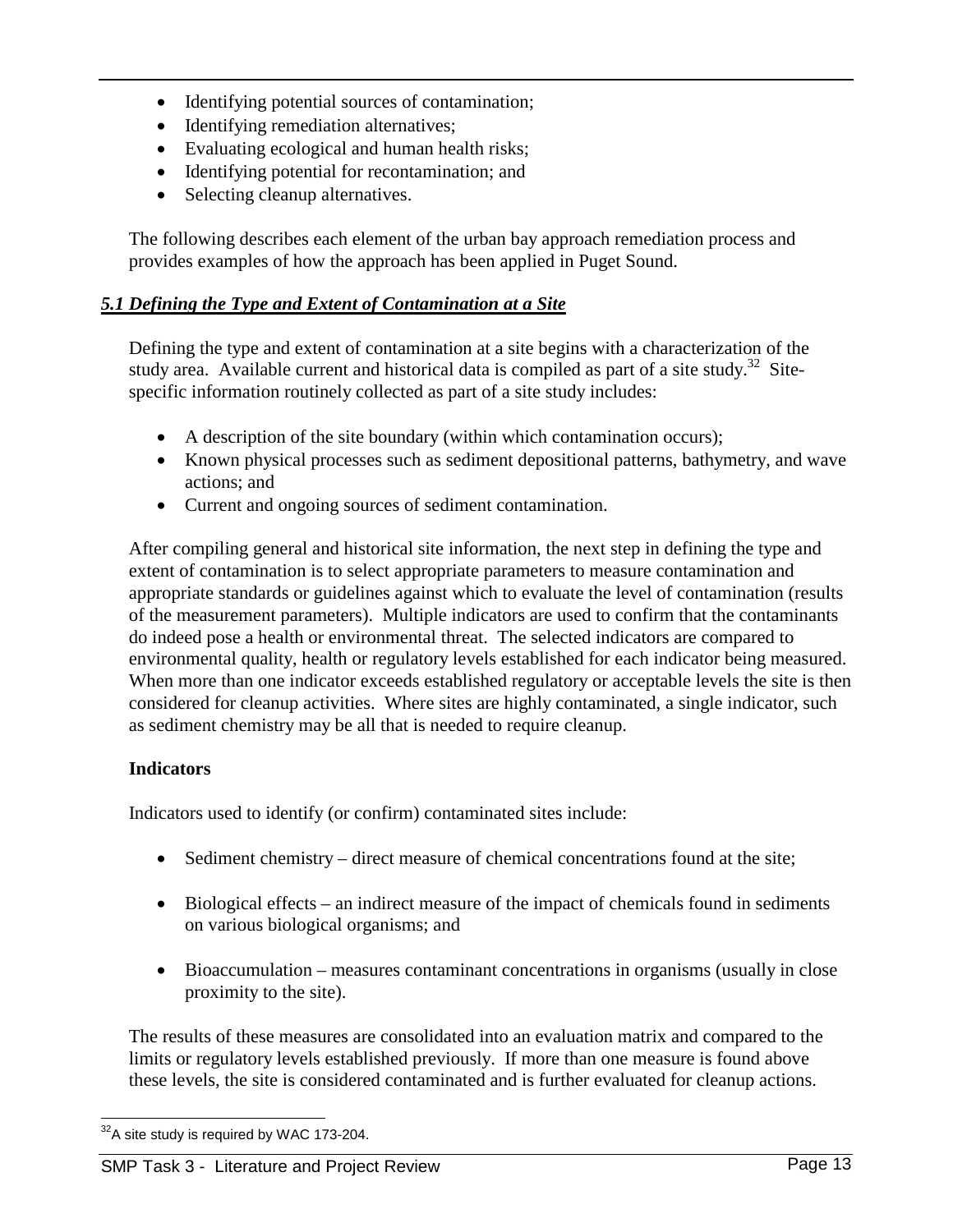#### **Sediment Chemistry Standards**

In 1991, the State of Washington adopted a set of regulatory standards for designating sediments that have acute or chronic adverse effects on aquatic organisms. Three sets of standards were established: sediment quality standards, sediment cleanup standards and source control standards.

Sediment quality standards (SQS) were developed to identify sediments that have no adverse effects on biological resources.<sup>33</sup> They include sediment chemistry concentration thresholds for 47 chemicals used to make an initial determination if sediments are contaminated.<sup>34</sup> If sediment chemistry concentrations exceed SQS levels, the sediments being evaluated are designated as having adverse effects on biological resources and fail the SQS. Sediments failing the SQS may be reevaluated using confirmatory biological tests described in WAC 173-204-315 to confirm or refute the original designation.

If sediments are determined to exceed the SQS for any one of the 47 listed chemicals, they are subject to sediment cleanup standards set in WAC 173-204-520. The sediment cleanup standards establish chemical concentrations and biological effects criteria that determine if contaminated sediments require cleanup. Cleanup screening levels (CSL) set the maximum degree of contamination on a site before cleanup is required. Likewise, minimum cleanup levels (MCUL) establishing the maximum degree of contamination to be allowed on a site after cleanup and to be used in the evaluation of cleanup alternatives are specified in the SQS. MCULs are set at the same level as CSLs.

A third set of sediment chemistry standards, designed to eliminate or minimize the impacts from potential sources of sediment contamination, are set in WAC 173-204-420. Source control standards define the maximum level of sediment contamination allowed in sediments impacted by ongoing discharges. WAC 173-204-500 and 173-204-510 give Ecology the ability to designate a zone (sediment impact zones) in which contamination above cleanup screening levels is allowed provided appropriate source control and remedial activities have occurred.<sup>35</sup>

 $\overline{a}$ <sup>33</sup>Ecology is in the process of developing human health criterion to satisfy WAC 173-204-310(2)(b).<br><sup>34</sup>WAC 173-204-310(1)<br><sup>35</sup>Sediment impact zones are authorized by the Ecology through stormwater or wastewater discharge

assediment impact zones are authorized by the Ecology through stormwater or wastewater discharge permits or formal<br>administrative actions.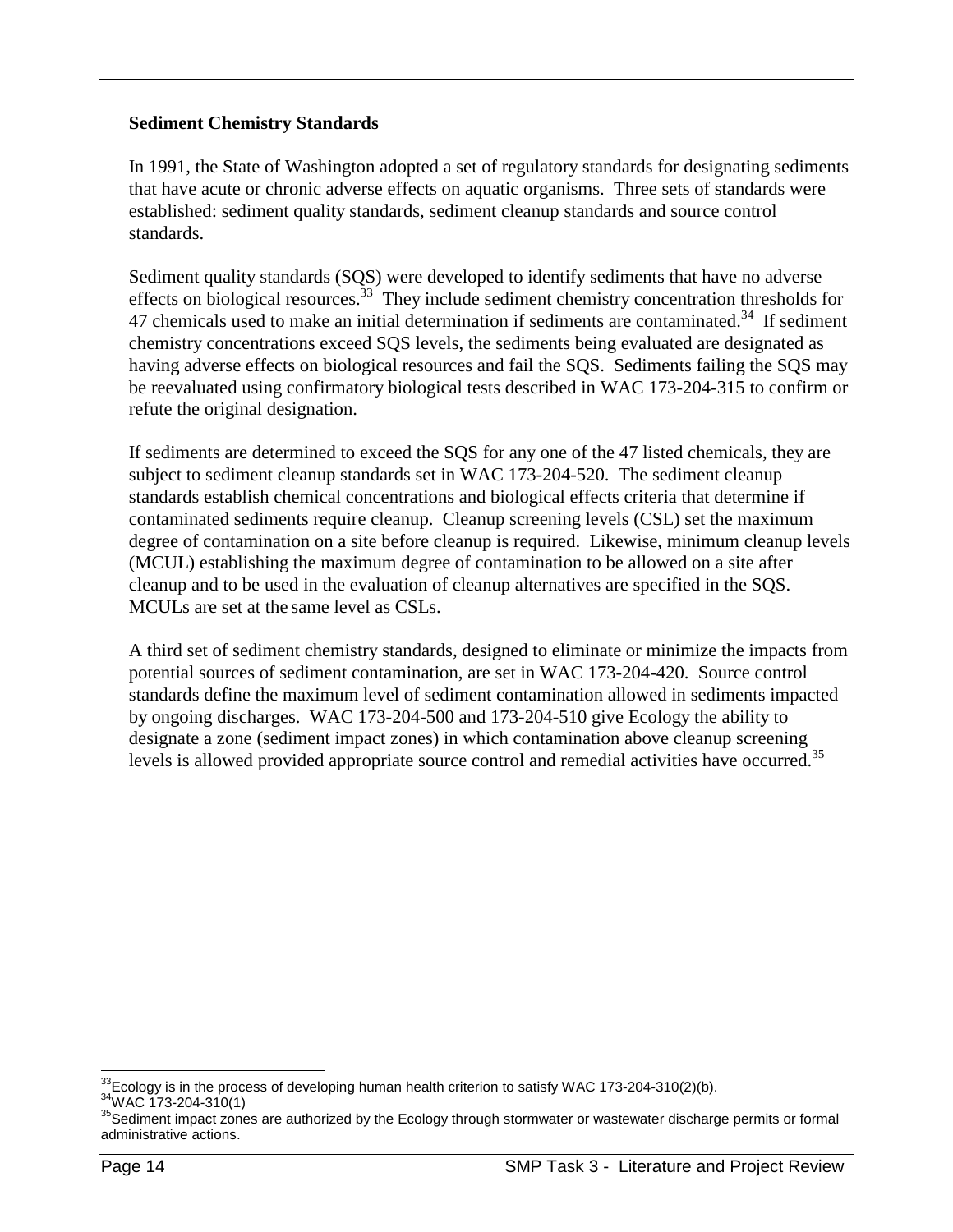#### **Biological Effects Standards**

A number of parameters are used to measure different biological effects:

- Sediment toxicity Common measures used to evaluate biologic effects are bioassays including: acute mortality of amphipods, abnormalities in oyster larvae, bacterial luminescence.
- Surveys of benthic organisms The number of different of organisms and the number of the same type of organisms at a site are evaluated and compared to a reference (or noncontaminated) site. If the number of different organisms is less than the reference site, the site may be considered contaminated.
- Biomarkers A metabolic function of an organism is measured in response to a chemical contaminant (i.e., induction of specific liver enzymes that are induced in response to the presence of a specific chemical).
- Histopathology in fish A measure of cancerous or tumorous growths in fish (i.e., liver lesions in English sole).

#### *Sediment Toxicity and Surveys of Benthic Organisms*

The State of Washington has developed tests for determining biological effects caused by sediment contamination as part of the State Sediment Management Standards. Five tests for determining sediment toxicity are described in WAC 173-204-315. One of the tests is a survey for benthic organism abundance. The five tests are:

- Acute Toxicity:
	- Amphipod ten-day mortality sediment bioassay
	- Larval mortality/abnormality sediment bioassays for: Pacific Oyster, Blue mussel, purple sea urchin, green sea urchin or sand dollar
- Chronic Toxicity
	- Abundance of major benthic organisms (Class Crustacea, Class Polychaeta, and Phylum Mollusca)
	- Juvenile polycheate: twenty-day growth rate of the juvenile polycheate
	- Microtox saline extract

Two acute toxicity and one chronic toxicity tests are required to confirm the designation of sediment that has either passed or failed any SQS.<sup>36</sup>

Contaminated sediments from the site being evaluated (reference) are compared to control sediments collected from a distant site known to be uncontaminated in comparison to the site in question. Performance standards for biological test results for amphipod, larval and benthic abundance tests, from reference and control sediments, are set in WAC 173-204-315(2).

 $\overline{a}$ 

<sup>&</sup>lt;sup>36</sup>WAC 173-204-310(2)(a)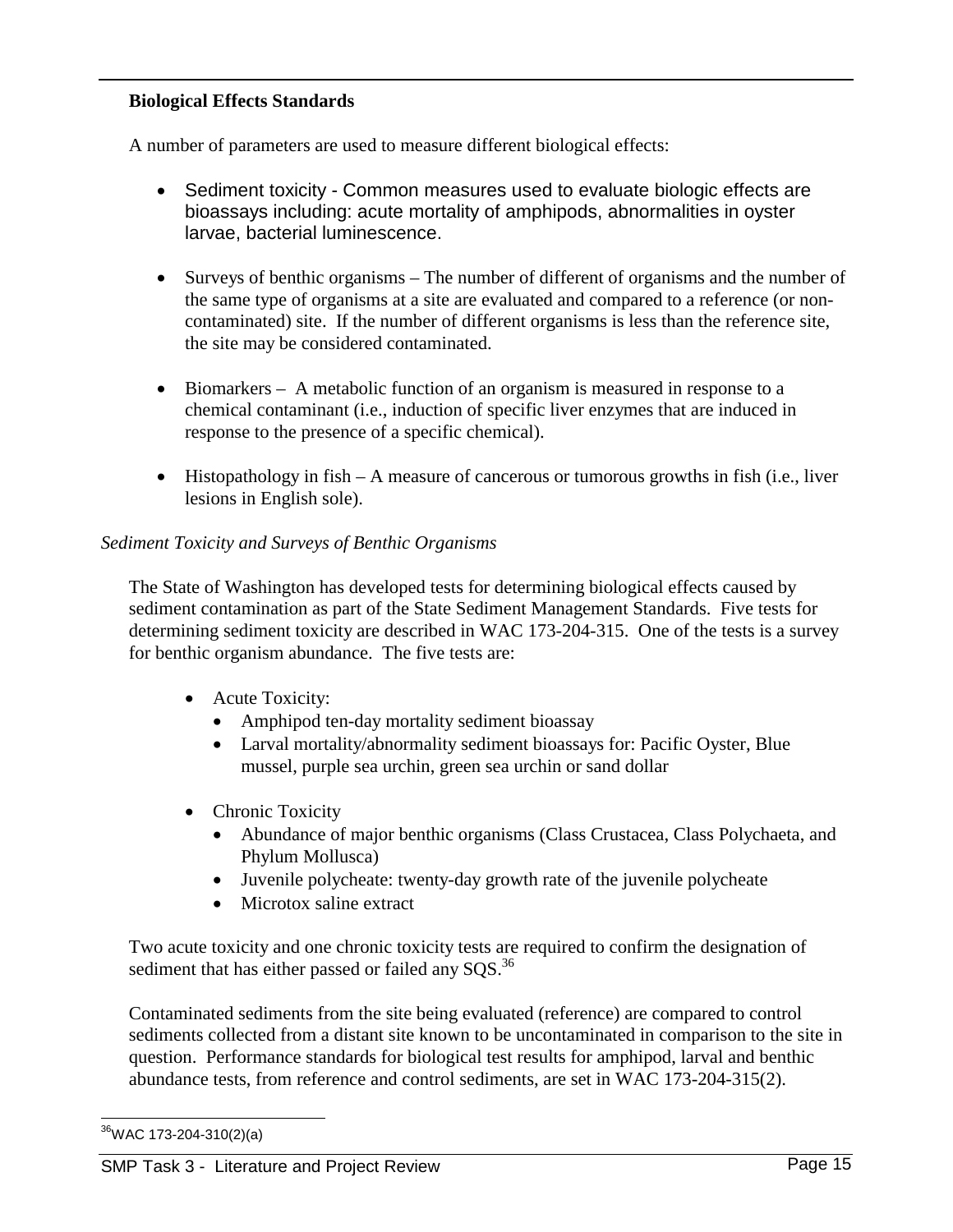#### *Biomarkers and Histopathology*

Biomarkers are biochemical, physiological or pathological responses measured in individual organisms that provide information concerning exposures to environmental contaminants and/or sublethal exposures arising from such exposures.<sup>37</sup> Histopathological responses are structural alterations to cells, tissues and organs. To date, standards have not been developed for the use of biomarkers or histopathological parameters. This may change in the future as more information is collected.

Biomarkers however, can be useful in hazard assessments. In a number of cases, biomarkers, particularly those associated with mechanisms of action, can provide the most sensitive measures of exposure and response achievable for many contaminants.<sup>38</sup> For example, the induction of enzymes that might lead to the development of a tumor or cancer usually occurs in a relatively short time, whereas development of the cancer itself can take years. Thus, biomarkers can be used as early warning signals of ecological degradation. Some biochemical, physiological and histopathological indices, recording potential effects of contaminants on fish and mammals have developed and are being used in site specific studies.

Examples of biomarkers used in Puget Sound to evaluate the biological effects of contaminated sediments include:

- Potential effects of maternal transfer of PCBs to quillback rockfish larva, and the effect on reproductive health of male rockfish;<sup>39</sup>
- Induction of cytochrome P450 in benthic fish inhabiting areas of Puget Sound contaminated with  $PAH$ ;<sup>40</sup>
- Imposition of male characters on female snails as a bioindicator of tributyltin contamination: $41$  and
- Measures of hepatic cyctochrome P-450 system and alterations in immune system function in juvenile chinook salmon.<sup>42</sup>

Histopathological evaluations of bottom-dwelling fish have been conducted since the late 1980s.43 Liver lesions in English sole were monitored in the Duwamish River, Eagle Harbor, Elliott Bay, and Commencement Bay.

<sup>&</sup>lt;sup>37</sup>Benson, W.H., and R.T. Di Giulo 1992, page 241.

<sup>&</sup>lt;sup>38</sup> bid.<br><sup>39</sup> puget Sound Water Quality Action Team 1998, page 47.<br><sup>40</sup> Benson, W.H., and R.T. Di Giulo 1992, page 242.<br><sup>42</sup> Varanashi, U. et al. 1998, page 2.<br><sup>42</sup> Varanashi, U. et al. 1998, page 2.<br><sup>43</sup> The PSAMP was e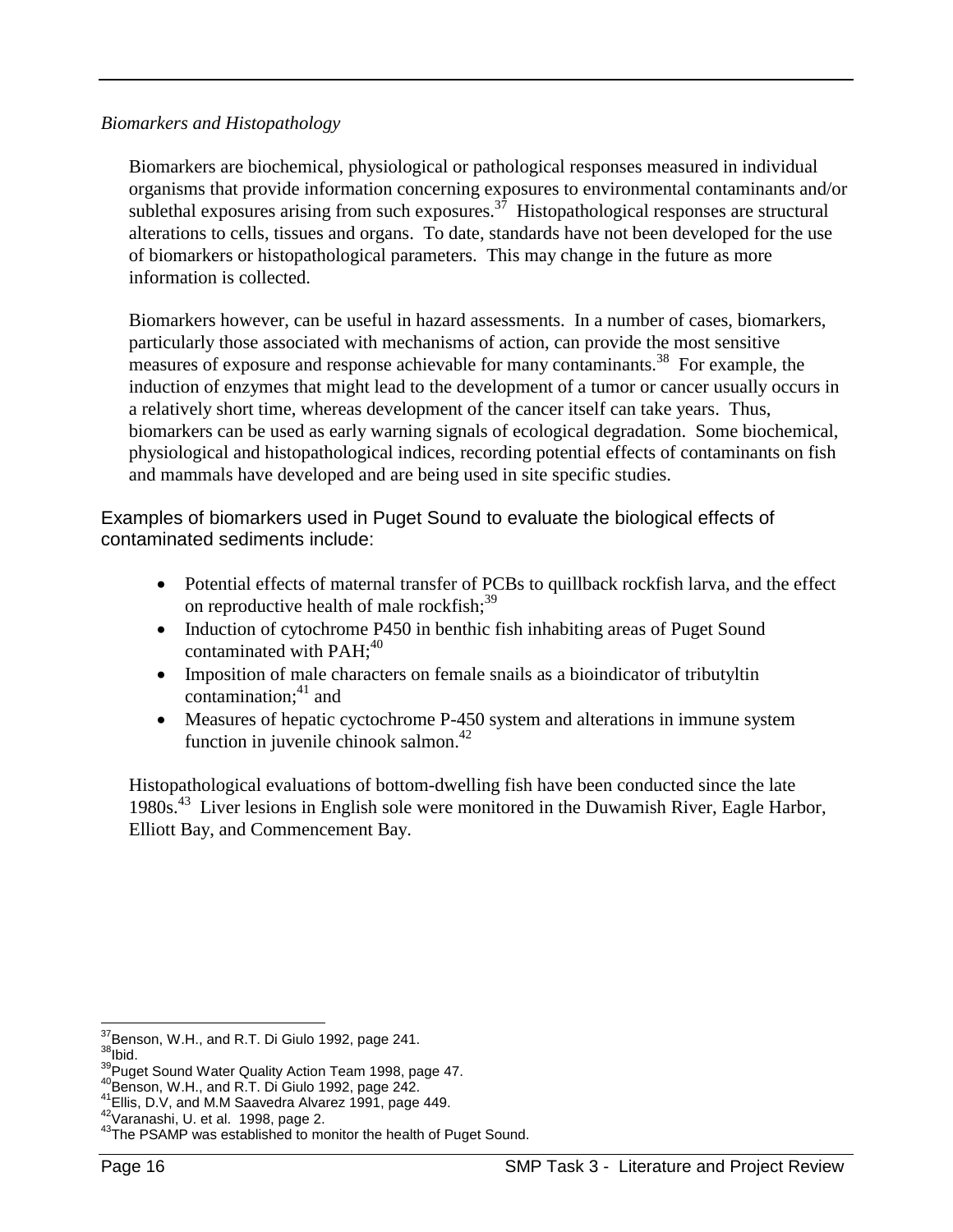#### **Standards for Bioaccumulation**

No standards or thresholds currently exist for measuring bioaccumulation in benthic organisms or bottom-dwelling fish. However, a number of approaches have been taken to measure bioaccumulation of sediment contaminants. These include:

- Direct measurement of contaminants of concern in fish or shellfish tissue;
- Indirect measurement of contaminants of concern via laboratory testing;
- Utilization of a bioaccumulation factor (BAF);
- Equilibrium partitioning bioaccumulation model; and
- Kinetic Models.

Direct measurement of tissue concentration of bottom dwelling or bottom feeding organisms is the most straightforward way to measure bioaccumulation of contaminants associated with sediments. These measurements can then be used in a risk characterization. Some Puget sound studies examining bioaccumulation include:

- *Organic and Inorganic Toxicants in Sediment and Marine Birds from Puget Sound;44*
- *The Commencement Bay Nearshore/Tideflats Remedial Investigation;*<sup>45</sup>
- *The National Benthic Surveillance Project*;<sup>46</sup> and
- The long-term *comprehensive Puget Sound Monitoring Program* (PSMP).<sup>47</sup>

*The Commencement Bay Nearshore/Tideflats Remedial Investigation* demonstrated elevated levels of lead in crab tissue associated with high lead concentrations in sediments. This study similarly correlated chlorinated compounds found in English sole tissue with contamination of sediments in the Hybelos Waterway. High concentrations of PCBs and copper, presumably from contaminated sediments, were measured in a variety of birds from Elliott and Commencement Bay as part of a larger study by NOAA in 1983. This same study demonstrated biomagnification of PCBs from offbottom fish to marine birds and from seawater to birds in areas with contaminated sediments.

Over a four-year period, from 1984 to1989, NOAA investigated metal contamination in pacific coast sediments and bioaccumulation of metals in fish. The study found elevated concentrations of several metals (i.e., copper, mercury, selenium and silver) in fish stomachs and liver tissue associated with sediment concentrations.

Tissue concentrations of PCB and mercury in quillback rockfish; PCBs and PAHs in English sole; PCBs, pesticides, and metals in mussels; and PAHs, PCBs, pesticides, and metals in Littleneck clams have been monitored in Puget Sound by the Puget Sound Ambient Monitoring Program over a number of years. The substances found in these organisms have been associated with sediment concentrations.

 $\overline{a}$ 

<sup>&</sup>lt;sup>44</sup>NOAA 1983.<br><sup>45</sup>Tetra Tech 1985, pages 4.1 – 4.53.<br><sup>46</sup>NOAA 1994.<br><sup>47</sup>Puget Sound Water Quality Authority 1988.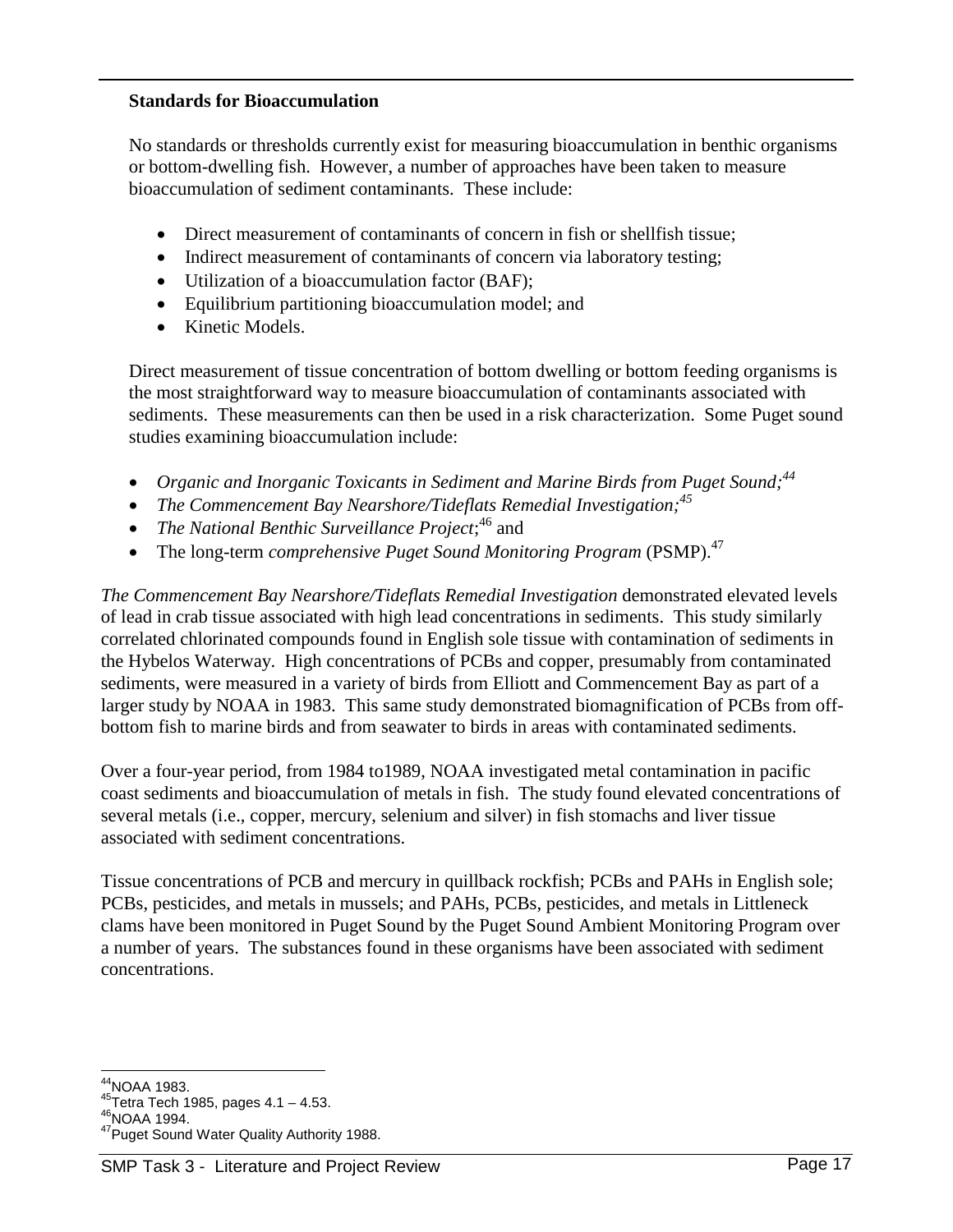A number of models estimating bioaccumulation are being used or developed. For a review of these models see "Models, Muddles, and Mud: Predicting Bioaccumulation of Sediment-Associated Pollutants."<sup>48</sup>

## *5.2 Identifying Potential Sources of Contamination*

Sediment remedial actions will not be effective unless major ongoing sources of contaminants are controlled. Therefore, prior to selecting a cleanup alternative, an evaluation of the status of sources, source controls currently in place, and source loadings are usually undertaken. Two approaches are used to control sources of CSO and storm drain discharge contaminants. One is to reduce the overall volume of CSO discharged. The other is to reduce the amount of contaminant in the discharge.

King County has been conducting CSO control projects since the 1960s and first formalized its control program in 1979. Many projects have been implemented since that time resulting in significant decreases in CSO volumes being discharged. King County CSO discharges to Lake Washington have been eliminated and over a ten-year period, annual CSO volumes have been reduced up to 80 percent.<sup>49</sup> Further reductions will be achieved through the implementation of the Regional Wastewater Services Plan.

Reducing the amount or concentration of toxic substances released during CSO events has also been accomplished by implementing various storage or treatment methods to reduce the loading to a level that avoids sediment recontamination. In addition, King County implements an industrial pretreatment program to control industrial sources of wastewater contaminants

At times, it is also necessary to identify individual sources, past and present, contributing toxic substances to CSOs. The following is information useful in identifying these sources:

- Permitted commercial and industrial facilities discharging to the sewage treatment plant;
- Stormwater entering the CSO during overflow events;
- Direct stormwater discharges; and
- Direct industrial discharges.

Lists of these sources can be found in site-specific cleanup studies or reports. Industrial and commercial dischargers located in proximity to King County CSOs can be found through NPDES Permits, NPDES Stormwater Permits, King County Industrial Waste Discharge Permits, Toxics Release Inventory, and a number of other information sources.<sup>50</sup> Stormwater can be evaluated through a basin drainage study.<sup>51</sup>

 $\overline{a}$ 

<sup>&</sup>lt;sup>48</sup>Lee II, H. 1992.<br><sup>49</sup>Annual CSO volumes vary with rainfall. Therefore, CSO volume reduction varied from 80% in 1994/95 to 0.08% in 1996/97. However, despite record rainfall in 1995 through 1997, CSO volume was still lower than baseline values in 1988/89. King County Department of Natural Resources Wastewater Treatment Division, 1998 Figure 2.2.

 $^9$ See results of Sediment Management Plan Task 6 report which is a compilation of contaminated sites and sources near seven King County CSOs and where information regarding these sites and sources are located. See Kennedy/Jenks/Chilton 1987 for a case study.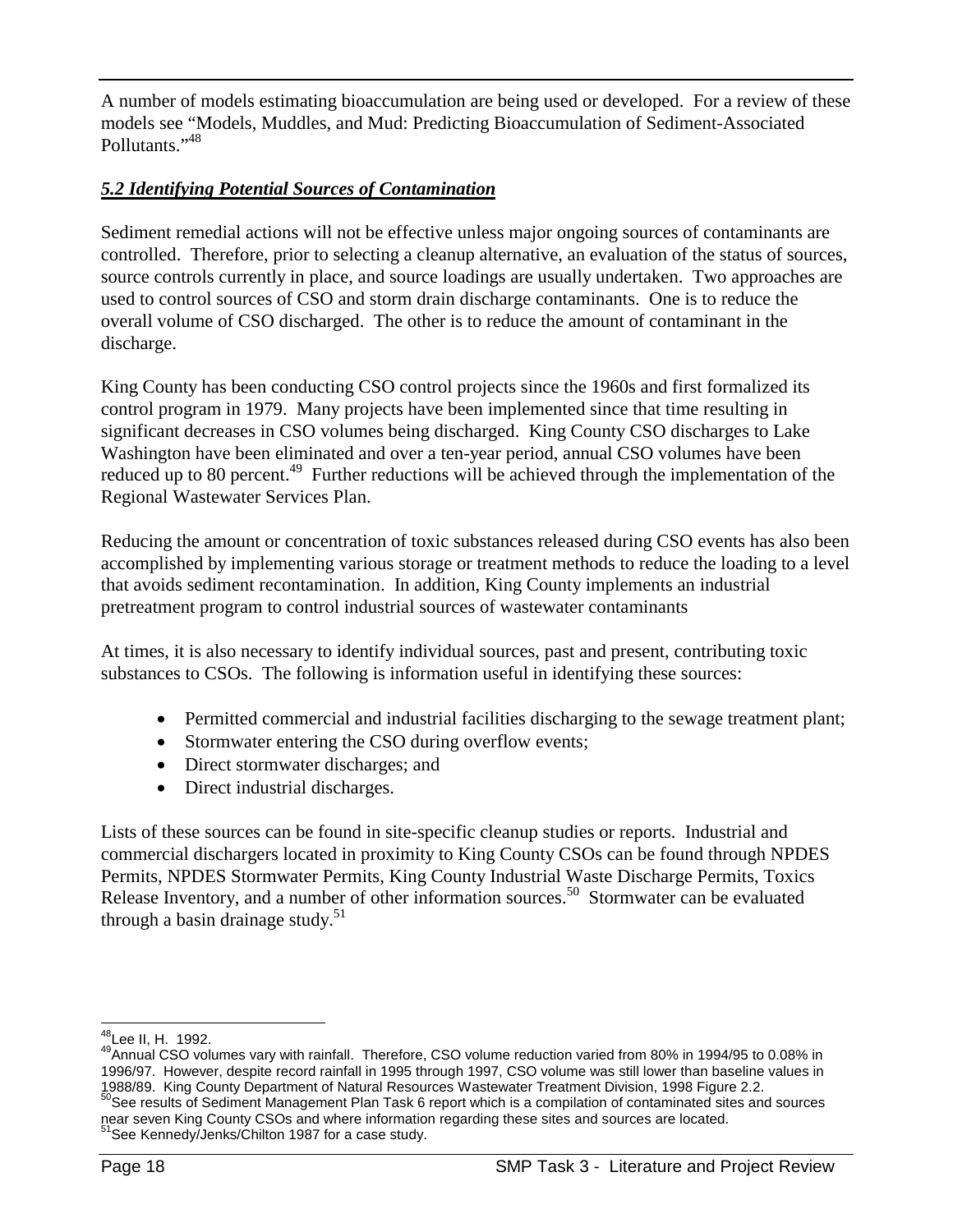#### *5.3 Identifying Remediation Alternatives*

Once the type and extent of sediment contamination has been identified, a site-specific list of remediation alternatives is developed. Each alternative is further evaluated to determine its technical and economic feasibility as well as its potential environmental risk. A number of alternatives have been used at various sites in Puget Sound. In addition, new technologies are being developed in British Columbia and as part of the Great Lakes cleanup activities. The following summarizes current remediation technologies, where they have been utilized, and their drawbacks and effectiveness.

There are three general types of remediation alternatives that are considered in evaluating sediment remediation options:

- No action/natural recovery;
- In-situ remediation; and
- Removal.

#### **No Action/Natural Recovery**

The no action remediation alternative leaves sediments untouched allowing natural processes to reduce contaminant concentrations. It is dependent on sediment degradation processes such as microbial or chemical breakdown of toxics or burial of contaminated areas through normal sedimentation. This alternative is used as a baseline alternative to which other alternatives are compared.

Similar to the no action alternative, the natural recovery option requires no cleanup activities. However, unlike the no action alternative, studies are required to determine whether, over time, sediment contamination would be reduced to levels below the Sediment Quality Standards (SQS).

A number of parameters need to be evaluated when developing these alternatives as a baseline alternative as well as when considering these options for remediation. Factors to be considered include: location of the contaminant within the sediment (i.e., top layers, middle), how long the chemical will stay within the ecosystem, the capacity of the sediments to assimilate the contaminant and then release it, the ability of the sediment to biodegrade the contaminant, and the risk of recontamination.

Studies on natural recovery have been conducted in Eagle Harbor and Elliott Bay.<sup>52</sup> At Eagle Harbor, natural recovery was deemed possible for surface sediment PAHs at some sites because sediment resuspension rates allowed a portion of the suspended sediments to be moved out of the basin and biodegradation activity was present in some areas. In addition, the major source of PAH at Eagle Harbor, activity from a wood treating operation, was suspended in the 1940s.

In Elliott Bay natural recovery of PAH was not considered viable. Although sediment resuspension rates were similar to those measured in Eagle Harbor, no active industrial sources were identified. It was postulated that PAHs from diffuse sources would present a continuous risk of recontamination.

 $\overline{a}$ <sup>52</sup> Patmont, C.R. and E.A. Crecelius 1991, pages 255-254.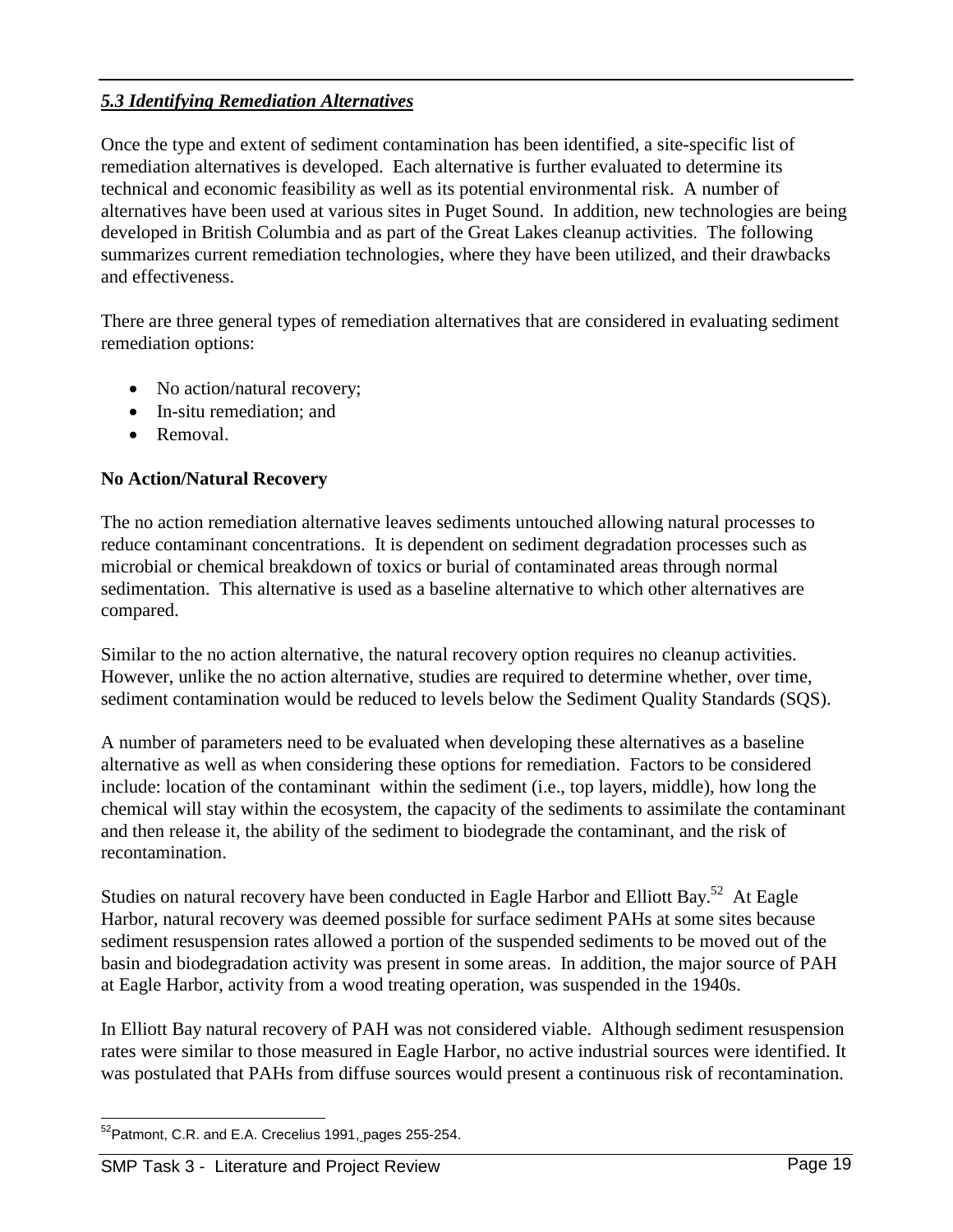This coupled with little evidence of biodegradation activity, natural recovery was not considered for the Elliott Bay sites examined.

Natural recovery was evaluated as a remediation alternative at the Norfolk CSO,<sup>53</sup> and the Duwamish/Diagonal  $CSO<sup>54</sup>$  sites but was not selected due to regulatory constraints and type of contamination at these sites. At both sites organic contaminants of concern (e.g., PCBs) are strongly adsorbed to sediments and either will not biodegrade may not do so under anaerobic conditions, or may biodegrade very slowly. Because rates of recovery are uncertain, it was believed that combined processes of sedimentation and biodegradation would take a long time to meet sediment quality standards.

#### **In-Situ Remediation**

In Situ technologies involve remediating contaminated sediments in place. Three types of in-situ technologies are currently used around the country:

- Capping
- Treatment
- Containment

Capping is the placement of a covering or cap over an area of contaminated sediment used to isolate or reduce the amount of contaminants in surface sediments.<sup>55</sup> The cap may be constructed of clean sediments, sand or gravel or it may consist of geotextile materials. Determining if capping is a viable alternative is dependent on a number of factors such as existing and future uses of the waterway and erosive forces present at the site. For example, capping may not be the best option in or near active navigation channels because it raises the bottom sediment level or adds to a slope. Scouring by passing vessels or wave action can remove portions of a cap and cause the release of contaminants into the water column.

Two types of capping have been implemented in Puget Sound: thin-layer and thick-layer capping. Thin-layer capping entails placing a thin-layer (0.5 to 1 ft) of clean sediment over contaminated sediment. Known also as enhanced natural recovery, thin-layer capping initially isolates the underlying contaminated sediment. Over time, the cap sediment is recolonized by organisms that survived below the cap and have burrowed to the surface. The community reestablishes itself at the sediment-water interface. Thin-layer capping may not be effective in areas of high sediment erosion. However, preventative measures can mitigate sediment migration by covering the cap with a protective armor of rocks and riprap. Thin-layer capping has been effectively implemented to isolate sediment contamination in and around Elliott Bay. Thin-layer caps have been placed in 1989 at the Ferry Terminal Expansion at Coleman Dock, in 1992 on a portion of the Pier 53-55 cap site, and in 1994 at the Seattle Waterfront at Bell Street to isolate underlying contaminated sediments.<sup>56</sup> This option is being evaluated for use at some areas near the Denny Way CSO.

Romberg, P.1998, personal communication.

<sup>&</sup>lt;sup>53</sup>King County Water Pollution Control Division 1996, pages 5-18.

<sup>&</sup>lt;sup>54</sup>King County Department of Natural Resources 1997, pages 5-21.<br><sup>55</sup>Surface sediments are the top 10 cm of the sediment) which corresponds to the biologically active zone as defined in the state Sediment Management Standards.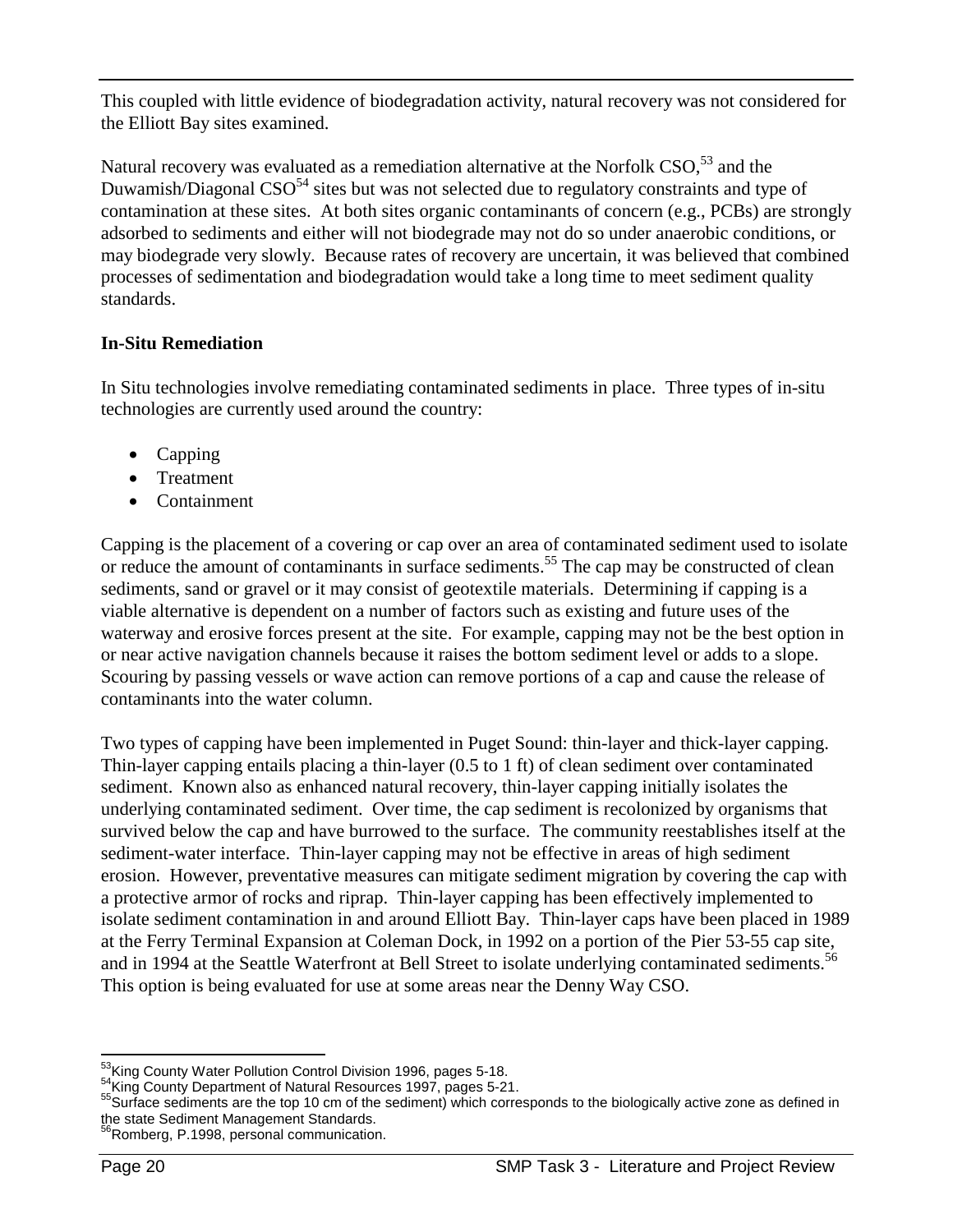In thick-layer capping, a layer of clean sediment, thicker than one foot, is placed over contaminated sediment to isolate the contaminants from the biologically active zone. This process smothers the underlying biological communities and unlike thin-layer capping, recoloniziation proceeds from the surface. In Puget Sound, thick-layer caps have been employed at the Simpson Paper Company in Commencement Bay and at Wyckoff/Eagle Harbor. Three-foot thick caps have been used for several projects including the Denny Way Sediment Cap Project in 1990. A thick layer cap of 4 to 20 feet of clean sand in the Saint Paul Waterway was completed in 1991. In 1992 an area near downtown Seattle, Pier 53/55, was capped to isolate nearshore contaminated sediments and allow natural recovery along certain areas of the cap. In the past two years, thick-layer caps have been placed at the ASARCO, Eagle Harbor West sites and at the Schnitzer Steel site in the Hylebos Waterway.

Inverted capping is an option that involves excavating contaminated surface sediments and the underlying clean sediments. The contaminated sediments are placed at the bottom of the excavated area then covered with clean sediments. This option has generally not been used in Puget Sound due to the difficulty in permitting and logistics due to the need to stockpile and rehandle sediment at the site. However, in 1987, an inverted cap was placed at the One Tree Island Marina, a marine site in south Puget Sound<sup>57</sup>.

In-situ treatment is used to treat or manage sediments in place. These technologies can be applied to sediments in place or applied to sediments that have been dredged and placed in a disposal area. There are three general types of in-situ treatment technologies currently available:

- Chemical
- Biological
- Immobilization

Chemical treatment involves mixing reagents into sediments to chemically alter the contaminants. This has been used to release phosphorous and control eutrophication in Wisconsin. Injection of nutrients to stimulate the biodegradation of organics and injection of stabilization agents to reduce contaminant mobility are being investigated as part of the Lower Fox River Cleanup Project.<sup>58</sup>

Biological treatment involves seeding sediments with microorganisms to stimulate natural populations, which ingest or breakdown contaminants. This is being tested for remediation of PCB contaminated sediments in Wisconsin.

Immobilization alters the sediment's physical and/or chemical characteristics with cement, thermoplastics and other binders to prevent contaminant release. This is not commonly used and is still in the experimental stages.

In-situ containment is the complete isolation of the sediment from a portion of the waterway. Physical barriers such as sheetpile, cofferdams, stone or earthen dikes are used to as barriers. Containment is not a commonly used in-situ technology.

<sup>&</sup>lt;sup>57</sup>Sumeri, A. 1989, page 5.

<sup>58</sup>Wisconsin Department of Natural Resources 1998.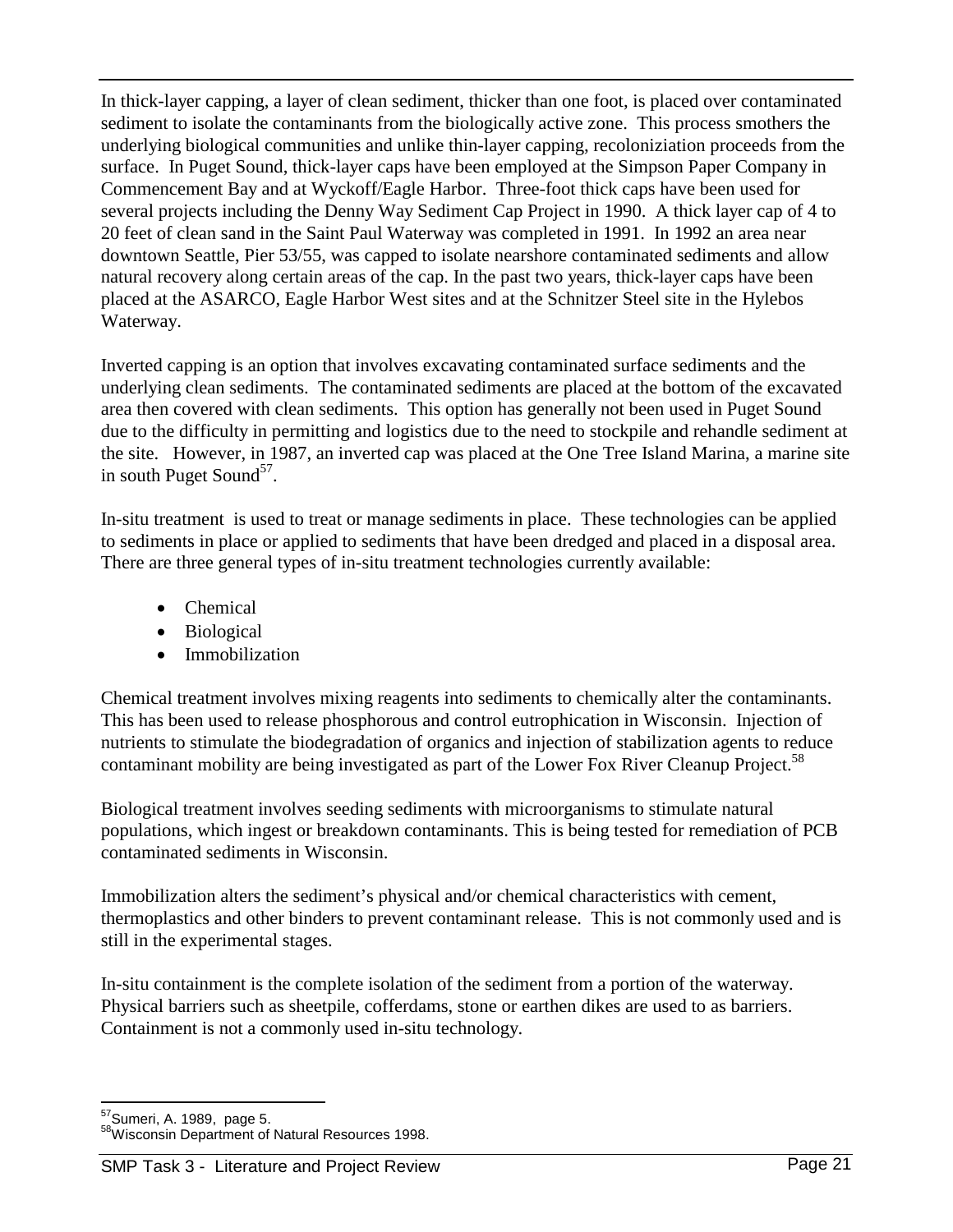#### **Removal**

Sediment removal or dredging involves digging up contaminated sediments and moving them to another site for further treatment and/or disposal. Often, dredged sediments are de-watered and sent to a solid waste landfill or to hazardous waste facility for further treatment and final disposal. Dredged sediments can also be disposed of at an in-water "confined disposal facility".

Two types of dredging technologies are currently being utilized to remediate contaminated soils: mechanical and hydraulic dredging. Mechanical dredging has been proven effective at removing contaminants to a depth of eight feet. Sediments are picked up in a large, specially designed clamshell bucket and moved to a barge or on land. Minimal amounts of water are picked up in the process. This alternative was selected for the Norfolk project and is being considered for a portion of the remediation area at the Denny Way CSO.

Hydraulic dredges are also effective at removing sediments to the depth of observed contamination eight feet below the mudline. However, hydraulic dredges use a cutterhead to dig the sediment and large pumps to create a suction to remove sediment in a sediment-water slurry, thus requiring more de-watering than mechanical dredging. Because hydraulic dredges capture more water than mechanical dredges, they need a large pond area to settle out the contaminated sediment and may need to treat the water before it is discharged back to the waterbody.

#### **Containment, Treatment and Disposal of Dredged Sediments**

Once sediments have been dredged, they are moved away from the contaminated site. Sediments can be moved to in-water sites for confined disposal. Confined aquatic disposal or CAD entails excavation of the contaminated sediment and in-water disposal at a designated CAD site, and then capping the contaminated sediment with clean sediment. This technology is effective in shallow water areas with minimal current, however due to navigational constraints around many sites in Puget Sound, this method for sediment remediation is not often used. In addition, it is not cost effective at small sites.

Nearshore confined disposal requires the construction of a confined disposal facility (CDF) in a nearshore area. Typically, a wall or berm is constructed on the water side of the CDF with land providing containment on the opposite side. Once contaminated sediment is placed within the CDF, it is capped with clean sediment to the desired elevation. This method has been used at a number of sites in the Northwest. The Wyckoff/Eagle Harbor West Harbor site cleanup project included disposing of dredged contaminated sediments in an on-site near-shore CDF. Contaminated sediments (not requiring Superfund cleanup) dredged from the Sitcum and Blair Waterways in Commencement Bay during maintenance dredging operations were used to fill the nearby Milwaukee Waterway. In 1998, The City of Tacoma, proposed to the EPA, to dredge contaminated sediments in the Thea Foss Waterway and possibly sediments from the Middle Waterway in Commencement Bay to be placed on a 14-acre site in the Saint Paul Waterway. The Saint Paul CDF would then be capped.

If sediments will not be contained in a CAD or CDF, they will be treated, in a manner similar to that used for treating contaminated soils. Three types of treatment options have been examined at Puget Sound sites: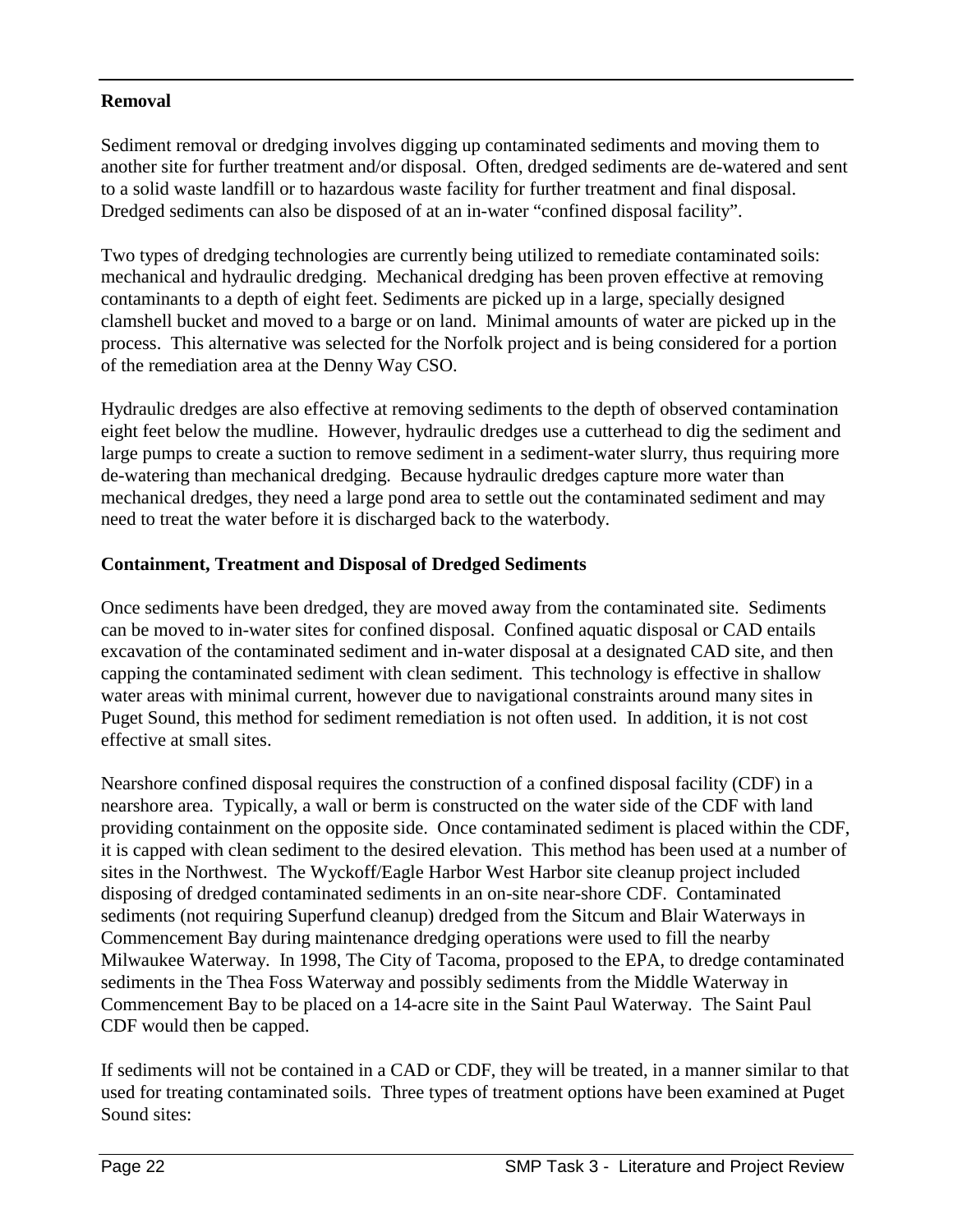- Bioremediation
- Mechanical treatment (soil washing)
- Thermal treatment

Bioremediation relies on living organisms, typically bacteria, to process and degrade organic contaminants. It requires contaminated sediments to be excavated, treated off site and then reworked at a handling facility. Although this technology is effective for a range of organic contaminants, it is ineffective in remediating contaminants such as PCBs and heavy metals.

Mechanical treatment involves washing excavated sediments to remove organic and inorganic contaminants. This method may work well for sediments containing large amounts of sand where the contaminants, which are typically bound to fine-grained particles can be effectively washed away. Again, this treatment would require off site treatment, reworking and rehandling. It is currently unproven and expensive to implement.

Thermal treatment involves the placement of non-hazardous sediments in a rotary or cement kiln designed to heat the sediment to over 2000° F. In the process, organic contaminants are either destroyed or converted to less toxic constituents which can be safely managed, and heavy metals are immobilized. The residue is combined with gypsum to produce cement. Thermal treatment is one of the options proposed to treat contaminated sediments from the Norfolk CSO and the Denny Way CSO.

Other thermal treatment technologies include portable thermal plants and lightweight aggregate from dredged sediments (LADS). Portable thermal plants can be used to treat dredged materials and are effective for most organic contaminants, but do not immobilize heavy metals. LADS is basically a mobile rotary kiln that is located on a barge or near the site. Sediments are treated and then replaced after they are 'cleaned'. These two technologies are currently unproven and are not cost effective.

Thermal incineration is based on the same principles as the rotary kiln process and has been proven effective at removing contaminants. Excavated sediments are removed from the site and treated in an incinerator. However, there are no plants in the northwest, and the costs of transporting sediments to an incineration facility would be prohibitive.

Disposal options for treated contaminated sediments are limited. Non-toxic sediments can be disposed in solid waste landfills (Subtitle D), or used as municipal landfill closure material. Sediments classified as hazardous waste must be disposed at a hazardous waste landfill (Subtitle C).

Sediments from the Norfolk site, not treated in a rotary kiln, are proposed to be disposed off-site either as non-hazardous waste or as a hazardous substance. Non-hazardous waste will go to a cement kiln for treatment or to a solid waste (Subtitle D) landfill. Sediment with PCB concentrations classifying it as a toxic substance will be transported to a hazardous waste landfill (Subtitle C) in eastern Oregon).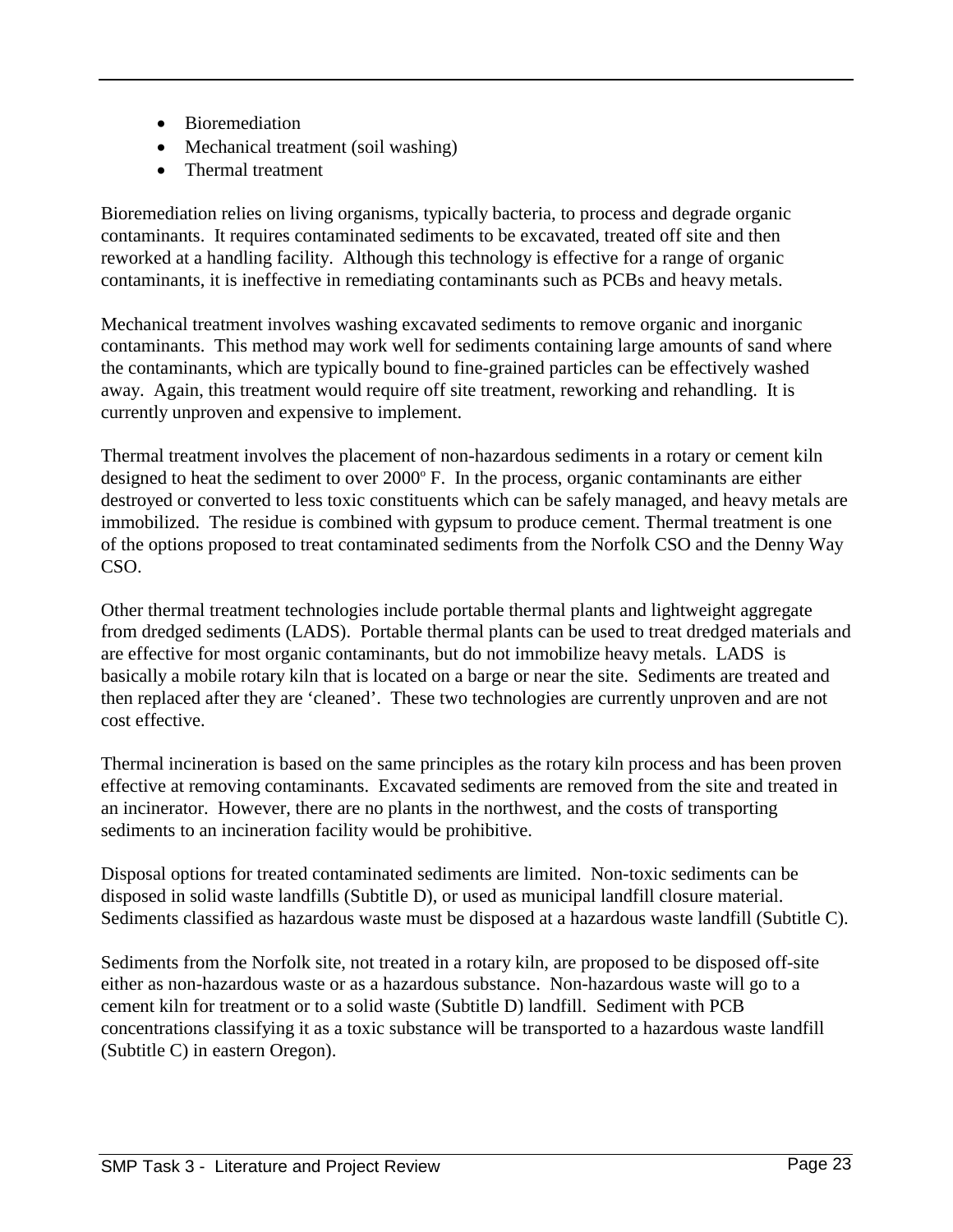### *5.4 Evaluating Ecological and Human Health Risks*

The accumulation of toxics in sediments and subsequent bioaccumulation of these chemicals in fish and shellfish can pose a health risk to animals and humans ingesting them. To determine potential risks to humans, a baseline health risk assessment based on bioaccumulation studies is conducted. This usually establishes potential risk levels to humans from ingesting fish or shellfish. Cancer and non-cancer risks are calculated in parallel. Additional analyses are conducted when evaluating potential cleanup alternatives. A human risk assessment is required as part of the sediment cleanup study under WAC 173-204-560(e).

Early risk assessments of contaminated sediments in Puget Sound focused primarily on human risks. In 1985, Ecology and EPA completed a remedial investigation of Commencement Bay.<sup>59</sup> They evaluated potential cancer and non-cancer risk from ingesting English sole and crab containing priority pollutants and/or EPA designated carcinogens. They found that for individuals eating more than one pound of fish or crab per day, the lifetime risks would exceed  $1 \times 10^{-6}$  for six carcinogens:

- PCBs
- Arsenic
- Hexachlorobenzene
- Hexachlorobutadiene
- Bis (2-ehtylhexyl) phthalate
- Phthalate
- Tetrachloroethylene

The initial assessment by the Elliott Bay Toxics Action Program also evaluated risk to humans from consuming English sole and crab. In addition, they evaluated risk from sablefish, Pacific cod, and butter clam.<sup>60</sup> Both cancer and non-cancer risks were evaluated for a variety of chemicals. They found that PCBs and arsenic were problem chemicals from regular consumption (one meal per week) of seafood from Elliott Bay or the Duwamish River. They found mean concentrations of PCBs in muscle of English sole, sablefish, Pacific cod, and crab from 6 to 54 times the guideline concentrations.61 PCB levels in Elliott Bay samples were elevated about 12-33 times above reference levels in English sole.

Potential human health risks were evaluated at the Duwamish/Diagonal CSO.<sup>62</sup> Data collected on English sole tissue concentrations of chemicals of potential concern were evaluated for human cancer and non-cancer risks from fish consumption. The assessment found cancer risks from PCBs, DDT and arsenic. However, the risks from PCBs and DDT were less than risks estimated for regional Puget Sound seafood ingestion studies. The risks from arsenic were greater than risks estimated for regional Puget Sound seafood ingestion studies.

The Southwest Harbor Cleanup and Redevelopment project conducted both human health and marine life risk assessments.<sup>63</sup> Although the Southwest Harbor site is an industrial site with little

<sup>&</sup>lt;sup>59</sup>Tetra Tech 1985, pages 49-52.

 $^{60}$ Tetra Tech 1986 Appendix G, pages 137 – 181.<br> $^{60}$ Tetra Tech 1986 Appendix G, pages 137 – 181.<br><sup>61</sup>Tetra Tech calculated guideline concentrations for carcinogens and non-carcinogenic priority pollutants based on ri assessment procedures described by the EPA in 1980 through 1985. Ibid. page 147.

 $^{62}$ King County Department of Natural Resources and Ecochem Inc. 1997.<br> $^{63}$ COE et al. 1994.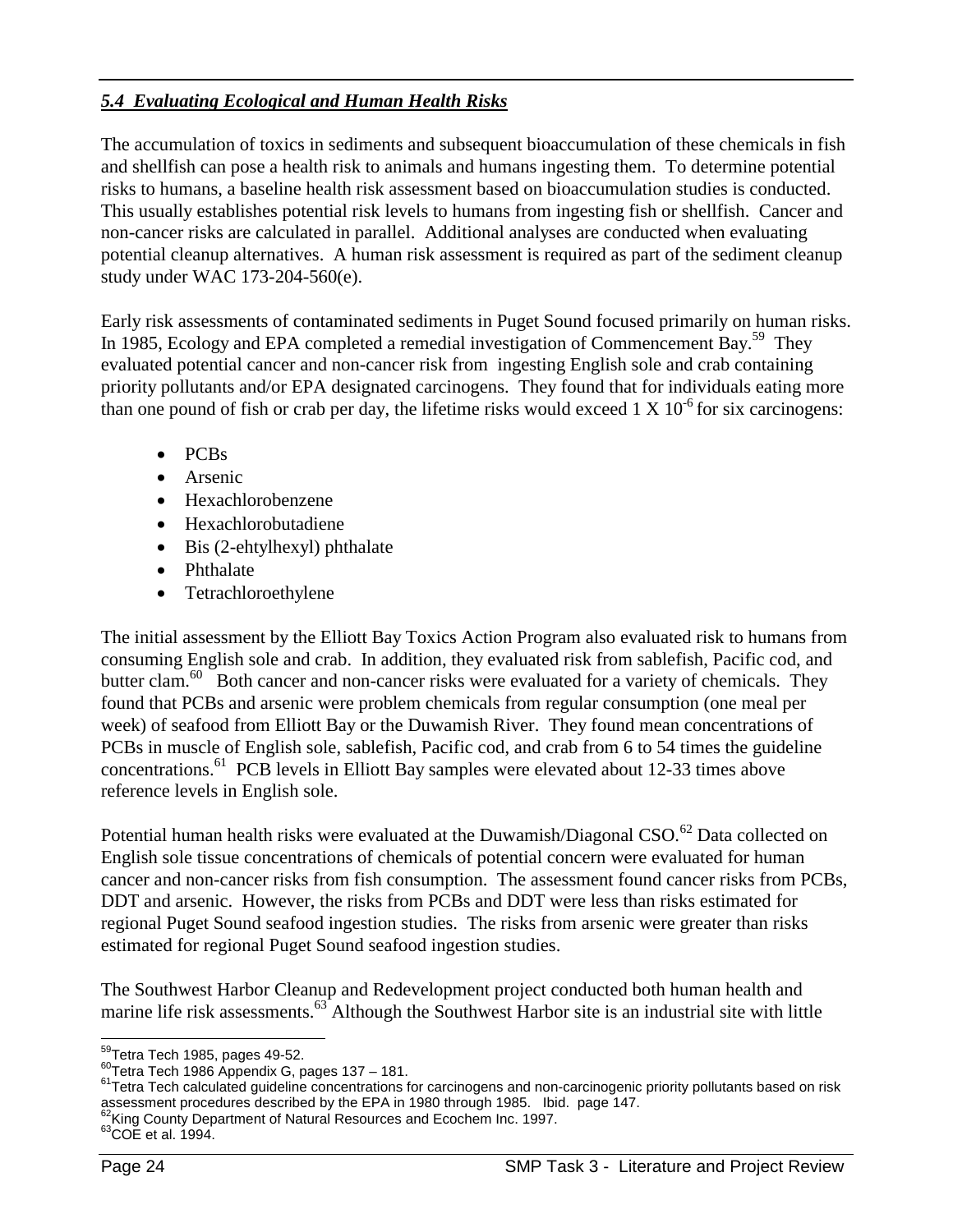and no fishing or swimming, a human risk assessment was conducted to develop a baseline against which to evaluate cleanup alternatives. Both cancer and non-cancer risks were evaluated. The major cancer risk to humans was from consumption of shellfish. Arsenic and copper contributed to the majority of estimated non-cancer health risks from this pathway. A marine life risk assessment was also conducted to evaluate the potential for chemicals in sediments or water to adversely effect fish or clams. A screening level analysis was conducted for the same chemicals that were evaluated in the human risk assessment. This evaluation indicates a potential for risk to marine life from exposure to arsenic, copper and lead.

A recent study by King County, the Combined Sewer Overflow Water Quality Assessment (WQA) examined potential risk to aquatic organisms, wildlife, and humans from overall environmental conditions surrounding CSOs and from CSO outfalls alone.<sup>64</sup> Risk from contaminants of potential concern in marine sediments were evaluated as part of this study. Bioassays, benthic surveys and previous monitoring results were used to establish baseline conditions that were compared to sediment hazard quotients developed from SQS values and other parameters. Results from the study demonstrate that risks to aquatic organisms from nickel, TBT, 1,4-dichlorbenzene, bis(2 ehtylhexyl)phthalate, and PCBs exceeded guideline values in both the Duwamish River and Elliott Bay. Similarly, wildlife hazard quotients were developed for spotted sandpipers, river otters, bald eagle, and great blue herons from studies of surrogate species and existing data. Chemical exposure pathways from food ingestion, sediment ingestion and combined pathways were all evaluated. Risks were predicted to sandpipers from lead, copper, PCBs, and zinc in their food. In addition, lead posed a low risk to bald eagles and otters. Human cancer and non-cancer risk assessments from fish and shellfish ingestion were also conducted. PCBs and arsenic in fish posed health risks for humans consuming seafood about two times per month<sup>65</sup>.

#### *5.5 Identifying Potential for Recontamination*

As part of a site study, an evaluation is conducted to assess the likelihood of recontamination after clean up. This is an important aspect of a site evaluation because at two sites, Denny Way and Pier 53-55, there is evidence that recontamination is occurring on the existing caps. Information on sources and contaminants currently contributing to sediment contamination is collected and documented. At the same time information on past contamination, non-source contaminants, sediment accumulation rate, sediment resuspension, and advection of toxicants from other sites is identified. Once this basic information is collected a computer model or series of models is run to predict the potential for recontamination.

Analytical models evaluating the potential for recontamination at a contaminated site have been used in Puget Sound since 1987. SEDCAM was used to evaluate the relationship between source loading and sediment accumulation in Commencement Bay.<sup>66</sup> The model uses sediment accumulation, contaminant loading, sediment mixing and chemical loss to biodegradation, chemical degradation, and diffusion. METSED 1.0, a similar model, combines SEDCAM and another model to address time varying bulk sediment loading or contaminant loading not addressed in SEDCAM.

<sup>&</sup>lt;sup>64</sup>Kina County Department of Natural Resources 1998.

<sup>65</sup>King County Department of Natural Resources 1998, Appendix E.<br><sup>65</sup>King County Department of Natural Resources 1998, Appendix E.<br><sup>66</sup>SEDCAM was developed by Tetra Tech and PTI for Ecology and EPA, King County Department o Services 1994, page 5-6.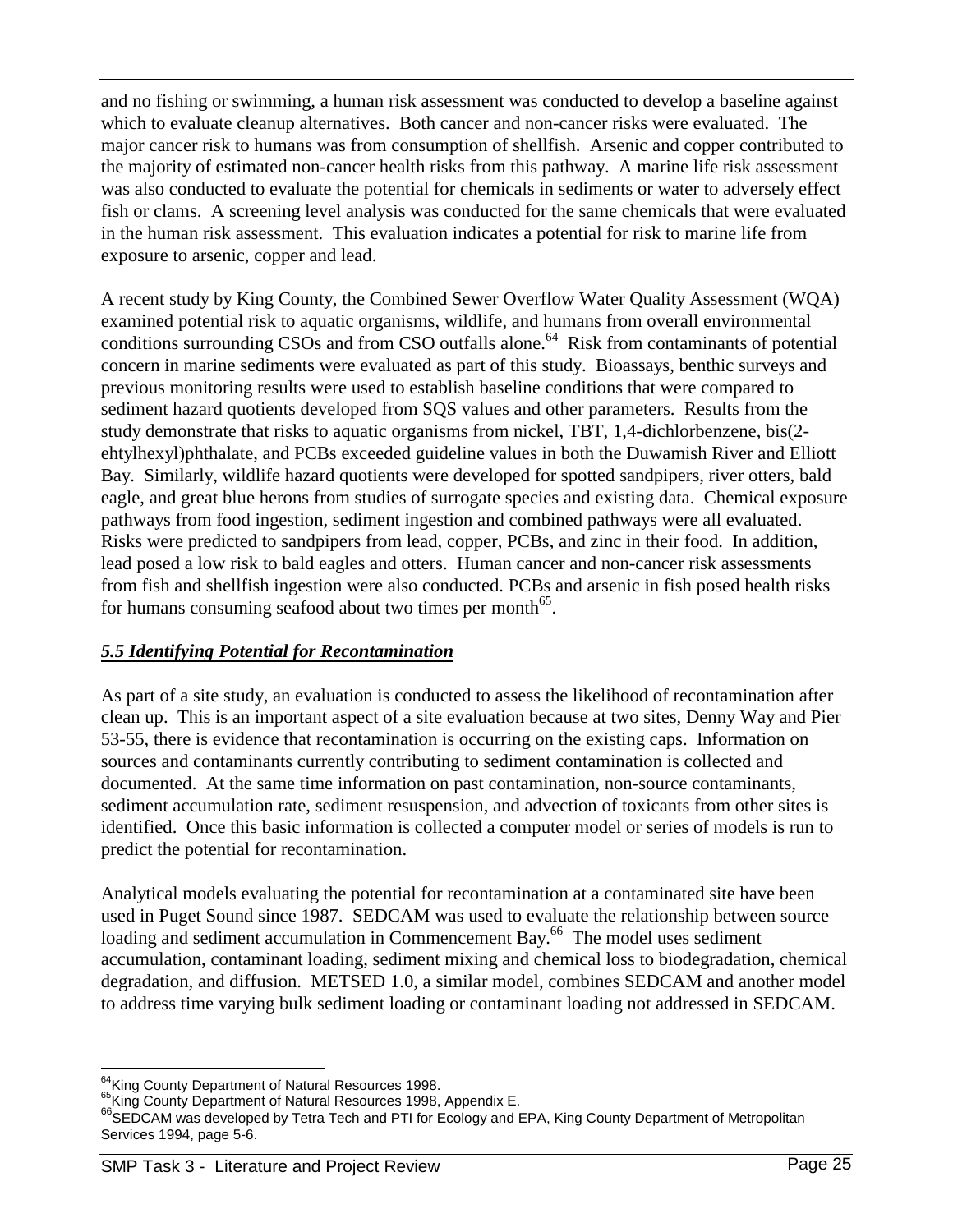A third model in use for evaluating potential recontamination, Officer and Lynch, describes the diffusion of toxicants through sediment layers. This model allows for a detailed input of resuspension and bioturbation in estimating sediment dynamics. Use of both the METSED 1.0 and Officer and Lynch models was proposed for the Duwamish/Diagonal cleanup project in the cleanup study workplan.<sup>67</sup> METSED 1.0 was used for the final evaluation.

The recontamination potential at Norfolk was evaluated using a modified SEDCAM/METSED model that uses hydrographic data based on 10 measurements for 19 years. However, this model is still viewed as a screening level model that is very conservative because it does not include some large factors such as tidal change and resuspension of sediment in the river.<sup>68</sup> The Elliott Bay Waterfront Recontamination Study did not use these models. The study evaluated potential recontamination of the Seattle Waterfront by incorporating the results of core samples and sediment trap data into sediment accumulation rates. $\frac{69}{9}$  In addition, sediment resuspension rates were calculated based on erosion rates and bed shear stresses. Propeller wash resuspension was calculated based on measured propeller generated currents and by metering of passenger ferries. A conceptual model of the site was developed from the collected information.

#### *5.6 Selecting Cleanup Alternatives*

A number of strategies have been developed to evaluate and select appropriate remediation technologies for remediating contaminated sediments. Various approaches have been employed by the EPA Superfund program, Army Corps of Engineers/EPA Dredged Material Management Program, the Great Lakes Assessment and Remediation of Contaminated Sediments Program  $(ARCS)$ ,  $\frac{70}{10}$  and King County. Despite their differences, they all contain similar elements: an initial identification of potential remediation and disposal options followed by a detailed screening of these options. In the Superfund and King County approaches, an alternative matrix is developed and cleanup options are evaluated in parallel. The Army Corp of Engineers/EPA approach evaluates options in order of increasing complexity. ARCS incorporates elements of both approaches $^{71}$ .

Initially, suitable remediation options must answer the following question: Will the remediation technology and process options be able to cleanup the site and achieve cleanup goals? Contaminant distribution, contaminant concentrations, site and sediment characteristics are all taken into consideration. If a technology is determined to be ineffective, it is immediately eliminated from further consideration.

Additional analysis and screening of the alternatives is conducted. The remaining cleanup technologies are assembled into a set of cleanup alternatives. In developing cleanup alternatives, there may be some instances, where more than one 'site unit' requires remediation. This is dependent on the distribution and concentration of contaminants of concern and is reflected in the assembly of cleanup alternatives.

Cleanup alternatives are further evaluated according to the following or similar criteria:

<sup>&</sup>lt;sup>67</sup> King County Department of Metropolitan Services 1994, page 5-7.

 $68$ Romberg, 1998 personal communication.  $69$ <br> $69$ Aura Nova Consultants, Inc. 1995 pages 55-72.  $70$ <br>USEPA Great Lakes National Program Office 1998.  $71$ <br> $1$ bid.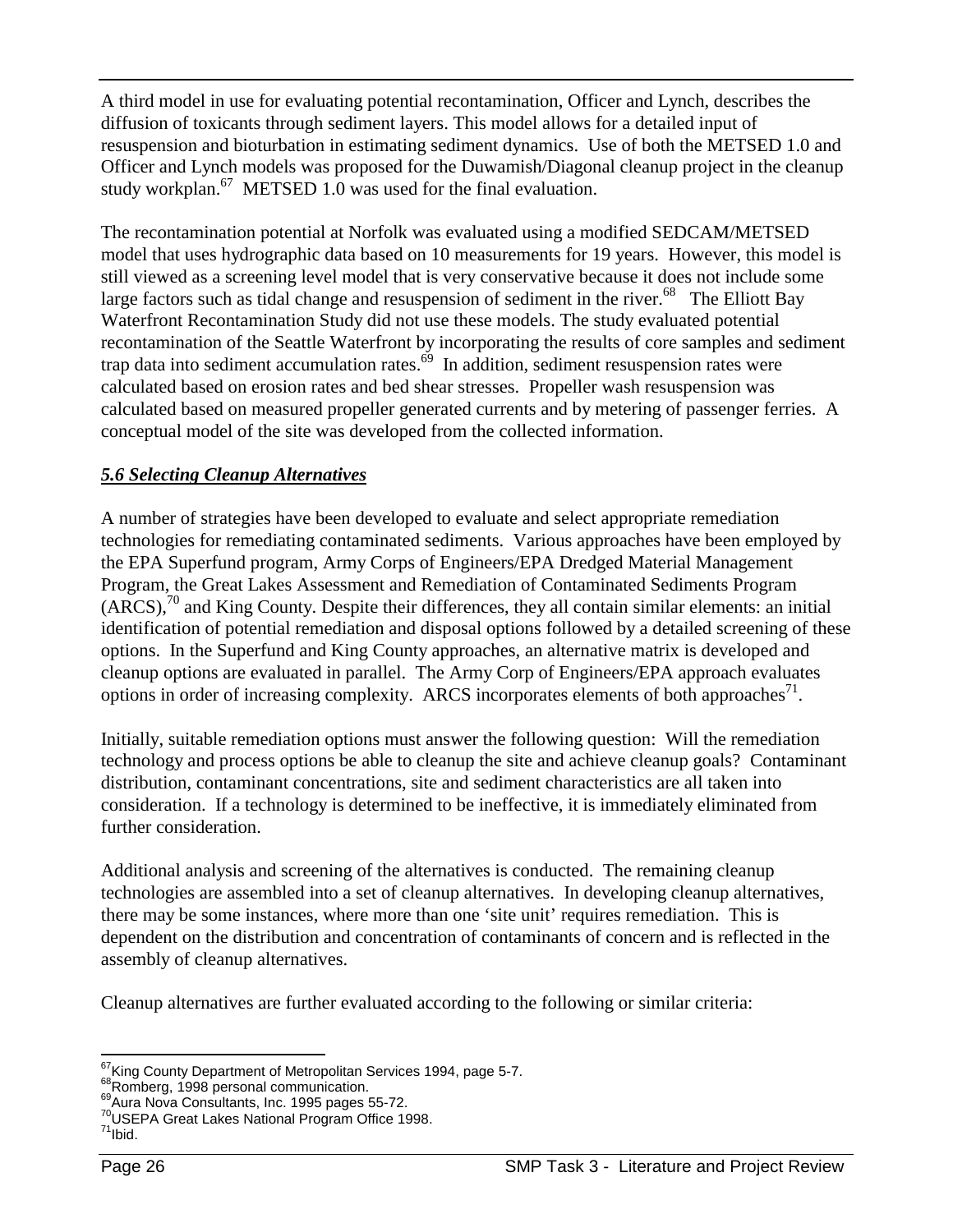- Implementability Can the remediation technology and process option be both implemented on site and permitted by regulatory authorities? Will the technology be logistically difficult to implement at the site? Will the remedial technology and process option conflict with regulatory or land-use requirements and based on policy, be difficult to obtain permits?
- Cost Effectiveness What are the costs of each technology and process option relative to their implementability and efficacy? Remedial technologies having a high relative cost in relation to the benefit received are eliminated from further consideration.
- Adverse Impacts Will natural resources, historic sites, existing land uses, and aesthetic values be adversely impacted? Technologies that may cause adverse impacts that can not be easily or effectively mitigated will be eliminated from further consideration.

A good review of decisionmaking strategies can be found in "Assessment and Remediation of Contaminated Sediments (ARCS) Program". 72

The Washington State Sediment Management Standards require that cleanup alternatives be evaluated according to eight criteria:

- Protection of human health and the environment
- Compliance with cleanup standards and applicable laws
- Short term effectiveness of the proposed action
- Long-term effectiveness of the proposed action
- Implementability
- $\bullet$  Cost
- Community concerns
- Recycling, reuse and waste management

## **6.0 SUMMARY**

In the early 1980's, Puget Sound was identified as an estuary exhibiting major environmental problems. Declining water quality, due to permitted and unpermitted industrial discharges of toxics, CSO discharges, stormwater runoff, and past practices of disposing toxics into the marine environment was impairing wildlife and aquatic organisms. In addition, habitat loss from development, changing land use patterns and dredging was occurring at an alarming rate. The results of these activities led to much of the sediment contamination found today.

Numerous studies have been conducted in Puget Sound on sediment chemistry and the effects of sediment toxicity to aquatic organisms. The body of literature reviewed indicates that toxics found in sediments can be bioaccumulated in invertebrates as well as mammals. Histopathological effects have been correlated with higher than normal (reference) tissue concentrations of chemicals in fish and birds. Consumption of seafood containing high level of contaminants can increase the risk of cancer and non-cancer diseases to humans.

 $\overline{a}$  $72$ Ibid.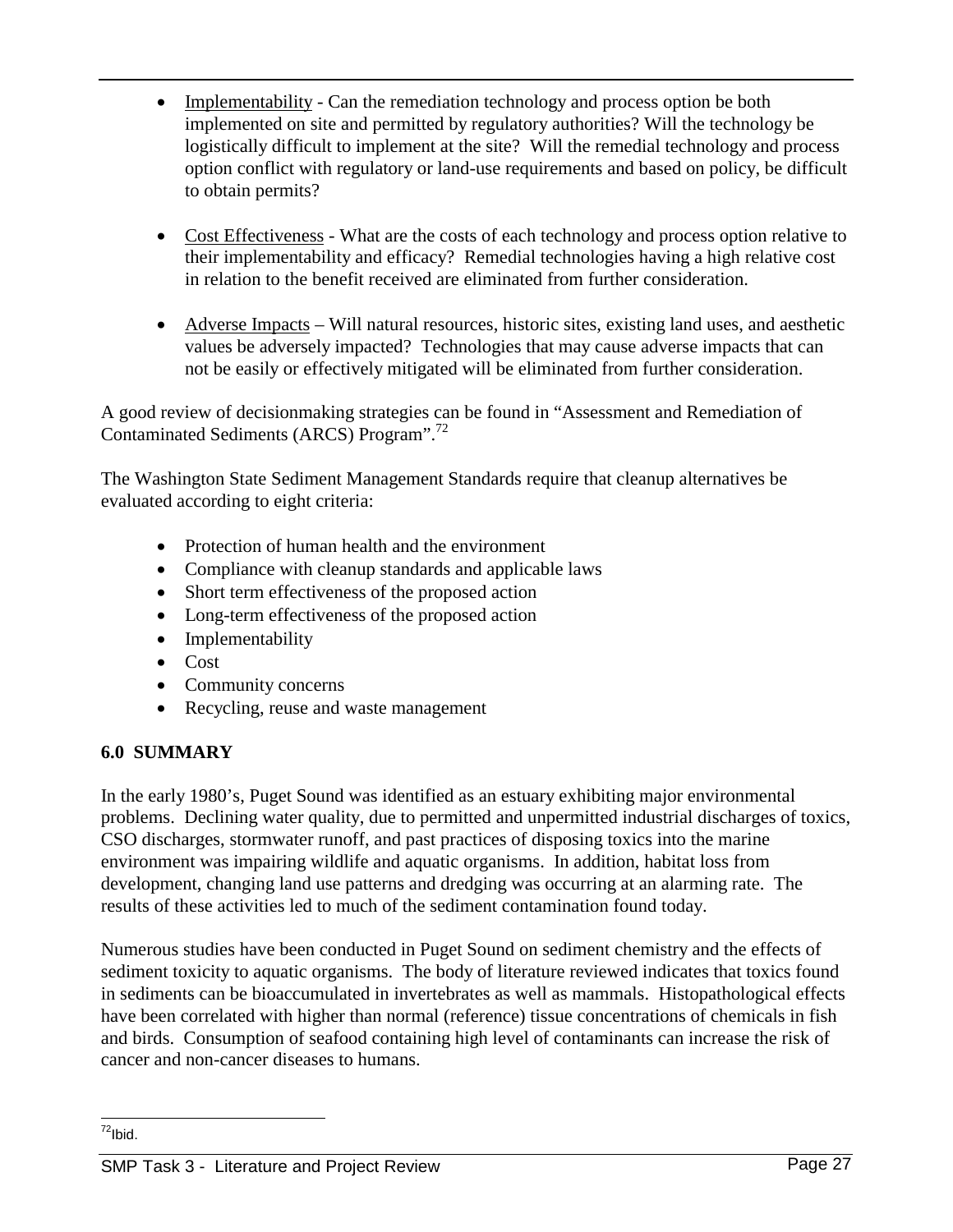A number of activities have taken place over the past 15 years to address sediment contamination in Puget Sound. In 1985, the Puget Sound Water Quality Authority was established by the Washington State Legislature to develop and oversee the implementation of a comprehensive management plan for Puget Sound. A plan was adopted in1986 directing the Ecology to develop Sediment Management Standards that were completed in 1991. In 1991, the plan was amended to include a long-term monitoring program designed to measure the health of Puget Sound.

During this same time period, Puget Sound was designated as an estuary of national significance and became part of the National Estuary Program, and the State Model Toxics Control Act was passed. In addition, a Natural Resource Damage Assessment lawsuit initiated by NOAA (*United States et. al. v. City of Seattle and the Municipality of Metropolitan Seattle*, Case 90-395) was filed to recover damages for injury to resources caused by contaminants in storm drains and CSOs. A Consent Decree was agreed to by the City of Seattle and King County (as Metro) which allocates funds to cleanup CSO sites identified by a designated group, the Elliott Bay/Duwamish Restoration Program (EBDRP).

The EBDRP identified four sites for remediation: Norfolk CSO, Seattle Waterfront, Pier 53/55 Sediment Capping Project, and Duwamish Pump Station CSO/Diagonal Way CSO/Storm Drain. Cleanup studies and work plans were developed for all four sites. In 1992, the Pier 53/55 Sediment Capping Project was completed and a monitoring program is underway. A recontamination study has been completed for the Seattle Waterfront Project and a site assessment has been started. The Norfolk project has been initiated and is scheduled for completion in 1999. Cleanup investigations are underway at the Duwamish/Diagonal site and a site assessment was completed in 1997.

King County's Sediment Baseline Monitoring Plan identified Lander and King Streets as requiring cleanup and will be evaluating alternatives in the near future. Other sites in Puget Sound have been cleaned up or are targeted for sediment remediation. They include four Superfund sites: Commencement Bay, Wyckoff/ Eagle Harbor, Bellingham Bay, and Bremerton Harbor.

In 1996, Ecology published its Sediment Management Standards Contaminated Sediment Site List. Seven sites associated with King County CSO outfalls were identified as requiring cleanup evaluations: Denny Way, King, Lander, Hanford #2, Duwamish/Diagonal, Chelan, and Brandon. The Denny Way CSO site is undergoing cleanup investigations. The Duwamish/Diagonal is being remediated by EBDRP. The other five sites plus a portion of the Denny site will be evaluated in the Sediment Management Plan to determine if further actions are necessary.

As continued monitoring of Puget Sound takes place, it is likely that more areas of sediment contamination will be identified, additional cleanup activities will be proposed, and individual sites will be remediated. However, the long-term and cumulative impact of these activities on the environment and the effectiveness of cleanup technologies currently being employed are unknown. The effects of removing contaminated sediments through dredging increases water concentrations of toxicants, at least locally, and destroys the habitat of marine invertebrates. Similarly, capping an area to isolate sediment contaminants alters the ecology of the site. And even when an appropriate technology is implemented and contaminated sediments are isolated from clean sediments, it is not clear that there is any way to prevent recontamination from existing or future sources such as the case at Denny Way and Pier 53-55.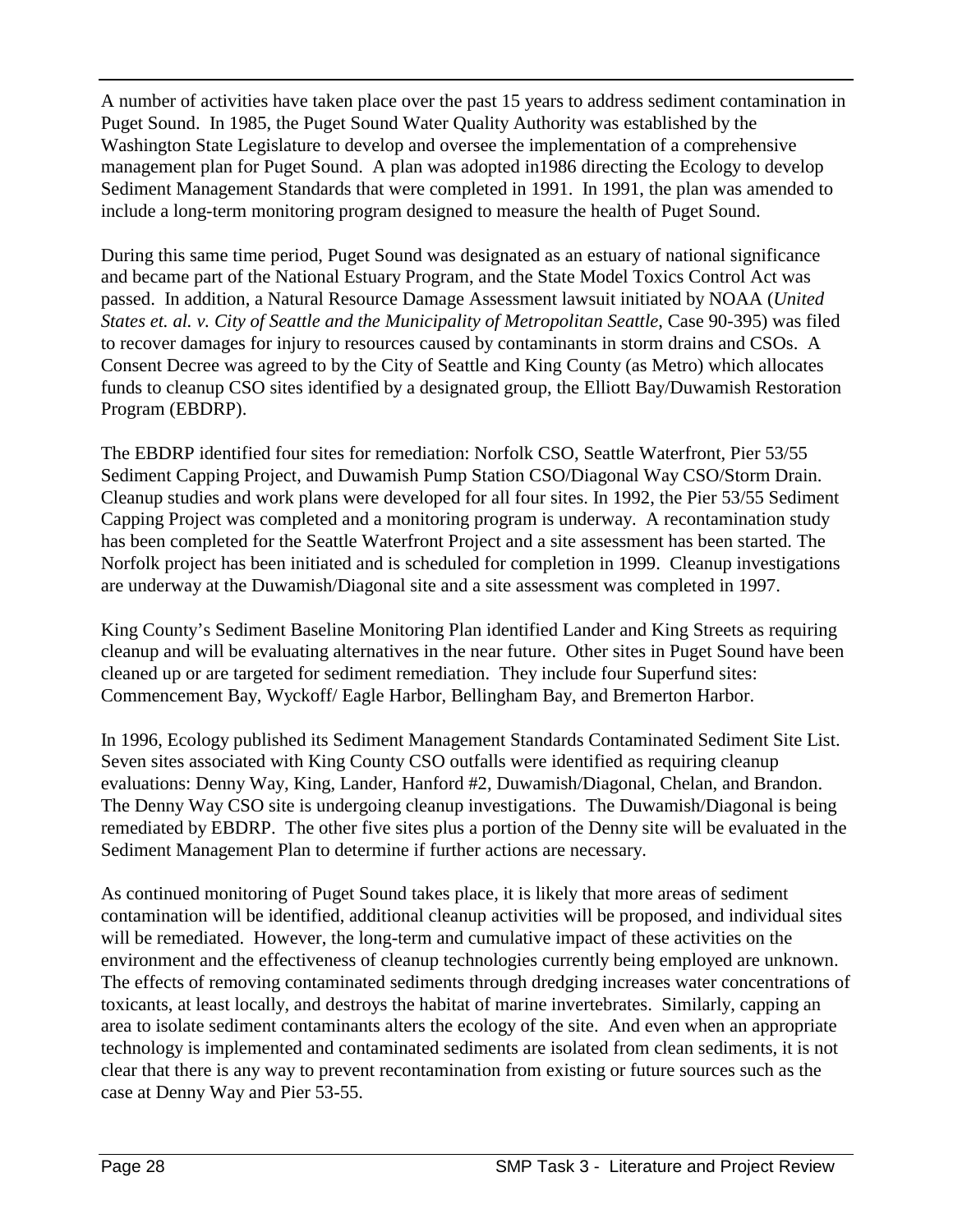It is clear that site remediation alone will not correct past or future environmental problems associated with sediment contamination. Continued source reduction efforts should be encouraged and emphasized as part of a comprehensive sediment management program to remedy sediment contamination in Puget Sound.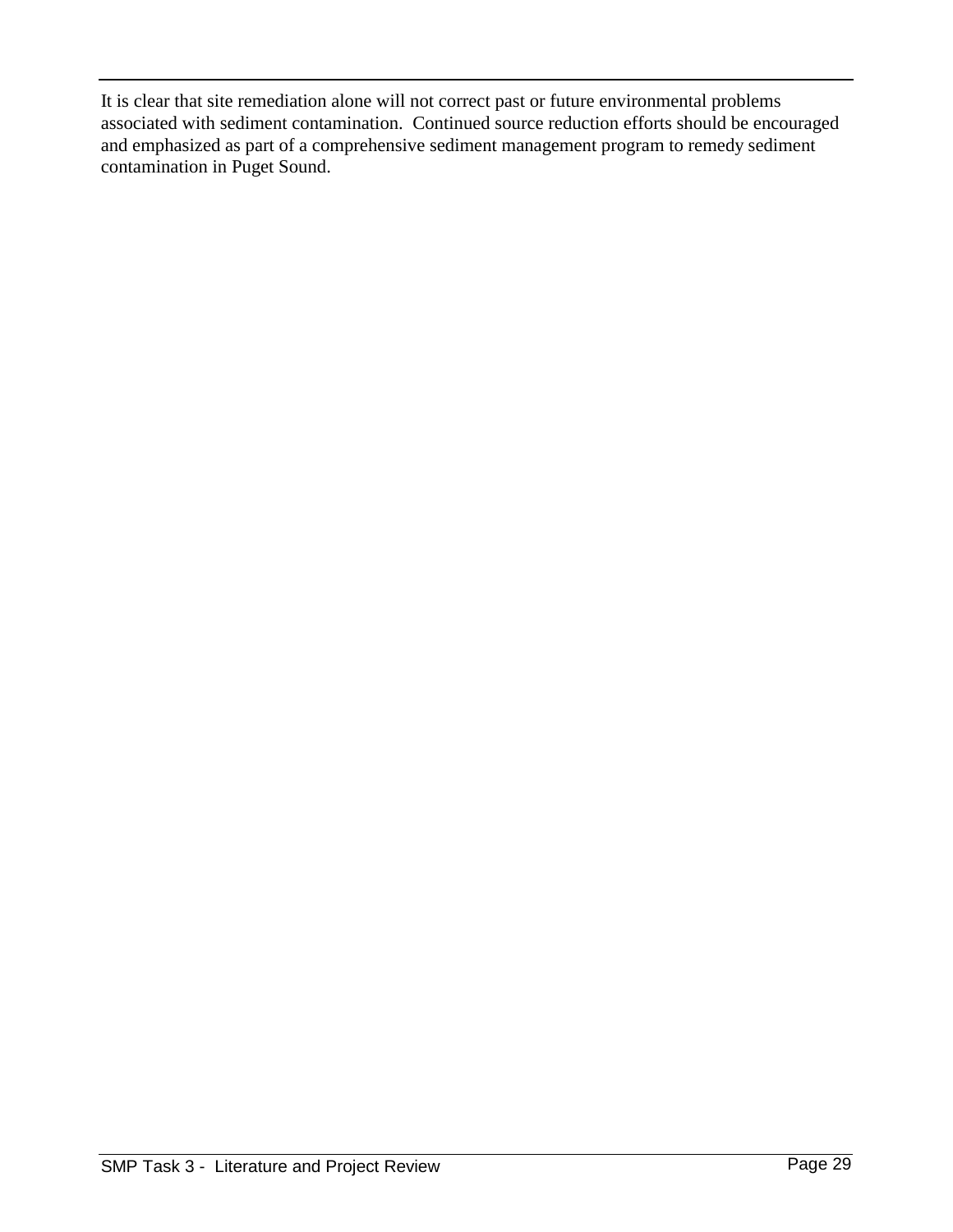#### **REFERENCES**

Aura Nova Consultants Inc. and Washington State Department of Ecology. 1995. "Elliott Bay/Duwamish Restoration Program – Elliott Bay Waterfront Recontamination Study. Volume II: Data Evaluation and Remedial Design Recommendations Report." For the Elliott Bay/Duwamish Restoration Program Panel. Panel Publication 10. August 1995.

Babcock, Steven. 1998. "Puget Sound Confined Disposal Site Study." U.S. Army Corps of Engineers. Prepared for the Dredged Materials Management Program agencies. Public Review Draft. April.

Benson, W.H., and R.T. Di Giulo. 1992. "Biomarkers in Hazard Assessments of Contaminated Soils". In Sediment Toxicity Assessment*.* Edited by G. Allen Burton Jr. Page 241.

Ellis, D.V, and M.M Saavedra Alvarez. 1992. "Distribution of Neogastropod Imposex as A Bioindicator of TBT Contamination in Puget Sound and Adjacent Waters." In Sediment Toxicity Assessment*.* Edited by G. Allen Burton Jr.

Kennedy/Jenks/Chilton. 1987. "Lake Union and Ship Canal Sampling and Analysis Program." For Seattle Engineering Department, Office for Planning. July 1987.

King County Department of Metropolitan Services. 1994. "Elliott Bay/Duwamish Restoration Program – Duwamish Diagonal Cleanup Study Workplan." For the Elliott Bay/Duwamish Restoration Program Panel. August 1994.

King County Department of Natural Resources, Water and Land Resources Division. 1996. "Pier 53-55 Sediment Cap and Enhancing Natural Recovery Area Remediation Project."

King County Department of Natural Resources. 1998. "Combined Sewer Overflow Water Quality Assessment for the Duwamish River and Elliott Bay."

King County Department of Natural Resources and EcoChem, Inc. 1997. "Elliott Bay/Duwamish Restoration Program - Duwamish/Diagonal Site Assessment Report." For the Elliott Bay/Duwamish Restoration Program Panel. March 1997.

King County Water and Land Resources Division. 1997. "Elliott Bay/Duwamish Restoration Program - Pier 53-55 Sediment Cap and Enhanced Natural Recovery Area Remediation Project 1996 Data." For the Elliott Bay/Duwamish Restoration Program Panel. Panel Publication 17. December 1997.

King County Water Pollution Control Division. 1996. "Elliott Bay/Duwamish Restoration Program – Norfolk CSO Sediment Cleanup Study." For the Elliott Bay/Duwamish Restoration Program Panel. Panel Publication 13. October 1996.

Lee, II, Henry. 1992. "Models, Muddles, and Mud: Predicting Bioaccumulation of Sediment-Associated Pollutants." In Sediment Toxicity Assessment*.* Edited by G. Allen Burton Jr.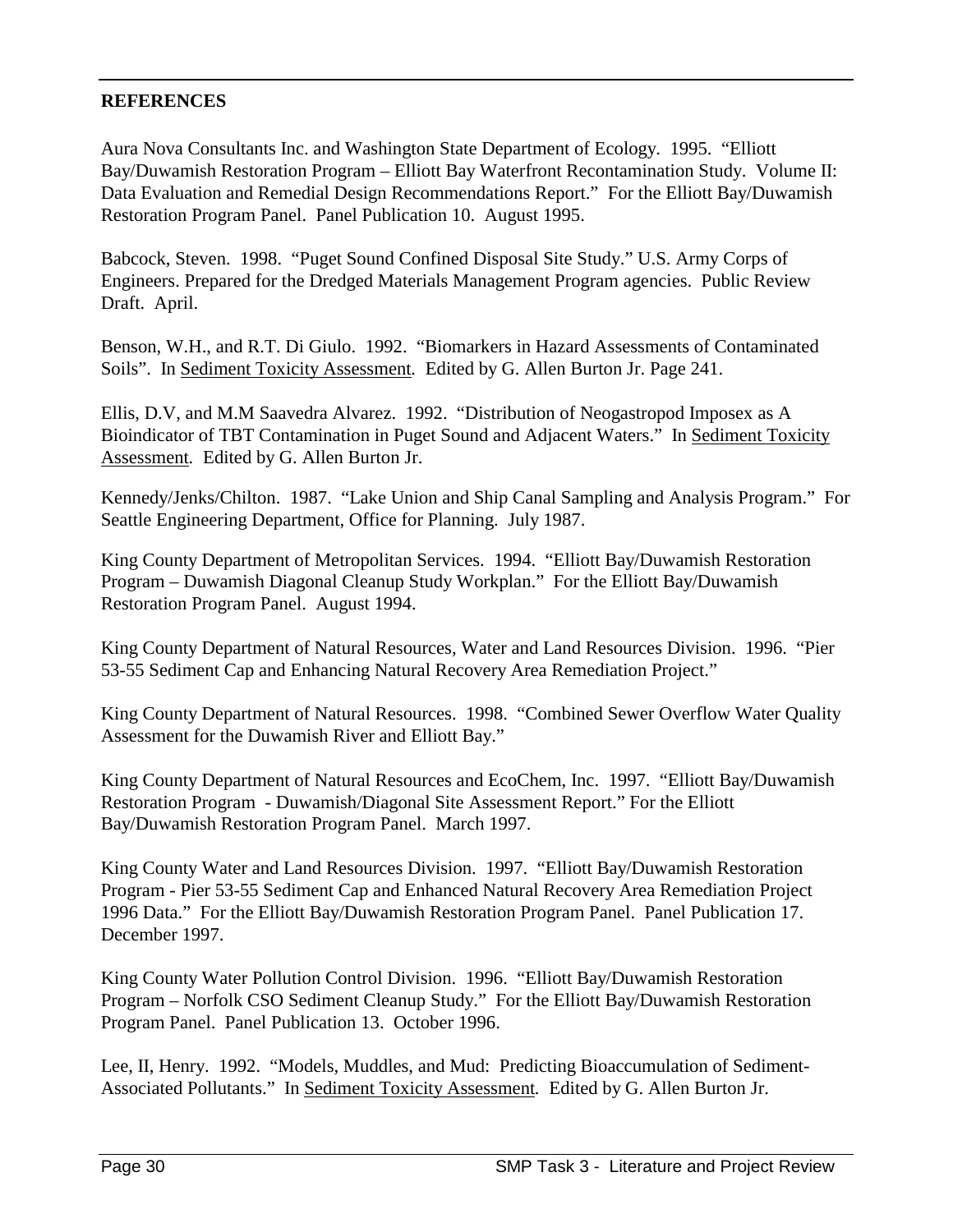Municipality of Metropolitan Seattle. 1984. "Toxicant Pretreatment Planning Study Summary Report." Metro Toxicant Program Report No. 3. Water Quality Division. May 1994.

Municipality of Metropolitan Seattle. 1993. "Draft Concept Document, Elliott Bay/Duwamish Restoration Program." Panel Publication 3. August 1993.

National Oceanic and Atmospheric Administration (NOAA). 1983. "Organic and Inorganic Toxicants in Sediment and Marine Birds from Puget Sound." NOAA Technical Memorandum NOS OMS 1.

NOAA. 1994. "Inventory of Chemical Concentrations in Coastal and Estuarine Sediments." PB94- 169679, NOAA Technical Memorandum NOS ORCA 76. January 1994.

NOAA. 1998. "Duwamish Waterway Sediment Characterization Study Report." For Damage Assessment Center.

Parametrix, et al. 1992. "metro Toxic Sediment Remediation Project: Draft Final Report." For Municipality of Metropolitan Seattle.

Patmont, C.R., and E.A. Crecelius. 1991. "Natural Sediment Recovery in Contaminated Embayments of Puget Sound." In Puget Sound Research Proceedings '91. Pages 246 – 258.

PTI. 1989. "The Urban Bay Approach: A Toxics Control Strategy for Contaminated Sediments." Draft. For USEPA. July 1989.

Puget Sound Water Quality Authority. 1988. "1989 Puget Sound Water Quality Management Plan." Adopted October 1988.

Puget Sound Water Quality Authority. 1991. "Puget Sound Update – Second Report of the Puget Sound Ambient Monitoring Program."

Puget Sound Water Quality Action Team. 1998. "Puget Sound Update – Sixth Report of the Puget Sound Ambient Monitoring Program."

Sumeri, A. 1989. "Confined Aquatic Disposal and capping of Contaminated Bottom Sediments in Puget Sound." Proceedings World Dredging Congress XII, Orlando, FL.

Tetra Tech Inc. 1985. "Commencement Bay Nearshore/Tideflats Remedial Investigation – Volume 1 Final Report." For the Washington State Department of Ecology. August 1985.

Tetra Tech Inc. 1986. "Elliott Bay Toxics Action Program: Initial Data Summaries and Problem Identification." For the U.S. Environmental Protection Agency. January 1986.

United States Environmental Protection Agency (USEPA). 1997. "The Incidence and Severity of Sediment Contamination in Surface Waters of the United States. Volume 1: National Sediment Quality Survey." EPA 823-R-97-006. September 1997.

USEPA. 1998. " Lower Duwamish River Sampling; Seattle, WA." June 15, 1998.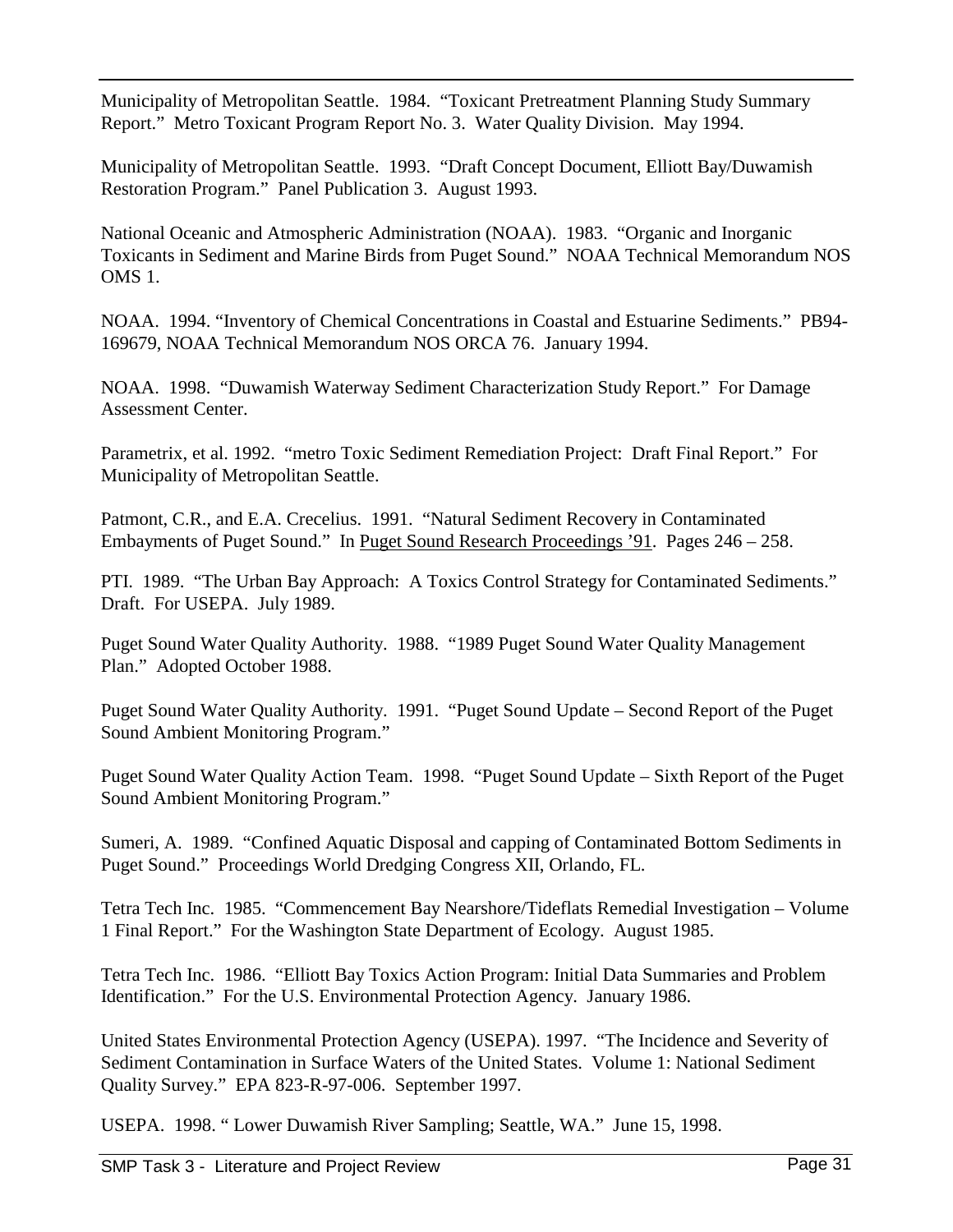USEPA, Great Lakes National Program Office. 1998. " Assessment and Remediation of Contaminated Sediments (ARCS) Program."

USEPA Region 10. 1995. "Superfund Fact Sheet - Harbor Island Site Fact Sheet." June 1995.

USEPA Region 10. 1995. "Superfund Fact Sheet – Harbor Island Site Fact Sheet." October 31, 1995.

USEPA Region 10. 1997. "Harbor Island (Lead) – Site Summary."

USEPA Region 10. 1997. "Superfund Fact Sheet Wyckoff/Eagle Harbor Bainbridge Island, Washington." October 9, 1997.

USEPA Region 10. 1998. "Superfund Fact Sheet Wyckoff/Eagle Harbor Bainbridge Island, Washington." April 1998.

U.S. Geological Survey (USGS). 1998. "Organic Compounds and Trace Elements in Freshwater Fish from the Puget Sound Basin."

Washington Administrative Code. 1995. "Chapter 173-204 Sediment Management Standard."

Washington State Department of Ecology (Ecology). 1996. "Sediment Management Standards Contaminated Sediment Site List." May 1996.

Ecology. 1998. "Determination of Significance and request for Comments on Scope of EIS."

Wisconsin Department of Natural Resources. 1998. "Lower Fox River Remediation Alternatives." Internet address: *http://www.dnr.state.wi.us/org/water/wm/lowerfox/remedtn.htm*.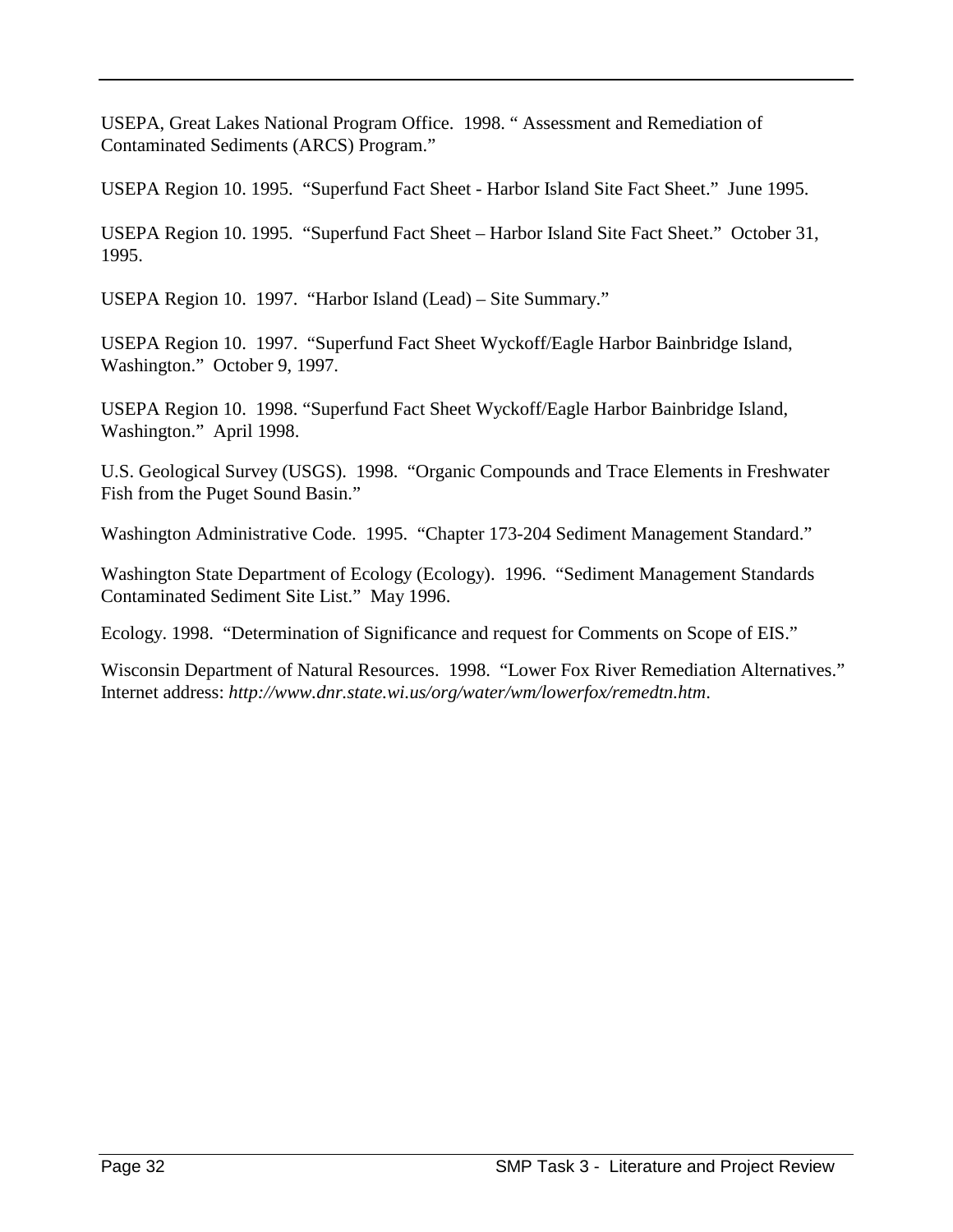#### **BIBLIOGRAPHY**

Anonymous. 1993-1995. "Priorities and Progress Under The Great Lakes Water Quality Agreement, Lake Michigan, Manistique River." Internet address: *http://michigan.html*.

Anon. 1998. "Arco Saves Millions in Harbor Island Cleanup." Seattle Times. Page B3. January 5, 1998.

Anon. 1998. "Canadian Approach Less Regulatory Than EPA's Enforcement Strategy." Water Environment and Technology. Page 21. February 1998.

Anon. 1998. "EPA Strategy Seeks to Streamline Contaminated Sediments Management." Clean Water Report. Page 103. May 26, 1998.

Anon. 1998. "Great Lakes - U.S., Canada Start to Implement Binational Toxics Strategy." Water Environment and Technology. June 1998.

Anon. 1998. "TMDLs: Law and Reality." Water Environment and Technology. Page 88. February 1998.

Anon. "Long Island Sound Study, Toxic Substances." Internet address: *http://toxics.htm1*.

Anon. "A Summary of Contaminated Sediment Activities." Internet address: *http://Aocsedintroduction.html*.

Anon. "Hamilton Harbor RAP - Sediment Remediation." Internet address: *http://www.cciw.ca/glimr/raps/ontaric/hamilton/96up/hamiton-area1.htm1*.

Anon. "Marine Water Quality Report, 1995." Internet address: *http://exessum.htm*.

Anon. "Sediment Remediation Project." Internet address: *http://gw2.cciw.ca/aerb/scopegy/ to/sedinment.htm1*.

Anon. "Summary of the Water Quality Status Report for Marine Waters, 1994." Internet address: *http://stat-rep.htm*.

Anon. "Water Quality Standards, Establishment of Numbers." Federal Register Document. Internet address: *http://www.epa.gov/w844.htm*.

Arbuckle, et al. 1993. Environmental Law Handbook, 12<sup>th</sup> Edition. Government Institutes, Inc. Maryland.

Black and Veatch. 1997. "Denny Way/Lake Union CSO Control Project, Sampling and Analysis Plan: Sediment Characterization." July 1997.

Babcock, S. 1998. "Puget Sound Confined Disposal Site Study." U.S. Army Corps of Engineers. Prepared for the Dredged Materials Management Program agencies. Public Review Draft. April.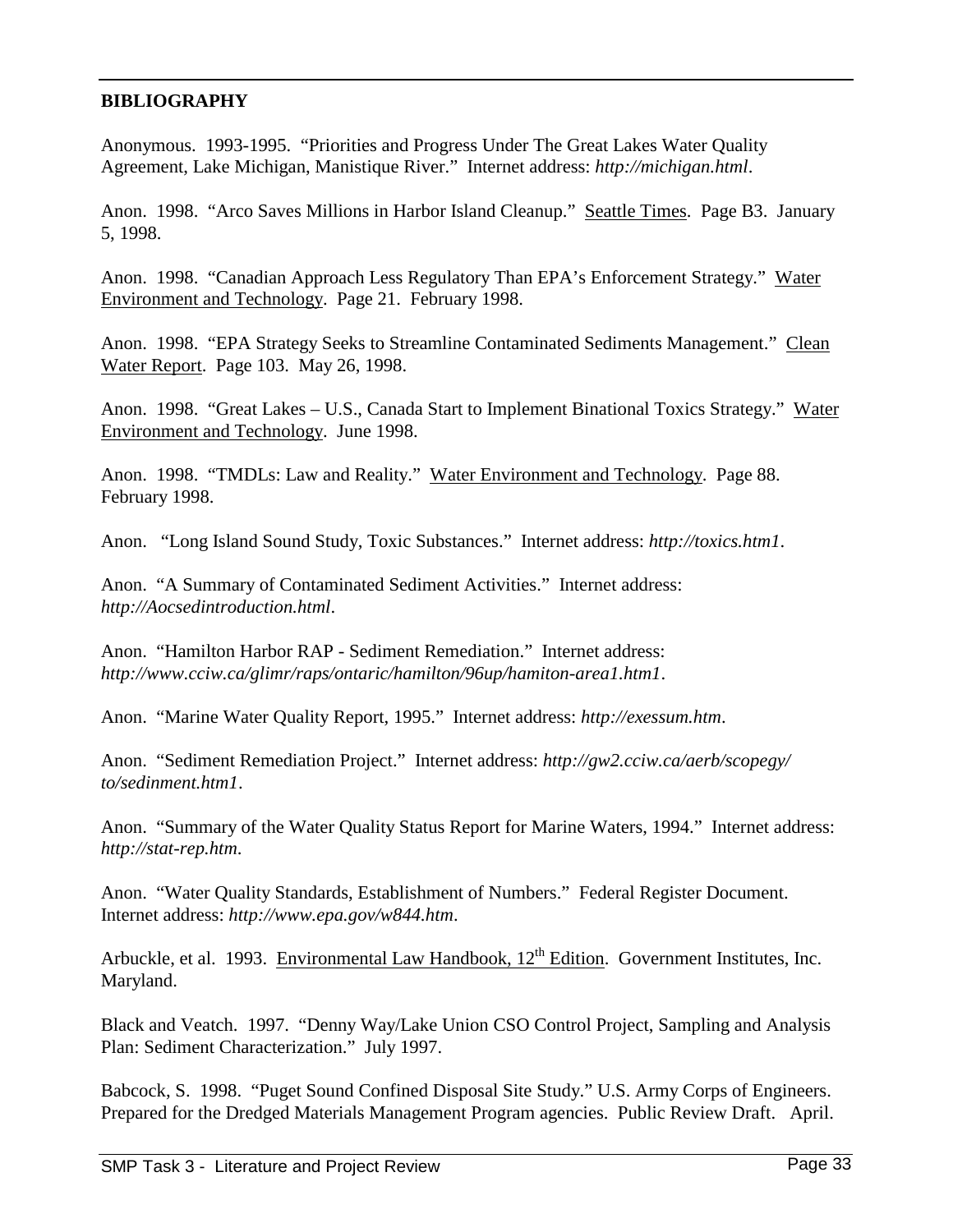Bray, R.N., et al. 1997. "Dredging: A Handbook for Engineers." Second Edition. London.

Brown and Caldwell. 1997. "Denny Way/Lake Union CSO Control Project, Outfall Construction Mitigation Plan." For Denny Way Program Management Team, King County Water Pollution Control Division. May 1997.

Cardwell, R.D. 1991. "Probabilistic-based Methods for Aquatic Ecological Risk Assessments." In Puget Sound Research Proceedings '91. Pages 555 – 570.

Carpenter, B. 1997. "Dredged Sediment Disposal: Sediment Washing Provides One Solution." November 1997.

City of Seattle, Department of Community Development, Environmental Management Division. 1980. "Plan for the Disposal of Dredged Material on Upland Sites."

City of Seattle Engineering Department, Drainage and Wastewater Utility. 1996. "Health and Safety Plan for the Central Seattle Waterfront Sediment Remediation Project Cleanup Study." Elliott Bay/Duwamish Restoration Program. February 1996.

Code of Federal Regulations. 1995. "Chapter 40, Subchapter D – Water Programs. Parts 121 – 131".

Code of Federal Regulations. 1997. "Chapter 40, Subchapter D –National Oil and Hazardous Substances Pollution Contingency Plan - Part 300."

Code of Federal Regulations. 1997. "Chapter 40, Subchapter D - Storage and Disposal - Part 761 (of PCBs)."

Code of Federal Regulations. 1995. "Chapter 40 Subchapter H – Ocean Dumping – Parts 220 to 230."

Code of Federal Regulations. 1997. "Chapter 40, Subchapter I - Solid Wastes - Parts 260 to 268."

Committee on Contaminated Marine Sediments Marine Board, Commission on Engineering and Technical Systems National Research Council. 1989. "Contaminated Marine Sediments – Assessment and Remediation."

Copping, A., et al. 1989. "Handbook on Puget Sound Sediments." Edited Proceedings from: A Briefing on Puget Sound Sediments. June 9, 1989. For Puget Sound Water Quality Authority, Committee on Research in Puget Sound.

Copping, A.E., and J.W. Armstrong. 1991. "The Puget Sound Ambient Monitoring Program." In Puget Sound Research Proceedings '91. Pages 165 - 178.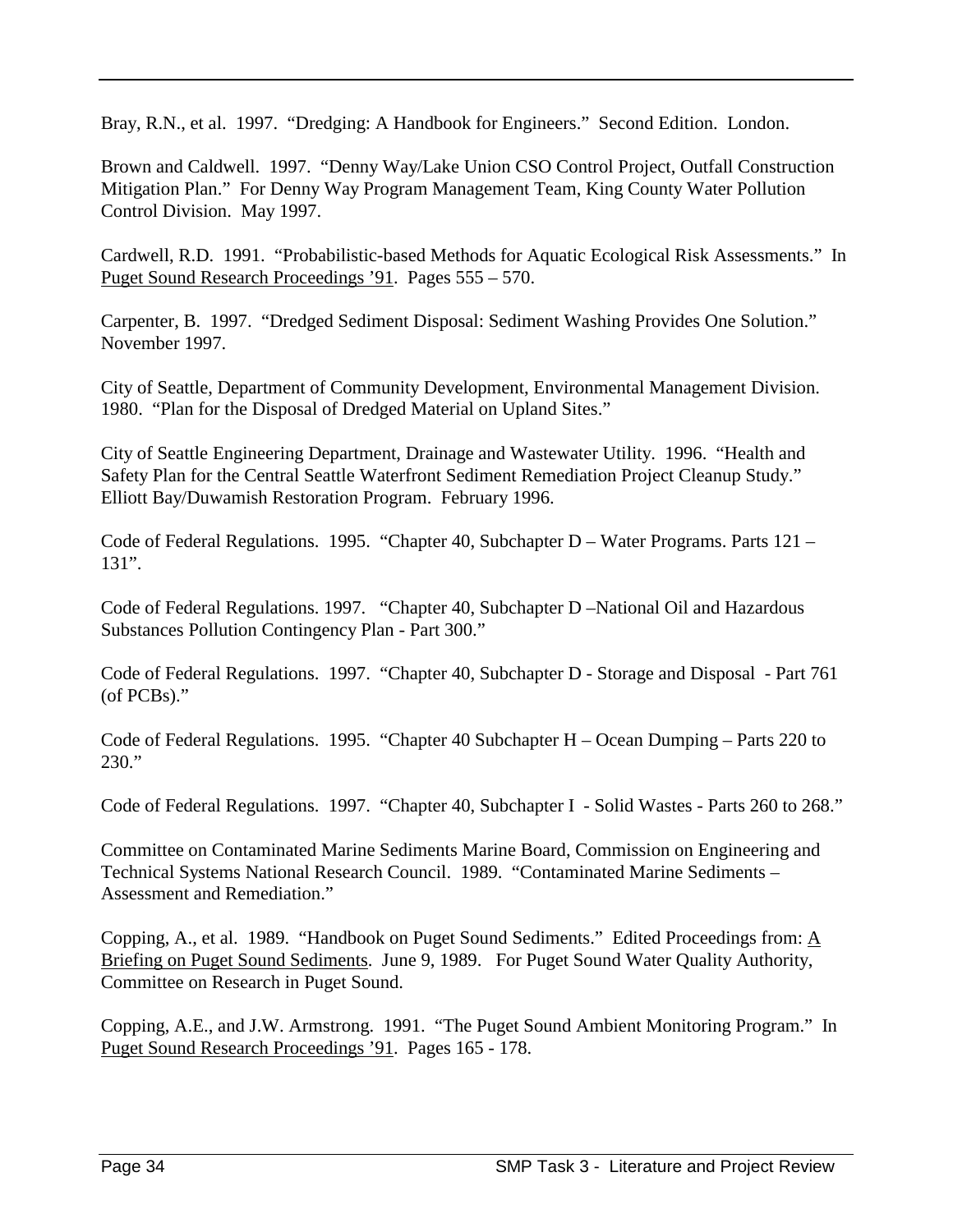Cribbage, J. et al. Washington State Department. of Ecology. 1997. "Creation and Analysis of Freshwater Sediment Quality Values in Washington State." For the Sediment Management Unit. Publication No. 97-3239. July 1997.

Cullinane, J. M., et al. 1986. "Guidelines in Selecting Control and Treatment Options for Contaminated Dredged Material Requiring Restrictions." Department of the Army, Waterways Experiment Station, Army Corps of Engineers, Vicksburg, Mississippi. September 1986.

Demars, K. R., et al. 1995. "Dredging, Remediation, and Containment of Contaminated Sediments." ASTM. Philadelphia.

Dennison, M. 1993. "RCRA Regulatory Compliance Guide." Noyes Publications.

EcoChem Team. 1997. " Norfolk Cleanup Project Engineering Design Report." For the Elliott Bay/Duwamish Restoration Program Panel. December 1997.

Elliott Bay/Duwamish Restoration Program. 1992. "Summary of Stakeholder Interviews." December 1992.

Elliott Bay/ Duwamish Restoration Program. 1997. "Norfolk Cleanup Project, Engineer Design Report." December 1997.

Elliott Bay/Duwamish Restoration Program, Public Participation Committee. 1994. "Public Participation Plan." June 1994.

Elliott, C. 1998. "Sediment Data for DOE." The Labolator. January 1998. Page 5.

Ginn, T.C., and R.A. Pastorok. 1992. "Assessment and Management of Contaminated Sediments in Puget Sound." in Sediment Toxicity Assessment. Edited by G. Allen Burton, Jr. Lewis Publishers. Pages 371 – 397.

Government Institutes, Inc. 1996. "Environmental Law Handbook." 12th Edition.

Government Institutes, Inc. 1996. "Comprehensive Environmental Response, Compensation, and Liability Act of 1980 (CERCLA/Superfund) as amended." 42 U.S.C. 9601 et seq. 1996. In Environmental Statutes. Maryland.

Government Institutes, Inc. 1996. "Federal Water Pollution Control Act (Clean Water Act) as amended." 33 USC 1251 et seq. In: Environmental Statutes. Maryland.

Government Institutes, Inc. 1996. National Environmental Policy Act. 1996. 42 USC 4321 et seq. In: Environmental Statutes. Maryland.

Government Institutes, Inc. 1996. "Resource Conservation and Recovery Act (Solid Waste Disposal Act)." 42 USC 6901 et seq. In: Environmental Statutes. Maryland.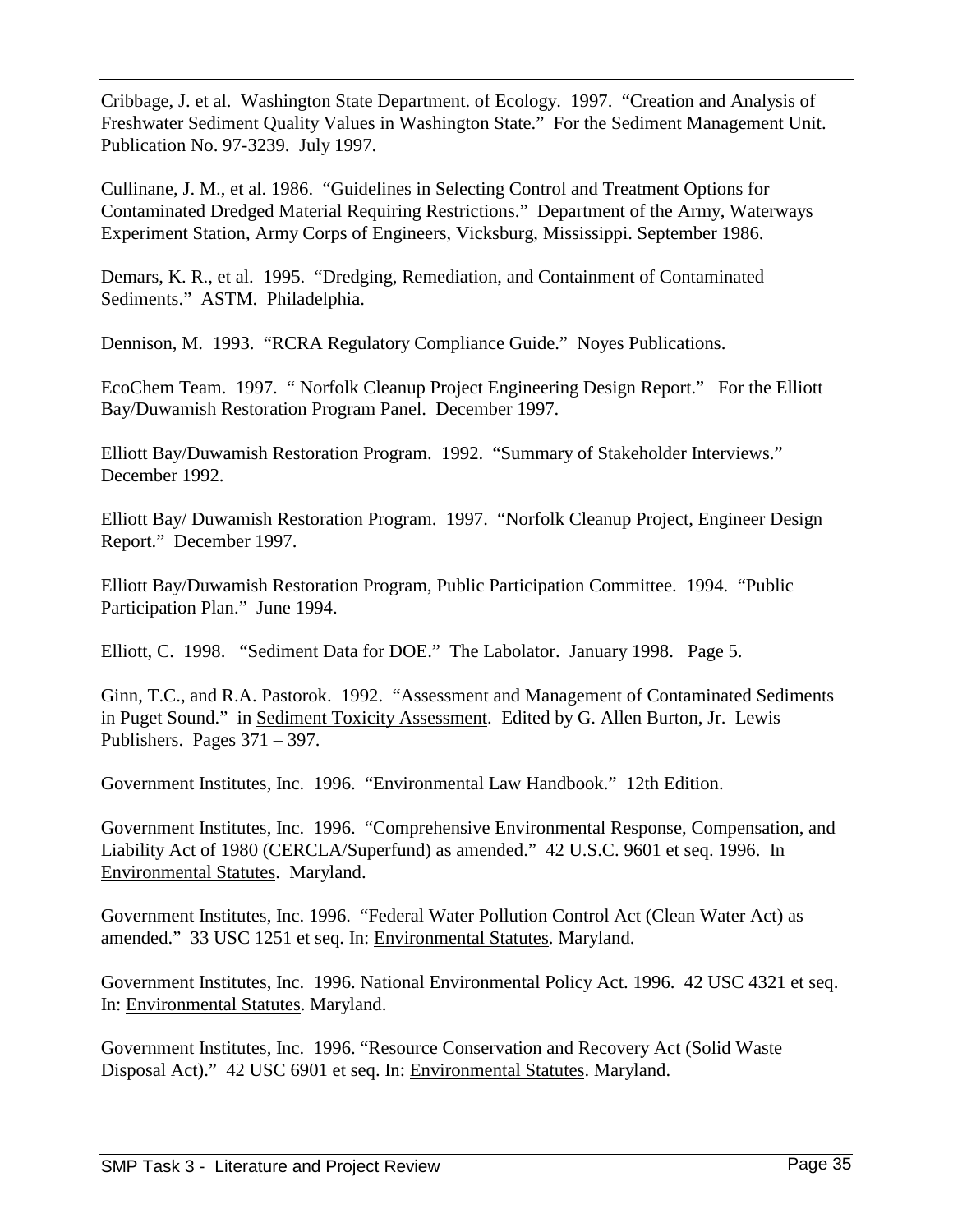Government Institutes, Inc. 1996. "Superfund Amendments and Reauthorization Act (SARA). Section 118 through 209." In: Environmental Statutes. Maryland.

Government Institutes, Inc. 1996. "Toxic Substances Control Act as amended. 15 USC 2601." In: Environmental Statutes. Maryland.

Hanely, M. 1990. "RCRA Handbook." 3rd Edition. ENSR Consulting and Engineering, Inc. October 1990.

Harper-Owes. 1983. "Water Quality Assessment of the Duwamish Estuary, WA." For the Municipality of Metro, Seattle. May 1983.

Harper-Owes. 1985. "Draft Duwamish Ground Water Studies Waste Disposal Practices and Dredge and Fill History." For Sweet Edwards and Associates. January 1985.

Hazardous Waste Engineering Research Lab, Office of Emergency and Remedial Response, Office of Waste Programs Enforcement. Undated. "Guidance on Feasibility Studies Under CERCLA."

Herbert, A. B., Editor. 1995. "Metal Contaminated Aquatic Sediments." Ann Arbor Press, Inc. Chelsea, Michigan.

Herrera Environmental Consultants, King County, Brown and Caldwell, Denny Way Program Management Team. 1997. "Denny Way/Lake Union CSO Control Project Monitoring Report." June 12, 1997.

Kaplan, M.M. 1998. "Siting Handbook, A Government and Community Guide to Determining Acceptable Conditions for the Siting of a Wastewater Treatment Facility." For King County Department of Natural Resources, Environmental Planning Division, and U.W. Graduate School Public Affairs. June 1998.

King County Department of Metropolitan Services. 1994. "Moving in the Right Direction: A Progress Report on the Water Quality in the Duwamish River, Elliott Bay, and Central Basin of Puget Sound." April 1994.

King County Department of Metropolitan Services. 1994. "Norfolk Sampling and Analysis Plan. For Elliott Bay/Duwamish Restoration Program. June 1994.

King County Department of Metropolitan Services. 1994. "Norfolk Cleanup Study Work Plan." For Elliott Bay/Duwamish Restoration Program. August 1994.

King County Department Of Metropolitan Services. 1994. "Metro's Water Quality Monitoring Program." August 1994.

King County Department of Metropolitan Services. 1994. "Public Participation Plan for the Norfolk Sediment Remediation Project Cleanup Study." For the Elliott Bay/Duwamish Restoration Program. August 1994.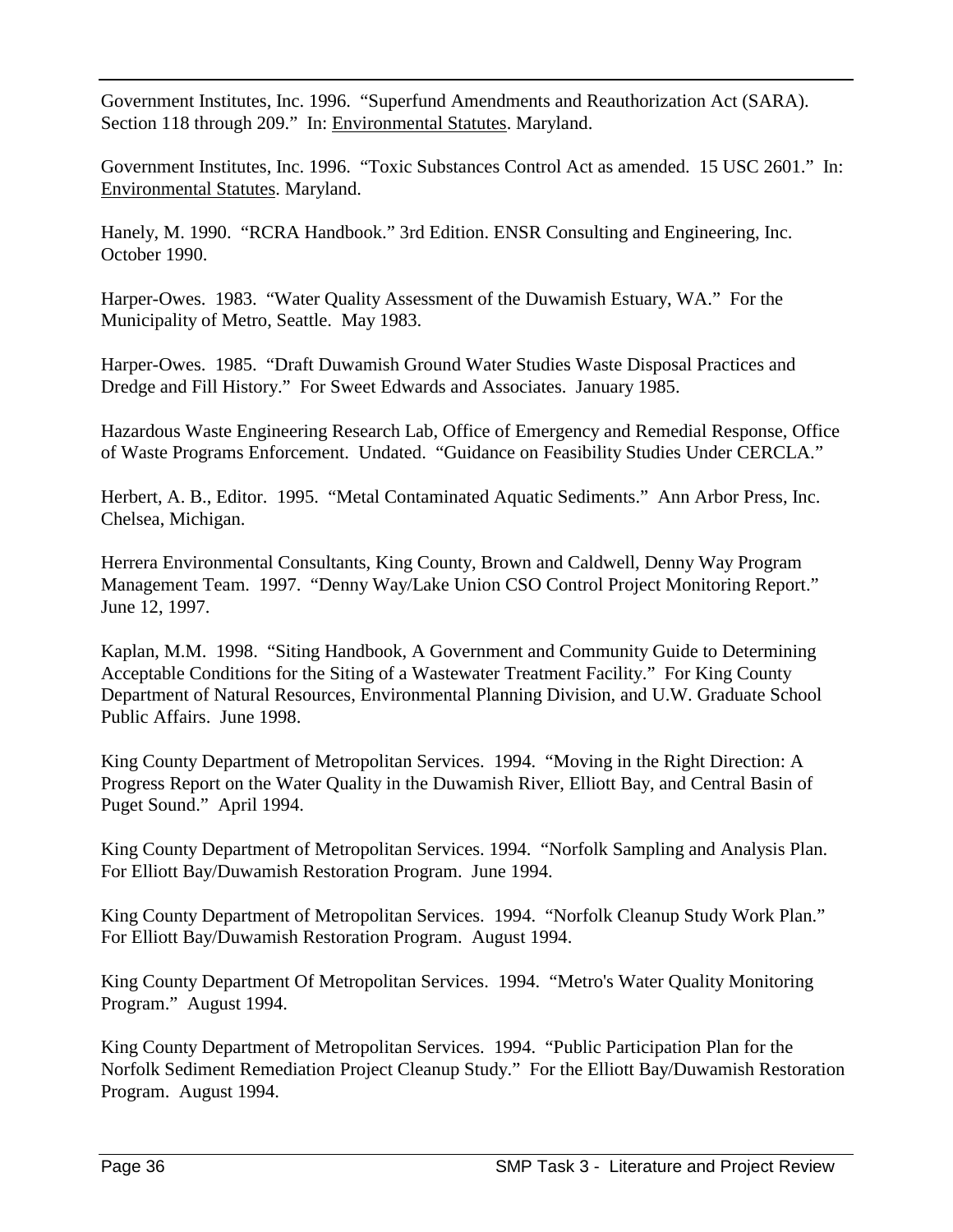King County Department of Metropolitan Services. 1994. "Norfolk Sampling and Analysis Plan. For Elliott Bay/Duwamish Restoration Program." September 1994.

King County Department of Metropolitan Services. 1994. "Duwamish/Diagonal Sampling and Analysis Plan." For Elliott Bay/Duwamish Restoration Program. September 1994."

King County Department of Metropolitan Services. 1994. "Duwamish/Diagonal and Norfolk Health and Safety Plan." For Elliott Bay/Duwamish Restoration Program." December 1994.

King County Department of Metropolitan Services. 1995. "Sediment Baseline Monitoring Plan." January 1995.

King County Department of Metropolitan Services, Water Pollution Control Division, Capital Facilities Planning et al. 1995. "Combined Sewer Overflow Control Plan 1995 Update: An Amendment to Metro's Comprehensive Water Pollution Control Abatement Plan." February 1995.

King County Department of Metropolitan Services. 1995. "Norfolk Sampling and Analysis Plan. Phase II Addendum." For Elliott Bay/Duwamish Restoration Program. August 1995.

King County Department of Metropolitan Services. 1995. "Norfolk Health and Safety Plan, Phase II Addendum." For Elliott Bay/ Duwamish Restoration Program. August 1995.

King County Department of Metropolitan Services. 1995. "Duwamish/Diagonal Sampling and Analysis Plan, Pre-Phase II Addendum." For Elliott Bay/Duwamish Restoration Program. November 1995.

King County Department of Natural Resources, Wastewater Treatment Division. 1997. "Draft EIS for the RWSP."

King County Department of Natural Resources, Wastewater Treatment Division. 1998. "Norfolk Sediment Remediation Bidding Documents." Contract C73237C. January 1998.

King County Department of Natural Resources, Water and Land Resource Division. Undated. "Marine Monitoring Programs." Internet address: *http://waterquality.metrokc.gov*.

King County Department of Natural Resources, Water and Land Resources Division. 1998. "Draft 1997 Combined Sewer Overflow Sediment Monitoring Report." July 1998. King County Department of Natural Resources. 1997. "Regional Wastewater Services Plan, Draft Plan." May 1997.

LaGrego, M. D., et al. 1994. Water Resources and Environmental Engineering. McGraw Hill.

Majumdar, S. B., 1993. "Regulatory Requirements for Hazardous Materials." McGraw-Hill, Inc.

Metro, Water Quality Planning Division. 1988. "Urban Storm Water and Combined Sewer Overflows: A Summary of Water Quality Issues." March 1988.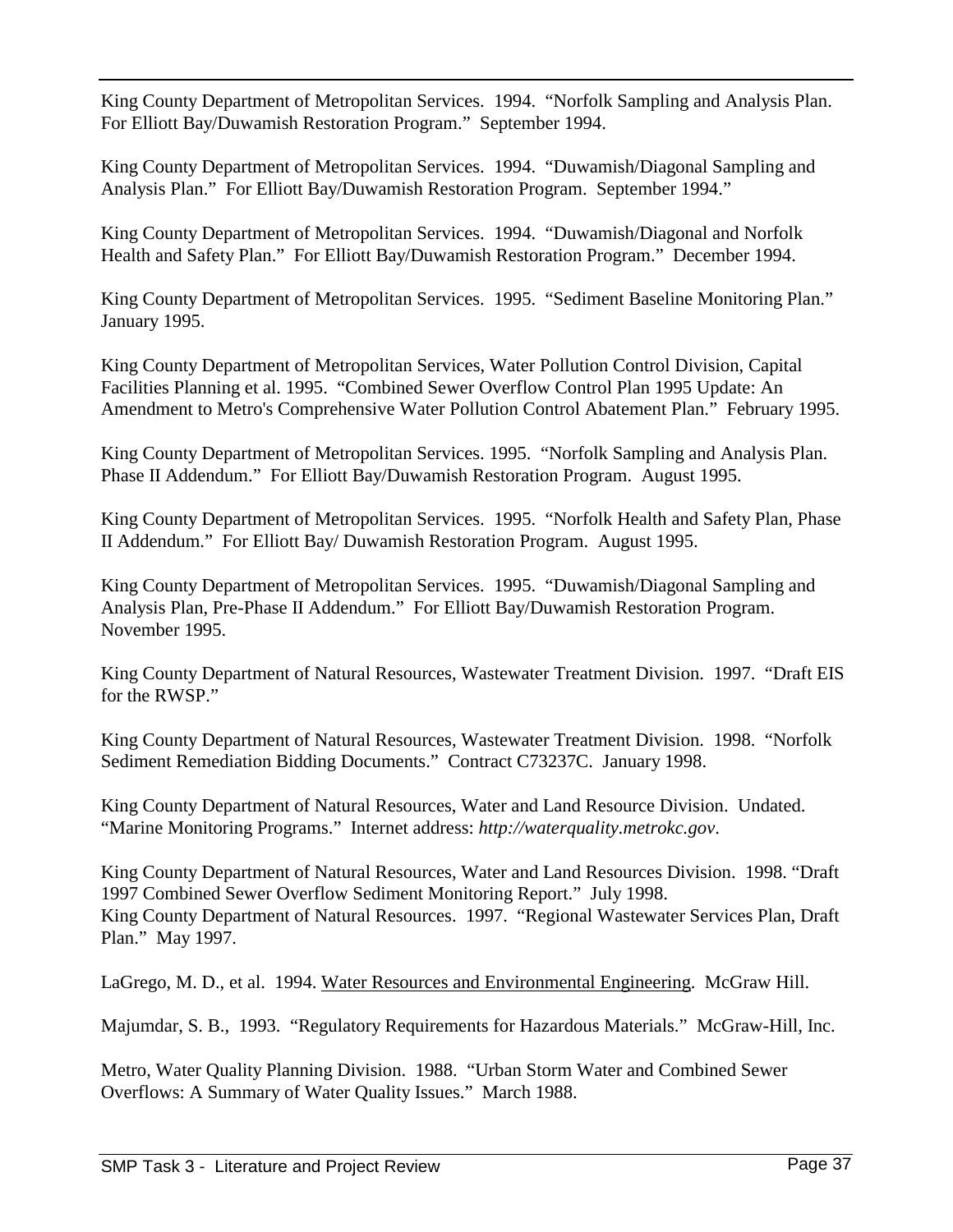National Marine Fisheries, Protected Resources Division. 1998. "Factors Contributing to the Decline of Chinook Salmon: An Addendum to the 1996 West Coast Steelhead Factors for Decline Report." June 1998.

National Oceanic and Atmospheric Administration. 1984. " Synthesis of Current Measurements in Puget Sound, Washington. Volumes 1 and 2: Index to Current Measurements Made in Puget Sound from 1908 – 1980, With Daily and Record Averages for Selected Measurements." NOAA Technical Memorandum NOS OMS 3 and 4.

National Oceanic and Atmospheric Administration (NOAA). 1986. "Toxic Chemicals and Aquatic Life: Research and Management." Symposium Abstracts." Seattle. Sept. 16-18, 1986.

NOAA. 1997. "Commencement Bay NRDA Restoration Projects." *http://www.darcnw,noaa.gov/projects.htm*

NOAA. 1999. "Overview of Commencement Bay Restoration Planning." *http://www.darcnw.noaa.gov/restover.htm*

NOAA. 1999. "Commencement Bay-Wide Natural Resource Damage Assessment and Restoration Planning." *http://www.darcnw.noaa.gov/cb..htm*

National Research Council, Committee on Contaminated Marine Sediments. 1997. Contaminated Sediments in Ports and Waterways Cleanup Strategies and Technologies.

Norton, D., Washington State Department of Ecology. 1996. "Results of Sediment Trap Monitoring During Pier Maintenance Along the Seattle Waterfront at Pier 62/63." Publication No. 96-334. September 1996.

Norton, D., and Teresa Michelsen. 1995. "Elliott Bay Waterfront Recontamination Study. Volume I: Field Investigation Report." For the Elliott Bay/Duwamish Restoration Program. Ecological Panel Publication 9, Ecology Publication #95-335. July 1995.

Pickens, J. E., King County Department of Metropolitan Services, Water Pollution Control Department, Communication Section. 1995. "Steward of the Waters, A Retrospective on Wastewater Treatment at Seattle's West Point."

Pollution Control Commission. Undated. "Investigation of Pollution in the Green-Duwamish River." Technical Bulletin No.20.

PTI Environmental Services. 1989. "Application of Equilibrium Partitioning Sediment Quality Criteria to Puget Sound." For the Washington State Department of Ecology. June 1989.

PTI Environmental Services. 1989. "Recommended Guidelines for Contaminated Sediment Cleanup Decisions." For the Washington State Department of Ecology. June 1989.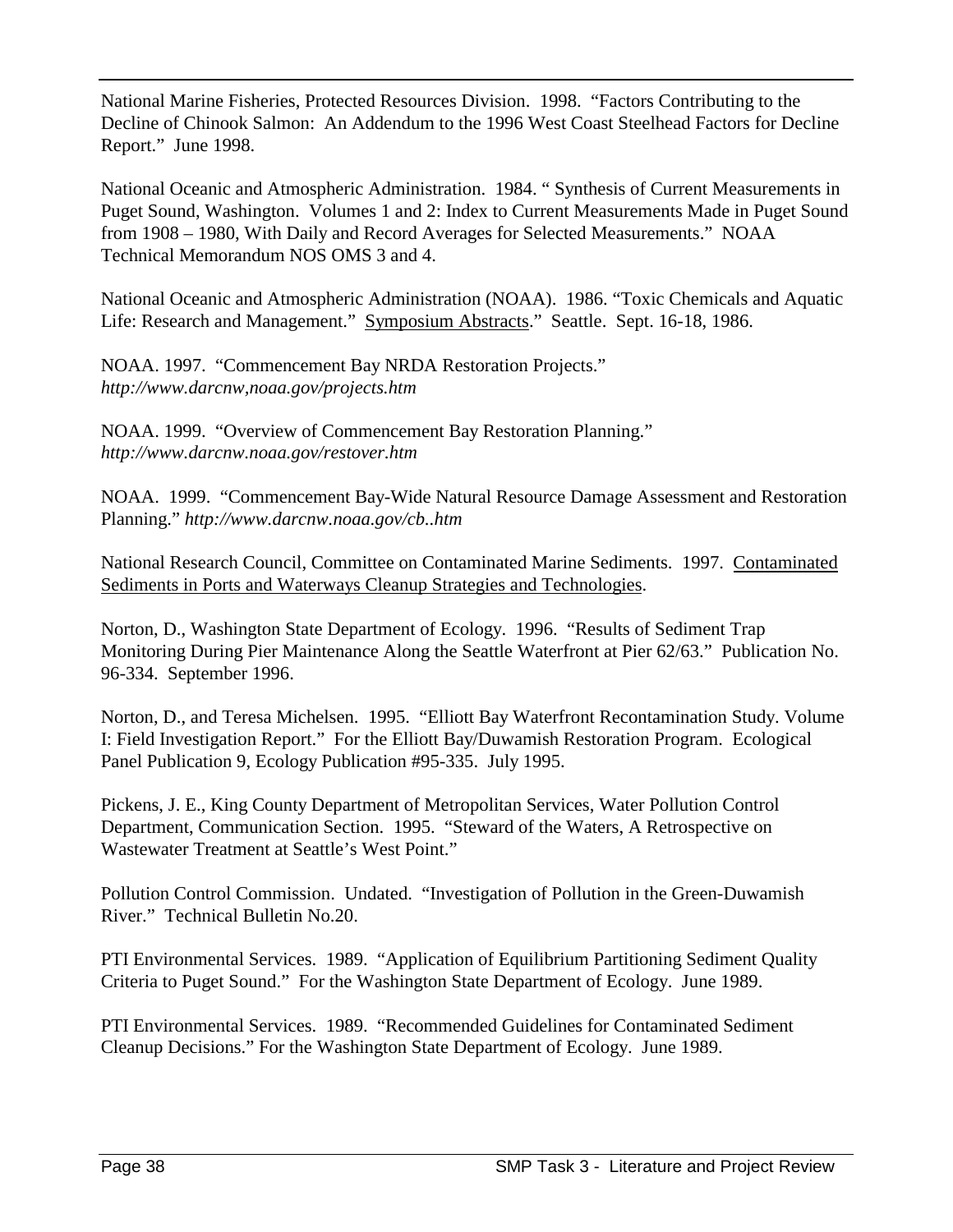PTI Environmental Services. 1989. "Work Plan: Puget Sound Contaminated Sediments Impact/Recovery Zone Requirements and Cleanup Decision Process." For the Washington State Department of Ecology. June 1989.

PTI Environmental Services. 1993. "Development of an Aquatic Management Plan for Elliott Bay of the Duwamish Estuary: A Study. " For the Puget Sound Water Quality Authority. June 1993.

PTI Environmental Services and Tetra Tech, Inc. 1988. "Elliott Bay Action Program: Analysis of Toxic Problem Areas." Draft Report. For EPA Region X. April 1988.

Public Health and Safety. Undated. "Hazardous Waste Management." Title 70 RCW.

Puget Sound Dredged Disposal Analysis. 1998. "Dredged Material Management Program Biennial Report Dredging Years 1996/1997."

Puget Sound Water Quality Authority. 1986. "Issue Paper: Industrial and Municipal Discharges." May 1986.

Puget Sound Water Quality Authority, Committee on Research in Puget Sound. 1989. "Understanding Contamination, Handbook on Puget Sound Sediments." June 1989.

Puget Sound Water Quality Authority. 1995. "1994 Puget Sound Update - 5th Annual Report of the Puget Sound Ambient Monitoring Program." February 1995.

Remediation Technologies Inc. 1994. "Environmental Barriers to Redeveloping the Duwamish Industrial Area - Phase II Potential Solutions." RETEC Project No. 3-1623-240. November 1994.

Revised Code of Washington. 1996. "Chapter 90.81 The Puget Sound Water Quality Protection Act."

Revised Code of Washington. 1996. "Chapter 70.105 Hazardous Waste Management."

Revised Code of Washington. 1996. "Chapter 70.105D Hazardous Waste Cleanup – Model Toxics Control Act." Certification of Enrollment Engrossed Substitute House Bill 2875.

Romberg, P. and D. Wilson. 1998. "Review Draft - The Denny Way Sediment Cap Draft Report 1996 Data." King County Department of Natural Resources water and land Division. August 1998.

Science, Application, International Corporation. 1995. "Final Environmental Monitoring Report – Long-term Monitoring Program Wyckoff/Eagle Harbor Superfund Site East Harbor Operable Unit Bainbridge Island, Washington." For U.S. Environmental Protection Agency and U.S. Army Corp of Engineers. July 31, 1996.

Science Applications International Corporation. 1996. "1995 Environmental Monitoring Report, Wyckoff/ Eagle Harbor Superfund Site East Harbor Unit, Bainbridge Island, Washington." July 1996.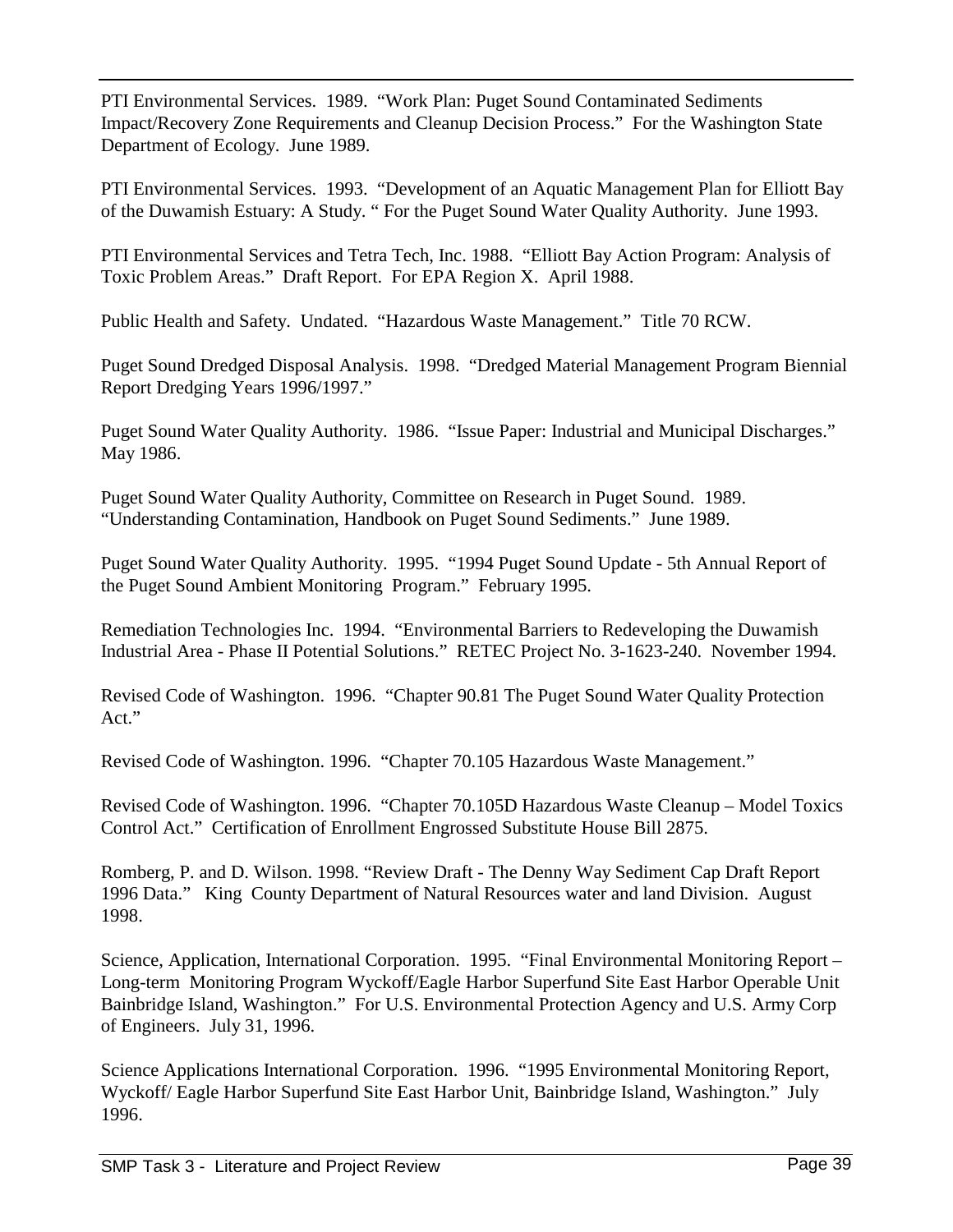Seattle Engineering Department Drainage and Wastewater Utility. 1996. "Draft Elliott Bay/Duwamish Restoration Program Sampling and Analysis Plan for the Central Seattle Waterfront Sediment Remediation Project Cleanup Study." For the Elliott Bay/Duwamish Restoration Program Panel. February 1996.

Shorelines and Environmental Assistance Program. 1997. "Sediment Quality Briefing Paper for Cedar Green Water Quality Management Area." September 1997.

Stout, S. A., and D. Allen. 1998. "Environmental Forensics, Unraveling Site Reliability." Environmental Science and Technology News. June 1, 1998.

Striplin, Peter, Betsy Striplin, and Karen Keeley. 1991. "Puget Sound Marine Sediment Quality, or How Dirty is Puget Sound?" In Puget Sound Research Proceedings '91.

Striplin Environmental Associates, Inc. 1998. "Applicable Laws and Regulations Pertaining to Remediation and Alternatives." Draft Denny Way/Lake Union CSO Control Project Remediation Plan. October.

Strong, R.M. et al. 1978 . "The Impact of the Denny Way Combined Sewer Overflow on the Adjacent Flora and Fauna in Elliott Bay, Puget Sound, Washington." May 1978.

Tetra Tech Inc. 1985. "Final Report - Summary Report for the Commencement Bay Nearshore Tideflats Remedial Investigation." For Washington State Department of Ecology and EPA. August 1985.

Tetra Tech Inc. 1985. "Final Report - Potential Remedial Technologies for the Commencement Bay Nearshore/Tideflats Remedial Investigation." For Washington State Department of Ecology and EPA. August 1985.

Tetra Tech Inc. 1986. "Analytical Methods for U.S. EPA Priority Pollutants and 301(h) Pesticides in Estuarine and Marine Sediments." For EPA. May 1986.

Tetra Tech, Inc. 1988. "Final Report Elliott Bay Action Program: Guidance for Development of Monitoring Programs to Evaluate the Success of Source Control within Drainage Basins." For EPA. September 1988.

Tetra Tech, Inc. 1986. "A Framework for Comparative Risk Analysis of Dredged Material Disposal Options." For Resource Planning Associates for Puget Sound Dredged Disposal Analysis (ACOE – Seattle District). PSDDA Report. October.

The Puget Sound Water Quality Action Team. 1997. "Puget Sound Protocols and Guidelines." Puget Sound On-Line. *http:/wa.gov/puget sound/pslibrary/prprotocols/protocol.html*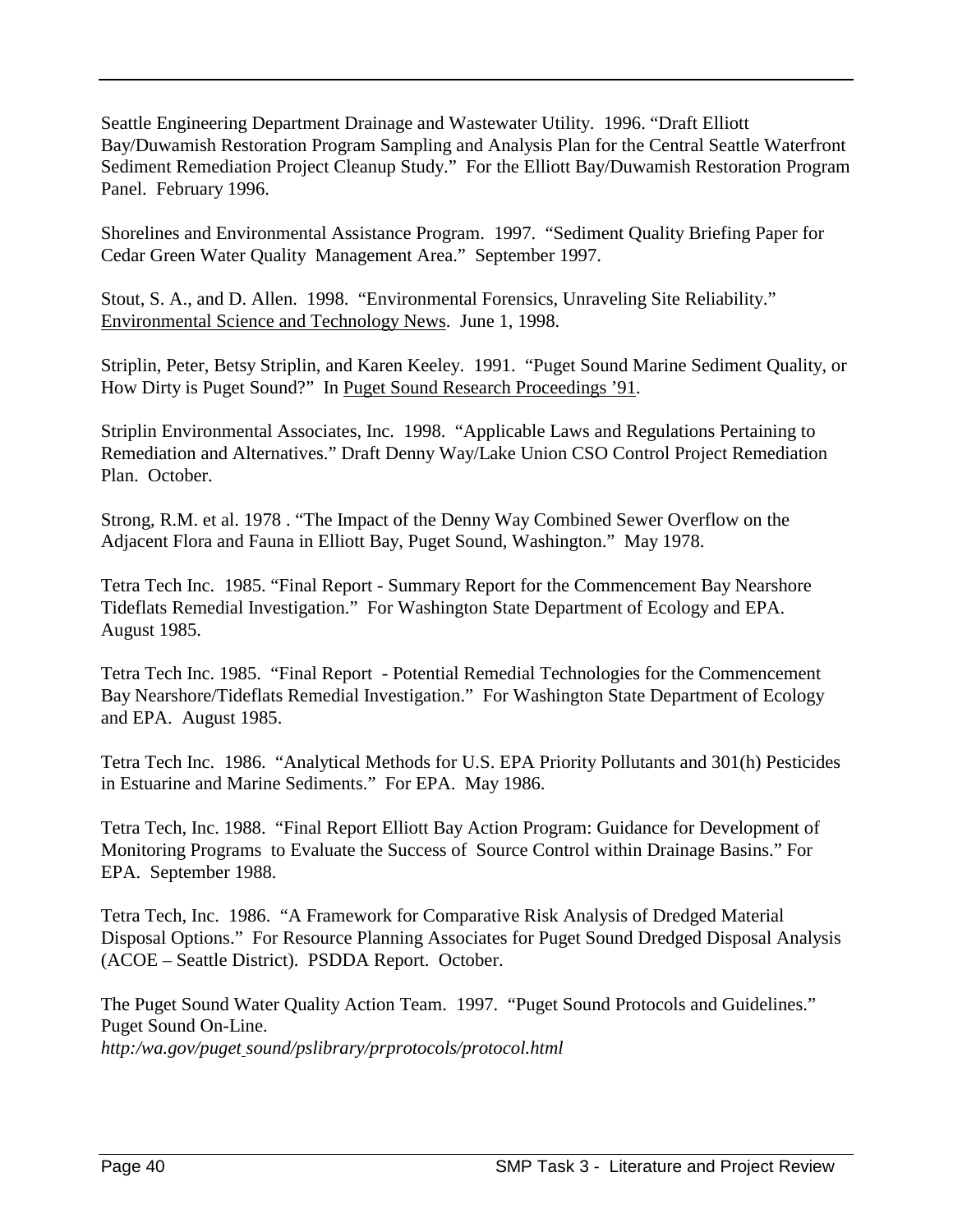The Puget Sound Water Quality Action Team. 1997. "1994 Puget Sound Water Quality Management Plan Summary." Puget Sound On-Line. *http://www.wa.gov/puget\_sound/pslibrary/94plan/sum.html*

Town, S. 1998. "Puget Sound Research '98 -General Sessions Abstracts, Session 2B: Toxic Contaminants."

United States Code. 1996. "Title 33 Navigation and Navigable Waters – Chapter 27 Ocean Dumping." 33 USC 1344, 1414, 1413.

United States Environmental Protect Agency and United States Army Corp of Engineers. 1998. "Evaluation of Dredged Material Proposed for Discharge in waters of the U.S. – Testing Manual (Inland Testing Manual)." Pages  $1 - 7$ .

U.S. Army Corps of Engineers. 1985. "Evaluation of Alternative Dredging Methods and Equipment, Disposal Methods and Sites, and Site Control and Treatment Practices for Contaminated Sediments." June 1985.

U.S. Army Corps of Engineers, N.Y. District. Undated. "Dredged Material Management Plan for the Port of N.Y and New Jersey."

U.S. Department of Commerce, National Technical Information Service. 1990. "Supplemental Guidance on Performing Risk Assessments in Remedial Investigation/Feasibility Studies (RI/FS) Conducted by Potentially Responsible Parties (PRPs)."

U.S. Department of Commerce, National Oceanic and Atmospheric Administration. 1994. "National Benthic Surveillance Project: Pacific Coast Analyses of Elements in Sediment and Tissue Cycles 1 to 5 (1984-1988)."

U.S. Department of Energy, Office of Environmental Guidance, RCRA/CERCLA Division. 1993. "RCRA Corrective Action Program Guide (Interim)." DE93-015124. May 1993.

United States Environmental Protection Agency (USEPA). Undated. "Summary of the Reports from the Technical Working Groups to the Steering Committee." Internet address: *http://www.state.me.us/dep/summary.htm*

USEPA. Undated. "Assessment and Remediation of Contaminated Sediments (ARCS) Program." Remediation Guideline Document.

USEPA. Undated. "Assessment and Remediation of contaminated sediments (ARC) Program. Risk Assessment and Modeling Overview Document."

USEPA. Undated. "Remedial Investigation Report Harbor Island, Part 2-Sediment." Work Assignment # 46-02-0121. Region 10

USEPA. 1985. "RCRA Information on Hazardous Wastes for Publicly Owned Treatment Works." September 1985.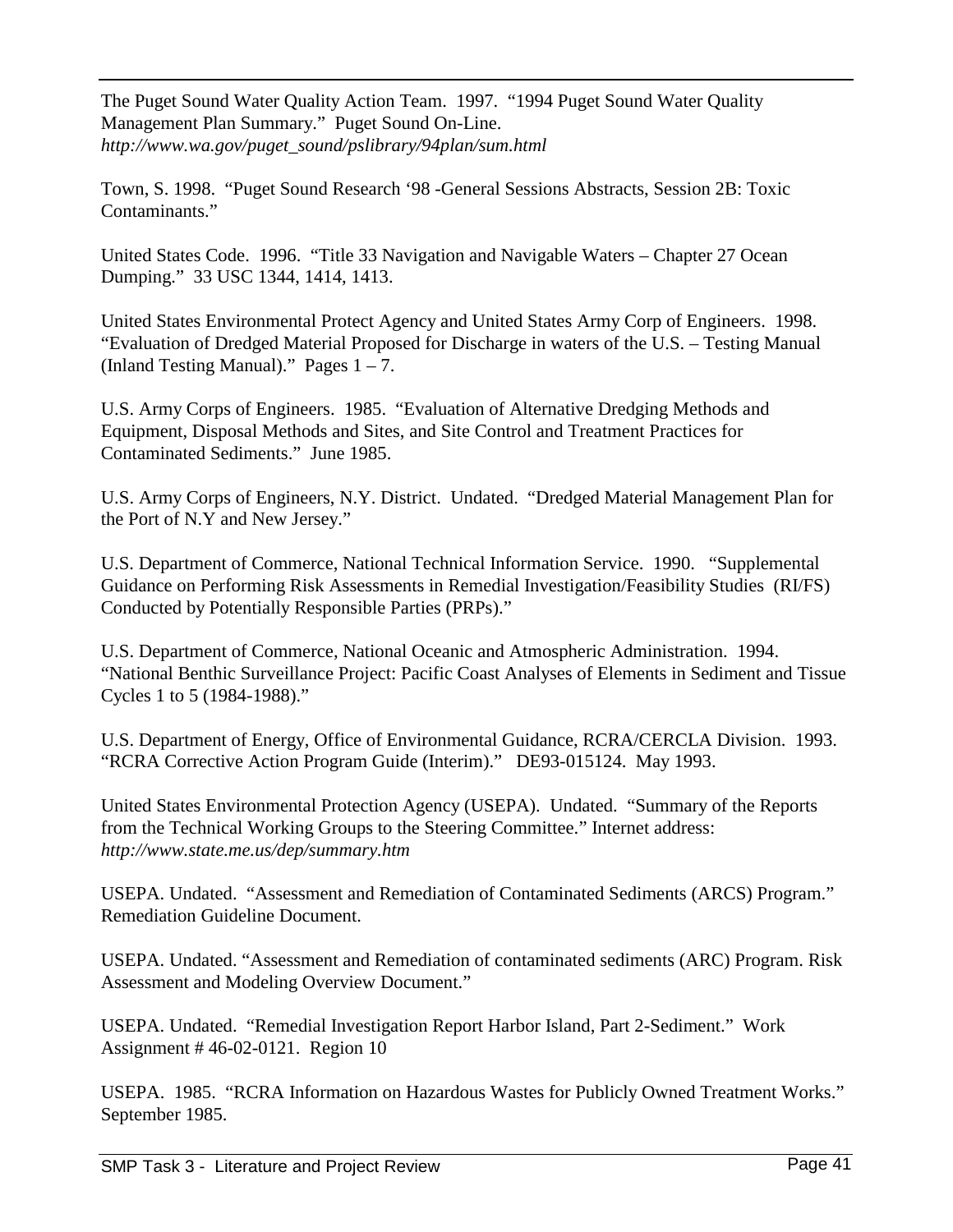USEPA. 1987. "RCRA/CERCLA Treatment Alternatives For Hazardous Wastes: A Seminar Addressing Both RCRA and CERCLA Concerns for Owners, Operators, Engineers and Regulatory Personnel." October 1987.

USEPA. 1986. "Superfund Glossary." Winter 1986.

USEPA. 1990. "Supplemental Guidance on Performing Risk Assessments in Remedial Investigation/Feasibility Studies (RI/FSs) Conducted by Potentially Responsible Parties."

USEPA. 1994. "President Clinton's Clean Water Initiative." February 1994.

USEPA. 1994. "President Clinton's Clean Water Initiative: Analysis of Benefits and Costs." March 1994.

USEPA. 1994. "EPA's Contaminated Sediment Management Strategy." August 1994.

USEPA. 1997. "Superfund Fact Sheet, Commencement Bay Nearshore." February 1997.

USEPA. 1997. "Assessment and Remediation of Contaminated Sediments." Contaminated Sediments News #19. Summer 1997.

USEPA. 1997. "The Incidence and Severity of Sediment Contamination in Surface Waters of the United States. Volume 2: Data Summaries for Areas of Probable Concern." EPA 823-R-97-007. September 1997.

USEPA. 1997. "The Incidence and Severity of Sediment Contamination in Surface Waters of the United States. Volume 3: National Sediment Contaminant Point Source Inventory." EPA 823-R-97-008. September 1997.

USEPA. 1998. "National Estuary Program: About the NEP." Office of Water. *http://www.epa.gov/nep/about2.htm*

USEPA. 1998. "National Estuary Program: Authorizing Legislation." Office of Water. *http://www.epa.gov/nep/320.htm*

USEPA. 1998. "Superfund Overview." Office of Emergency and Remedial Response. *http://www.epa.gov/superfund/programs/er/regs/ncpover.htm*

USEPA. 1998. "National Estuary Program: Program Profiles." *http://www.epa.gov/nep/ps.htm*

USEPA. 1998. "RCRA, Superfund and EPCRA Hotline Training Module – Introduction to: Applicable or Relevant and Appropriate Requirements." June. EPA540-R-98-020

USEPA. 1998. "Management of Remediation Waste Under RCRA." Solid Waste and Emergency Response. EPA530-F-98-026. October.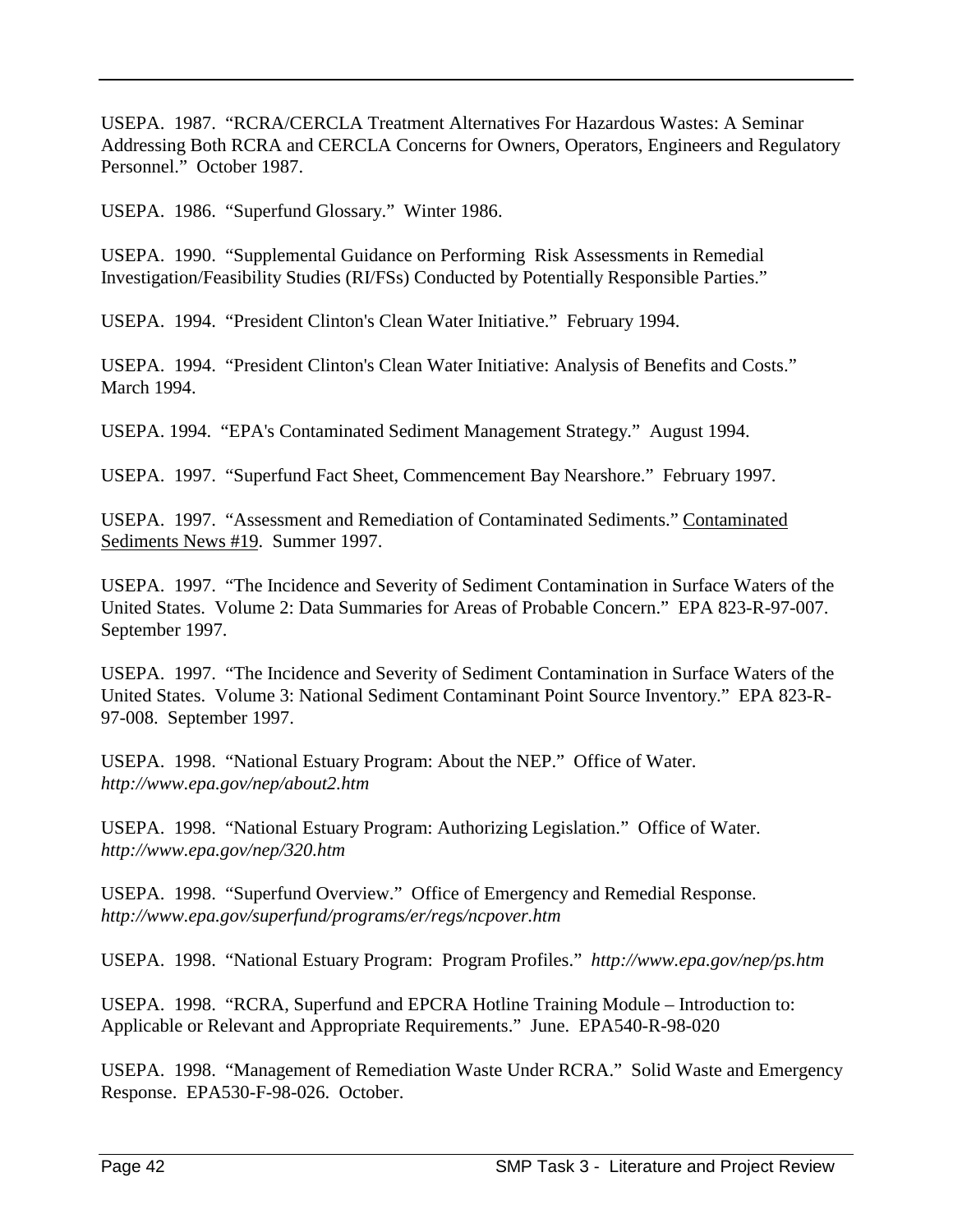USEPA. 1998. "40 CFR Part 260, et al. Hazardous Remediation Waste Management Requirements (HWIR-Media); Final Rule." Federal Register Vol. 63, No. 229 Monday, November 30, 1998.

USEPA. 1998. "Fact Sheet Contaminated Sediment: EPA's Report to Congress." Internet address: *http://consed.html*. January 1998.

USEPA. 1998. "Water Quality Standards, Establishment of Numbers." April 1998.

USEPA. 1998. "EPA Moves on TCE Health Assessment." Clean Water Report. Vol. 36.

USEPA, Office of Water. 1991. "Purposed Guidance Specifying Management Measures for Sources of Nonpoint Pollution in Coastal Waters." May 1991.

USEPA, Office of Water. 1995. "Summary of Marine Protection, Research, and Sanctuaries Act Title I (MPRSA) – Ocean Dumping Act." *http://www.epa.gov/OWOW/OCPD/marine.html*

USEPA, Office of Water. 1996. "Contaminated Sediment News." April 1996.

USEPA, Office of Water. 1998. "EPA's Contaminated Sediment Management Strategy." April 1998.

USEPA, Office of Water, Engineering and Analysis Division. 1993. "Guidance on Evaluation, Resolution, and Documentation of Analytical Problems Associated with Compliance Monitoring." EPA 821-B-93-001. June 1993.

USEPA, Office of Toxic Substances. 1985. "Laymen's Guide to the Toxic Substances Control Act." EPA 560/1-85-001. April 1985.

USEPA, Region 9. 1996. "U.S. EPA Announces '96 Toxic Release." Internet address: *http://906/9w.htm*.

USEAP, Region 10. 1995. "Superfund Public Comment Announcement – Wyckoff/Eagle Harbor Superfund Site, West Harbor, Bainbridge Island, Washington." September 13, 1995.

USEPA, Region 10. 1995. "Superfund Fact Sheet Wyckoff/Eagle Harbor Superfund Site, West Harbor Bainbridge Island, Washington – West Harbor ROD Amendment Signed."

USEPA, Region 10. 1996. "Superfund Monthly Update Wyckoff Facility Demolition Bainbridge Island, Washington."

USEPA, Region 10. 1997. "Fact Sheet for Source Control on the Thea Foss & Wheeler/Osgood Waterways."

Washington Administrative Code. 1996. "Chapter 173-340 Model Toxics Control Act – Cleanup."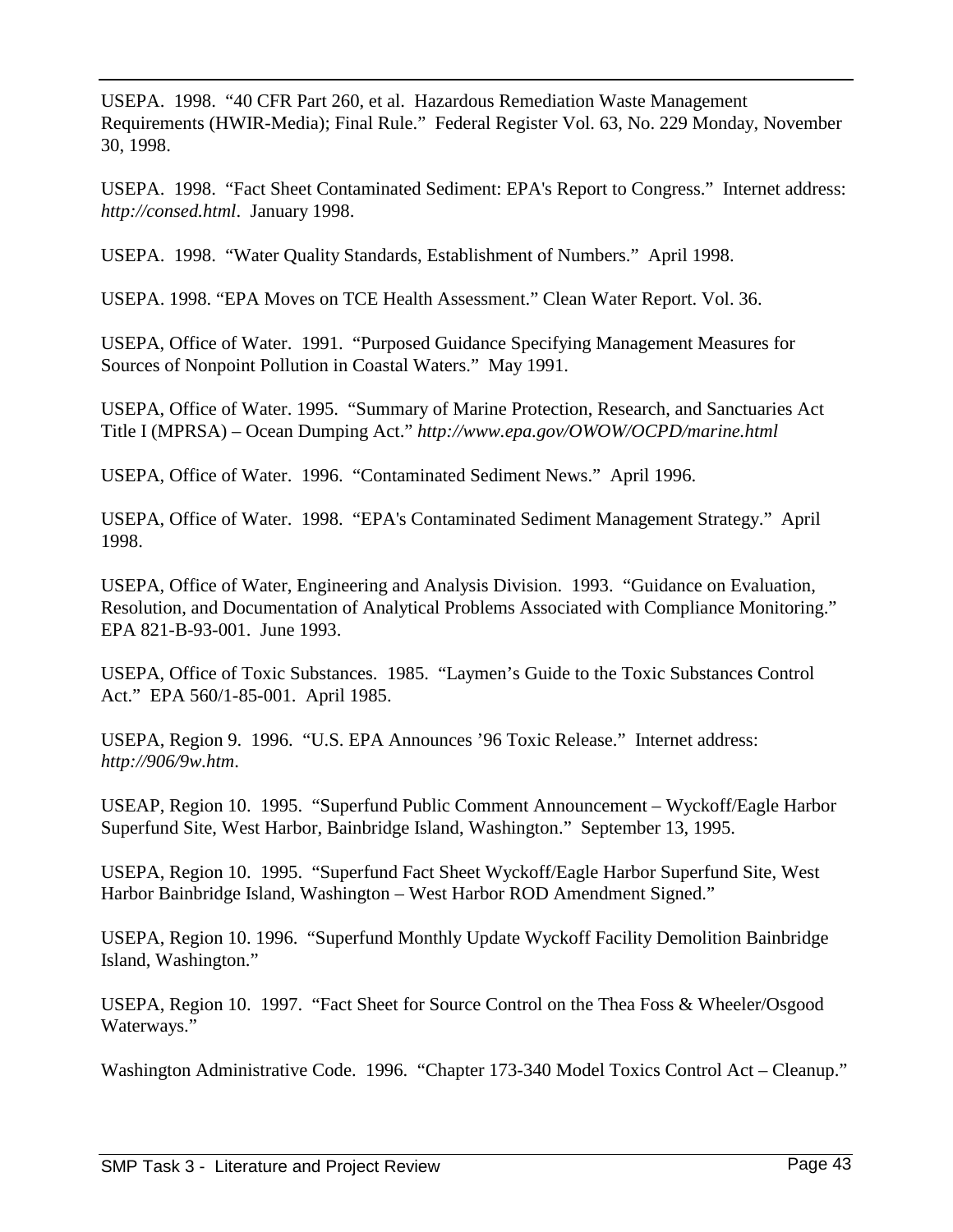Washington Administrative Code. 1993. "Chapter 173-226 Waste Discharge Permit Program. Ecology Edition.

Washington Administrative Code. 1998. "Chapter 173-303 Dangerous Waste Regulations." Ecology Edition.

Ecology. 1996. "Sediment Management Standards Contaminated Sediment Site List."

Ecology. 1985. "Commencement Bay, Nearshore/Tideflats Remedial Investigation." Vol.2, August 1985.

Ecology. 1985. "Potential Remedial Technologies for the Commencement Bay Nearshore/Tideflats Remedial Investigation." August 1985.

Ecology. 1985. "Summary Report for the Commencement Bay Nearshore/Tideflats Remedial Investigation." August 1985.

Ecology. 1987. "The Urban Bay Toxic Control Program - Action Team Accomplishments." Sept 1987.

Ecology. 1992. "Environmental Monitoring Document Summary – Spatial and Temporal Trends in Contaminant Levels in Settling Particulate Matter: Hylebos Waterway (Commencement Bay) – July 1990- November 1991 Abstract." Publication 92-352.

Ecology. 1996. "Environmental Monitoring Document Summary – Commencement Bay Sediment Trap Monitoring Program Abstract." Publication 96-315.

Ecology. 1998. "Environmental Monitoring Document Summary – 1998 Sediment Trap Monitoring of Suspended Particulates in Stormwater Discharges to Thea Foss Waterway Abstract." Publication 98-336.

Ecology. 1990. "Hazardous Waste in Washington - A Planning Report." Publication #90-13. March 1990.

Washington State Department of Ecology (Ecology). 1990. "Draft Environmental Impact Statement- Cleanup Standards." June 27, 1990.

Ecology. 1990. "Draft Environmental Impact Statement Cleanup Standards." July 1990.

Ecology. 1990. "Final Environmental Impact Statement for the Washington State Sediment Management Standards." CH 173-204 WAC. December 1990.

Ecology. 1993. "Model Toxics Control Act 1992 Annual Report." January 1993

Ecology. 1994. "Elliott Bay Action Program - Environmental Cleanup Activities in Elliott Bay and the Duwamish Waterway." Publication # 95-603. June 1994.